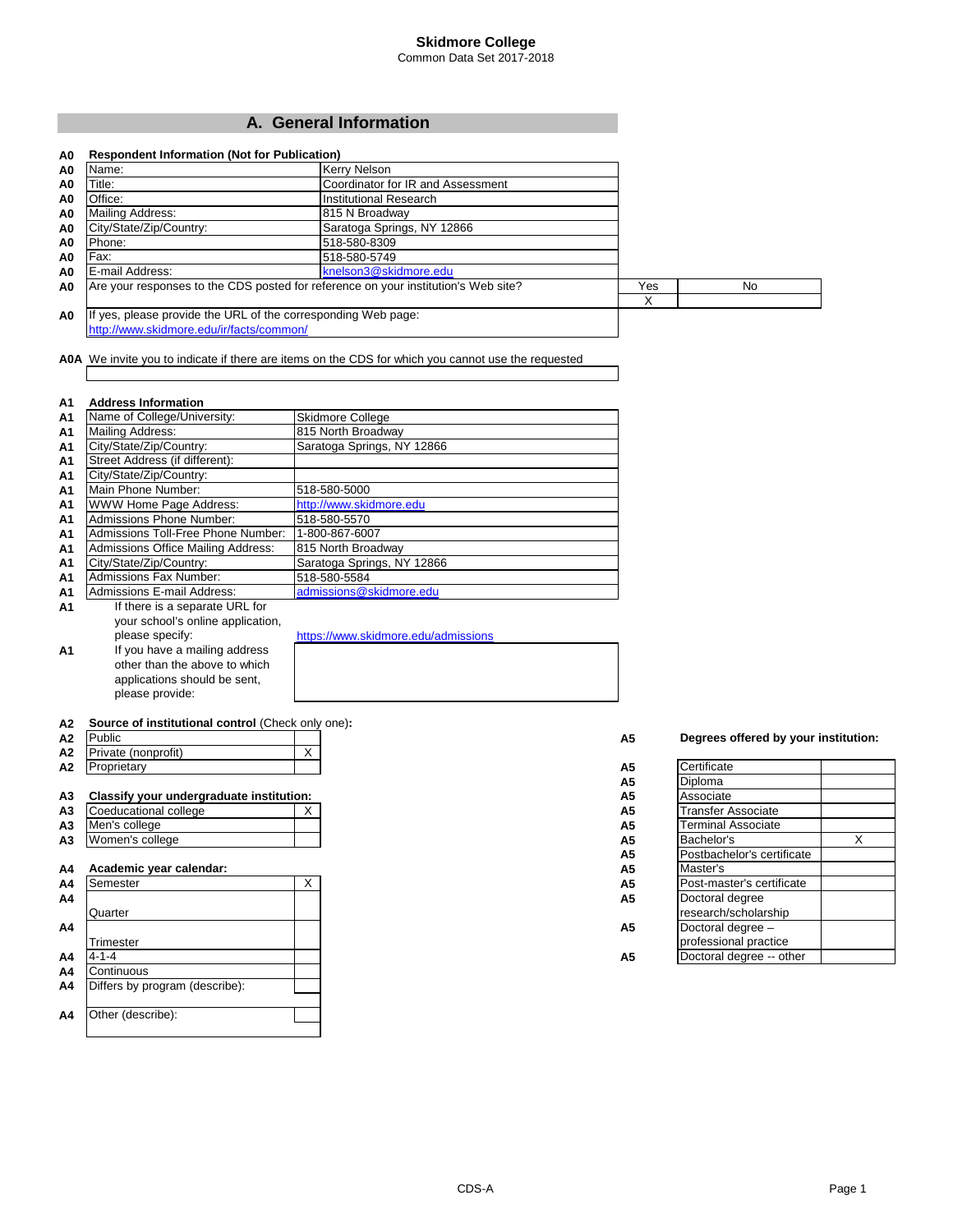Common Data Set 2017-2018

# **B. ENROLLMENT AND PERSISTENCE**

**B1 Institutional Enrollment - Men and Women Provide numbers of students for each of the following categories as of the institution's official fall reporting date or as of October 15, 2017. Note: Report students formerly designated as "first professional" in the graduate cells.**

|                                                        |                | <b>FULL-TIME</b> |     | <b>PART-TIME</b> |                                   |           |           |
|--------------------------------------------------------|----------------|------------------|-----|------------------|-----------------------------------|-----------|-----------|
|                                                        | Men            | <b>Women</b>     | Men | <b>Women</b>     |                                   |           |           |
| <b>Undergraduates</b>                                  |                |                  |     |                  | <b>Row Total</b>                  |           |           |
| Degree-seeking, first-time freshmen                    | 274            | 387              |     |                  | 661                               |           |           |
| Other first-year, degree-seeking                       | 1              | $\Omega$         |     |                  |                                   |           |           |
| All other degree-seeking                               | 786            | 1,181            | 12  | 18               | 1,997                             | FТ        | <b>PT</b> |
| Total degree-seeking                                   | 1,061          | 1,568            | 12  | 18               | 2,659                             | 2,629     | 30        |
| All other undergraduates enrolled in<br>credit courses | $\overline{2}$ | 5                | 6   | 8                | 21                                | <b>FT</b> | <b>PT</b> |
| Total undergraduates                                   | 1,063          | 1,573            | 18  | 26               | 2,680                             | 2,636     | 44        |
| <b>Graduate</b>                                        |                |                  |     |                  |                                   |           |           |
| Degree-seeking, first-time                             |                |                  |     |                  |                                   |           |           |
| All other degree-seeking                               |                |                  |     | 3                | 4                                 |           |           |
| All other graduates enrolled in credit<br>courses      |                |                  |     |                  |                                   |           |           |
| Total graduate                                         | 0              | $\bf{0}$         | 1   | 3                | 4                                 |           | 786       |
| Total all undergraduates<br>Total all graduate         |                |                  |     | 2,680<br>4       | $(2,636$ FT; 44 PT)<br>(0FT; 4PT) |           |           |
| <b>GRAND TOTAL ALL STUDENTS</b>                        |                |                  |     | 2,684            | $(2,636$ FT; 48 PT)               |           |           |

**B2**

**Enrollment by Racial/Ethnic Category. Provide numbers of undergraduate students for each of the following categories as of the institution's official fall reporting date or as of October 15, 2017. Include international students only in the category "Nonresident aliens." Complete the "Total Undergraduates" column only if you cannot provide data for the first two columns. Report as your institution reports to IPEDS: persons who are Hispanic should be reported only on the Hispanic line, not under any race, and persons who are non-Hispanic multi-racial should be reported only under "Two or more races."** 

| <b>B2</b> |                                                            |     | Degree-Seeking<br><b>First-Time</b><br><b>First Year</b> | Degree-Seeking<br><b>Undergraduates</b><br>(include first-time first-<br>year) |         | Total<br>Undergraduates (both<br>degree- and non-<br>degree-seeking) |         | Graduate<br>(MALS) |         |
|-----------|------------------------------------------------------------|-----|----------------------------------------------------------|--------------------------------------------------------------------------------|---------|----------------------------------------------------------------------|---------|--------------------|---------|
|           |                                                            | N   | $\%$                                                     | N                                                                              | $\%$    | N                                                                    | $\%$    | N                  | %       |
| <b>B2</b> | Nonresident aliens                                         | 81  | 12.3%                                                    | 298                                                                            | 11.2%   | 303                                                                  | 11.3%   | $\Omega$           | $0.0\%$ |
| <b>B2</b> | Hispanic/Latino                                            | 64  | 9.7%                                                     | 246                                                                            | 9.3%    | 246                                                                  | 9.2%    | $\Omega$           | $0.0\%$ |
| <b>B2</b> | Black or African American, non-Hispanic                    | 42  | 6.4%                                                     | 130                                                                            | 4.9%    | 132                                                                  | 4.9%    | $\Omega$           | $0.0\%$ |
| <b>B2</b> | White, non-Hispanic                                        | 405 | 61.3%                                                    | 1.667                                                                          | 62.7%   | 1.674                                                                | 62.5%   | 4                  | 100.0%  |
| <b>B2</b> | American Indian or Alaska Native, non-<br>Hispanic         | 0   | $0.0\%$                                                  | 0                                                                              | $0.0\%$ | $\Omega$                                                             | 0.0%    | 0                  | $0.0\%$ |
| <b>B2</b> | Asian, non-Hispanic                                        | 31  | 4.7%                                                     | 131                                                                            | 4.9%    | 131                                                                  | 4.9%    | $\Omega$           | $0.0\%$ |
| <b>B2</b> | Native Hawaiian or other Pacific<br>Islander, non-Hispanic | 0   | $0.0\%$                                                  | 0                                                                              | $0.0\%$ | $\Omega$                                                             | $0.0\%$ | 0                  | $0.0\%$ |
| <b>B2</b> | Two or more races, non-Hispanic                            | 27  | 4.1%                                                     | 112                                                                            | 4.2%    | 113                                                                  | 4.2%    | 0                  | $0.0\%$ |
| <b>B2</b> | Race and/or ethnicity unknown                              | 11  | 1.7%                                                     | 75                                                                             | 2.8%    | 81                                                                   | 3.0%    | $\Omega$           | $0.0\%$ |
| <b>B2</b> | TOTAL                                                      | 661 | 100.0%                                                   | 2,659                                                                          | 100.0%  | 2,680                                                                | 100.0%  | 4                  | 100%    |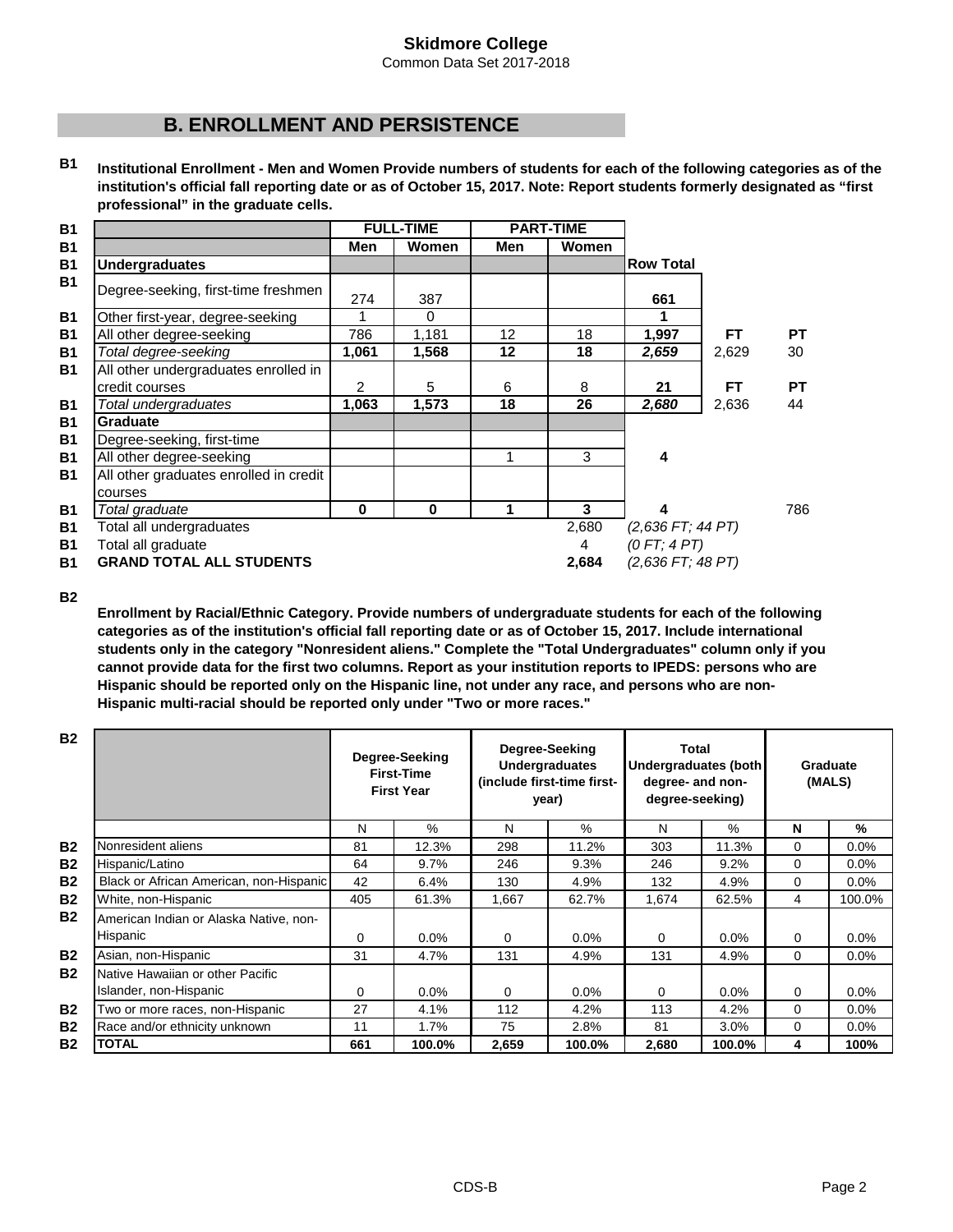Common Data Set 2017-2018

# **Persistence**

**B3 Number of degrees awarded from July 1, 2016 to June 30, 2017**

| <b>B3</b> | Certificate/diploma             |     | $\overline{\mathsf{BS}}$ | 165 |
|-----------|---------------------------------|-----|--------------------------|-----|
| <b>B3</b> | Associate degrees               |     | <b>BSA</b>               | 25  |
| <b>B3</b> | Bachelor's degrees              | 605 | <b>BA</b>                | 415 |
| <b>B3</b> | Postbachelor's certificates     |     | Total                    | 605 |
| <b>B3</b> | Master's degrees                | 2   | <b>Grad Terms</b>        |     |
| <b>B3</b> | Post-Master's certificates      |     | August 2016              | 33  |
| <b>B3</b> | Doctoral degrees -              |     |                          |     |
|           | research/scholarship            |     | January 2017             | 19  |
| <b>B3</b> | Doctoral degrees - professional |     |                          |     |
|           | practice                        |     | May 2017                 | 553 |
| <b>B3</b> | Doctoral degrees - other        |     | Total                    | 605 |
|           | TOTAL                           | 607 |                          |     |

# **Graduation Rates**

The items in this section correspond to data elements collected by the IPEDS Web-based Data Collection System's Graduation Rate Survey (GRS). For complete instructions and definitions of data elements, see the IPEDS GRS Forms and Instructions for the 2017-18 Survey.

### **For Bachelor's or Equivalent Institutions**

In the following section for bachelor's or equivalent programs, please disaggregate the Fall 2010 and Fall 2011 cohorts (formerly CDS B4-B11) into four groups:

- Students who received a Federal Pell Grant\*
- Recipients of a subsidized Stafford Loan who did not receive a Pell Grant
- Students who did not receive either a Pell Grant or a subsidized Stafford Loan
- Total (all students, regardless of Pell Grant or subsidized loan status)

\*Students who received both a Federal Pell Grant and a subsidized Stafford Loan should be reported in the "Recipients of a Federal Pell Grant" column.

For each graduation rate grid below, the numbers in the first three columns for Questions A-G should sum to the cohort total in the fourth column (formerly CDS B4-B11).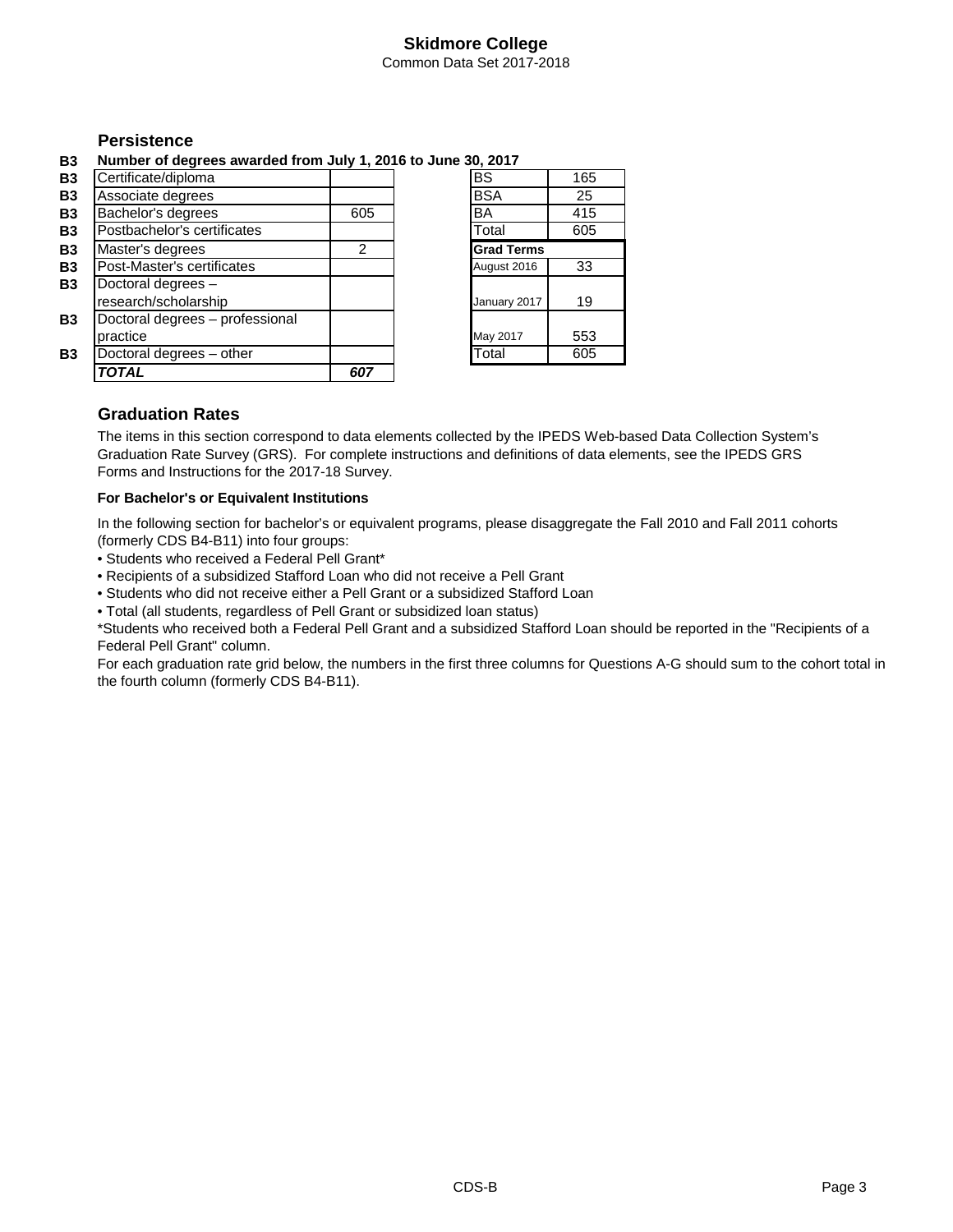Common Data Set 2017-2018

### *Fall 2011 Cohort*

|                            |                                                                                                                                                                                                                                                                             | <b>Recipients</b><br>of a Federal<br><b>Pell Grant</b> | <b>Recipients</b><br>of a<br><b>Subsidized</b><br><b>Stafford</b><br>Loan who<br>did not<br>receive a<br><b>Pell Grant</b> | <b>Students</b><br>who did not<br>receive<br>either a Pell<br>Grant or a<br>subsidized<br><b>Stafford</b><br>Loan | <b>Total (sum</b><br>of 3<br>columns to<br>the left) |
|----------------------------|-----------------------------------------------------------------------------------------------------------------------------------------------------------------------------------------------------------------------------------------------------------------------------|--------------------------------------------------------|----------------------------------------------------------------------------------------------------------------------------|-------------------------------------------------------------------------------------------------------------------|------------------------------------------------------|
| erly<br><b>B4</b>          | <b>Form</b> A- Initital 2011 cohort of first-time, full-time<br>bachelor's (or equivalent) degree seeking<br>undergraduate-students                                                                                                                                         | 91                                                     | 116                                                                                                                        | 456                                                                                                               | 663                                                  |
| Form<br>erly<br><b>B5</b>  | B- Of the initial 2011 cohort, how many did not<br>persist and did not graduate for the following<br>reasons: deceased, permanently disabled, armed<br>forces, foreign aid service of the federal<br>government, or official church missions; total<br>allowable exclusions | $\mathbf 0$                                            | 0                                                                                                                          | 0                                                                                                                 | 0                                                    |
| Form<br>erly<br><b>B6</b>  | C- Final 2011 cohort, after adjusting for allowable<br>exclusions                                                                                                                                                                                                           | 91                                                     | 116                                                                                                                        | 456                                                                                                               | 663                                                  |
| Form<br>erly<br><b>B7</b>  | D - Of the initial 2011 cohort, how many completed<br>the program in four years or less (by Aug. 31, 2015)                                                                                                                                                                  | 77                                                     | 96                                                                                                                         | 384                                                                                                               | 557                                                  |
| Form<br>erly<br><b>B8</b>  | E - Of the initial 2011 cohort, how many completed<br>the program in more than four years but in five<br>years or less (after Aug. 31, 2015 and by Aug. 31,<br>2016)                                                                                                        | 1                                                      | 3                                                                                                                          | 14                                                                                                                | 18                                                   |
| erly<br><b>B9</b>          | Form F - Of the initial 2011 cohort, how many completed<br>the program in more than five years but in six years<br>or less (after Aug. 31, 2016 and by Aug. 31, 2017)                                                                                                       | $\Omega$                                               | 0                                                                                                                          | $\overline{2}$                                                                                                    | 2                                                    |
| Form<br>erly<br><b>B10</b> | G - Total graduating within six years (sum of lines<br>D, E, and F)                                                                                                                                                                                                         | 78                                                     | 99                                                                                                                         | 400                                                                                                               | 577                                                  |
| Form<br>erly<br><b>B11</b> | H - Six-year graduation rate for 2011 cohort (G<br>divided by C)                                                                                                                                                                                                            | 85.7%                                                  | 85.3%                                                                                                                      | 87.7%                                                                                                             | 87.0%                                                |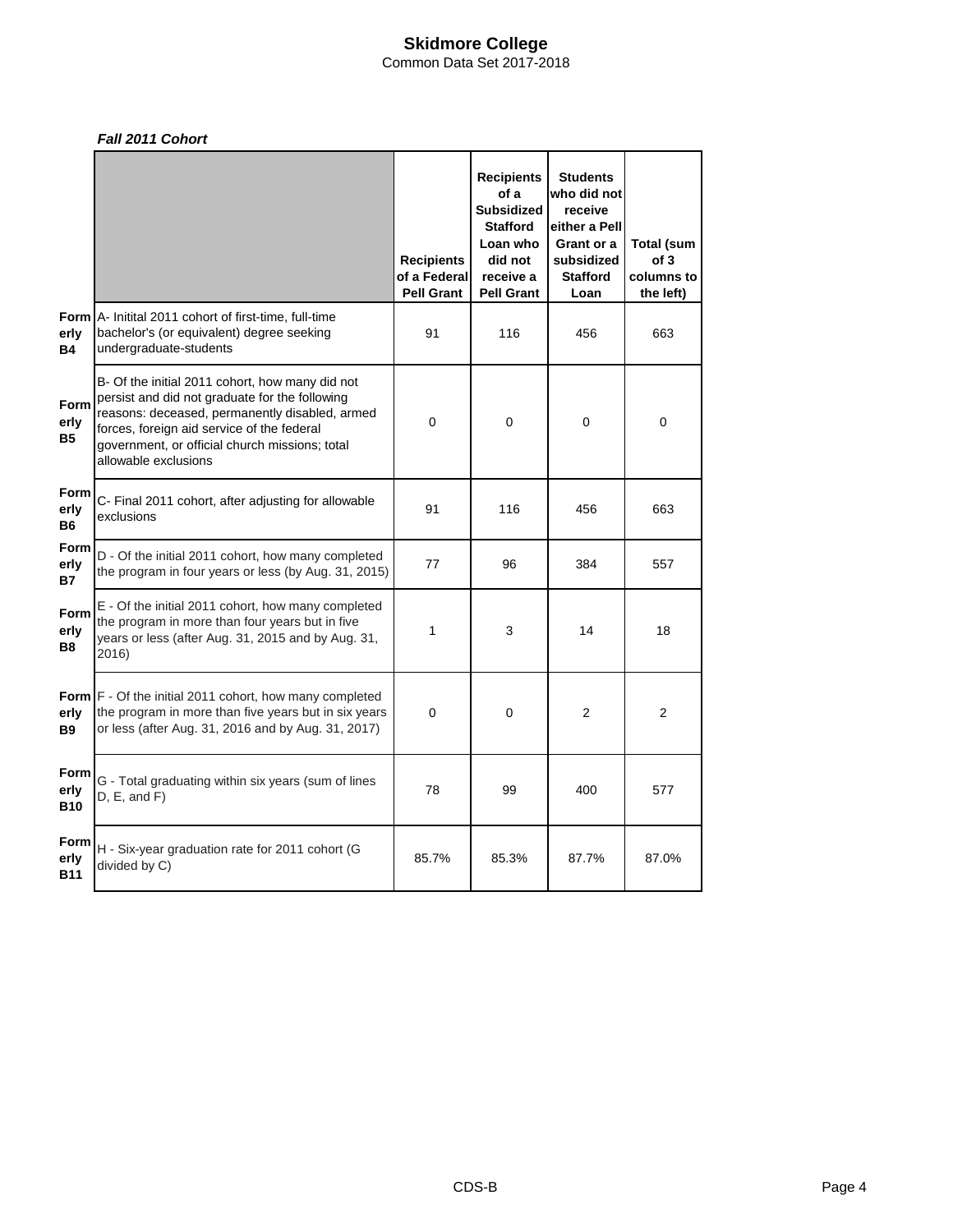Common Data Set 2017-2018

## *Fall 2010 Cohort*

|                            |                                                                                                                                                                                                                                                                             | <b>Recipients</b><br>of a Federal<br><b>Pell Grant</b> | <b>Recipients</b><br>of a<br>Subsidized<br>Stafford<br>Loan who<br>did not<br>receive a<br><b>Pell Grant</b> | <b>Students</b><br>who did not<br>receive<br>either a Pell<br>Grant or a<br>subsidized<br><b>Stafford</b><br>Loan | Total (sum<br>of 3<br>columns to<br>the left) |
|----------------------------|-----------------------------------------------------------------------------------------------------------------------------------------------------------------------------------------------------------------------------------------------------------------------------|--------------------------------------------------------|--------------------------------------------------------------------------------------------------------------|-------------------------------------------------------------------------------------------------------------------|-----------------------------------------------|
| Form<br>erly<br><b>B4</b>  | A- Initital 2010 cohort of first-time, full-time<br>bachelor's (or equivalent) degree seeking<br>undergraduate-students                                                                                                                                                     | 133                                                    | 138                                                                                                          | 497                                                                                                               | 768                                           |
| Form<br>erly<br>B5         | B- Of the initial 2010 cohort, how many did not<br>persist and did not graduate for the following<br>reasons: deceased, permanently disabled,<br>armed forces, foreign aid service of the federal<br>government, or official church missions; total<br>allowable exclusions | $\mathbf 0$                                            | $\mathbf 0$                                                                                                  | $\mathbf 0$                                                                                                       | $\mathbf 0$                                   |
| Form<br>erly<br><b>B6</b>  | C- Final 2010 cohort, after adjusting for<br>allowable exclusions                                                                                                                                                                                                           | 133                                                    | 138                                                                                                          | 497                                                                                                               | 768                                           |
| Form<br>erly<br>B7         | D - Of the initial 2010 cohort, how many<br>completed the program in four years or less<br>(by Aug. 31, 2014)                                                                                                                                                               | 114                                                    | 125                                                                                                          | 414                                                                                                               | 653                                           |
| Form<br>erly<br><b>B8</b>  | E - Of the initial 2010 cohort, how many<br>completed the program in more than four years<br>but in five years or less (after Aug. 31, 2014<br>and by Aug. 31, 2015)                                                                                                        | 3                                                      | 5                                                                                                            | 16                                                                                                                | 24                                            |
| Form<br>erly<br>B9         | F - Of the initial 2010 cohort, how many<br>completed the program in more than five years<br>but in six years or less (after Aug. 31, 2015<br>and by Aug. 31, 2016)                                                                                                         | 1                                                      | 2                                                                                                            | 4                                                                                                                 | $\overline{7}$                                |
| Form<br>erly<br><b>B10</b> | G - Total graduating within six years (sum of<br>lines D, E, and F)                                                                                                                                                                                                         | 118                                                    | 132                                                                                                          | 434                                                                                                               | 684                                           |
| Form<br>erly<br>B11        | H - Six-year graduation rate for 2010 cohort (G<br>divided by C)                                                                                                                                                                                                            | 88.7%                                                  | 95.7%                                                                                                        | 87.3%                                                                                                             | 89.1%                                         |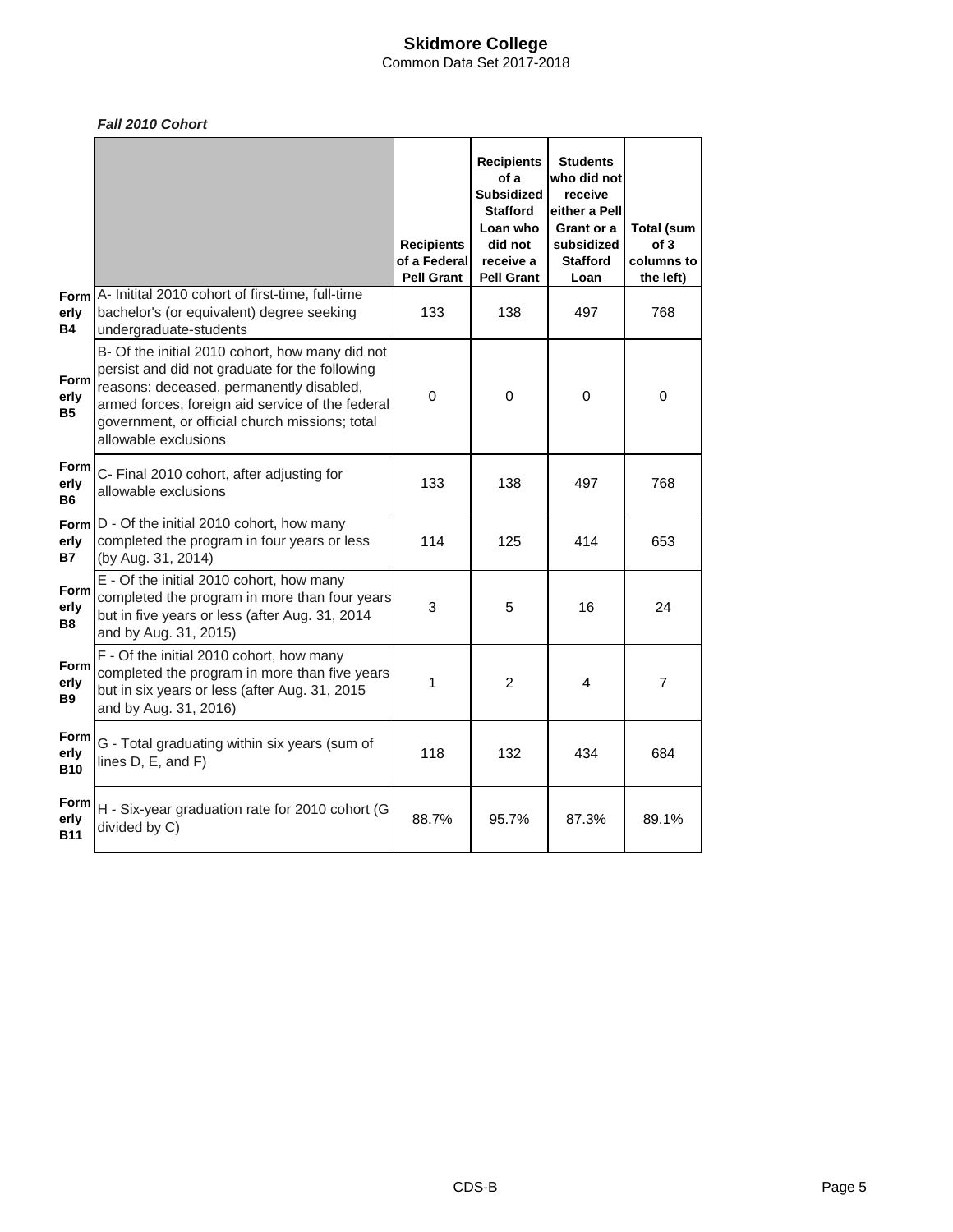### **Skidmore College** Common Data Set 2017-2018

### **Retention Rates**

Report for the cohort of all full-time, first-time bachelor's (or equivalent) degreeseeking undergraduate students who entered in Fall 2016 (or the preceding summer term). The initial cohort may be adjusted for students who departed for the following reasons: death, permanent disability, service in the armed forces, foreign aid service of the federal government or official church missions. No other adjustments to the initial cohort should be made.

| <b>B22</b>   For the cohort of all full-time bachelor's (or equivalent) degree-seeking |       |         |
|----------------------------------------------------------------------------------------|-------|---------|
| undergraduate students who entered your institution as freshmen in                     |       |         |
| Fall 2016 (or the preceding summer term), what percentage was                          | 93.0% | 664/714 |
| enrolled at your institution as of the date your institution calculates its            |       |         |
| <b>Iofficial enrollment in Fall 2017?</b>                                              |       |         |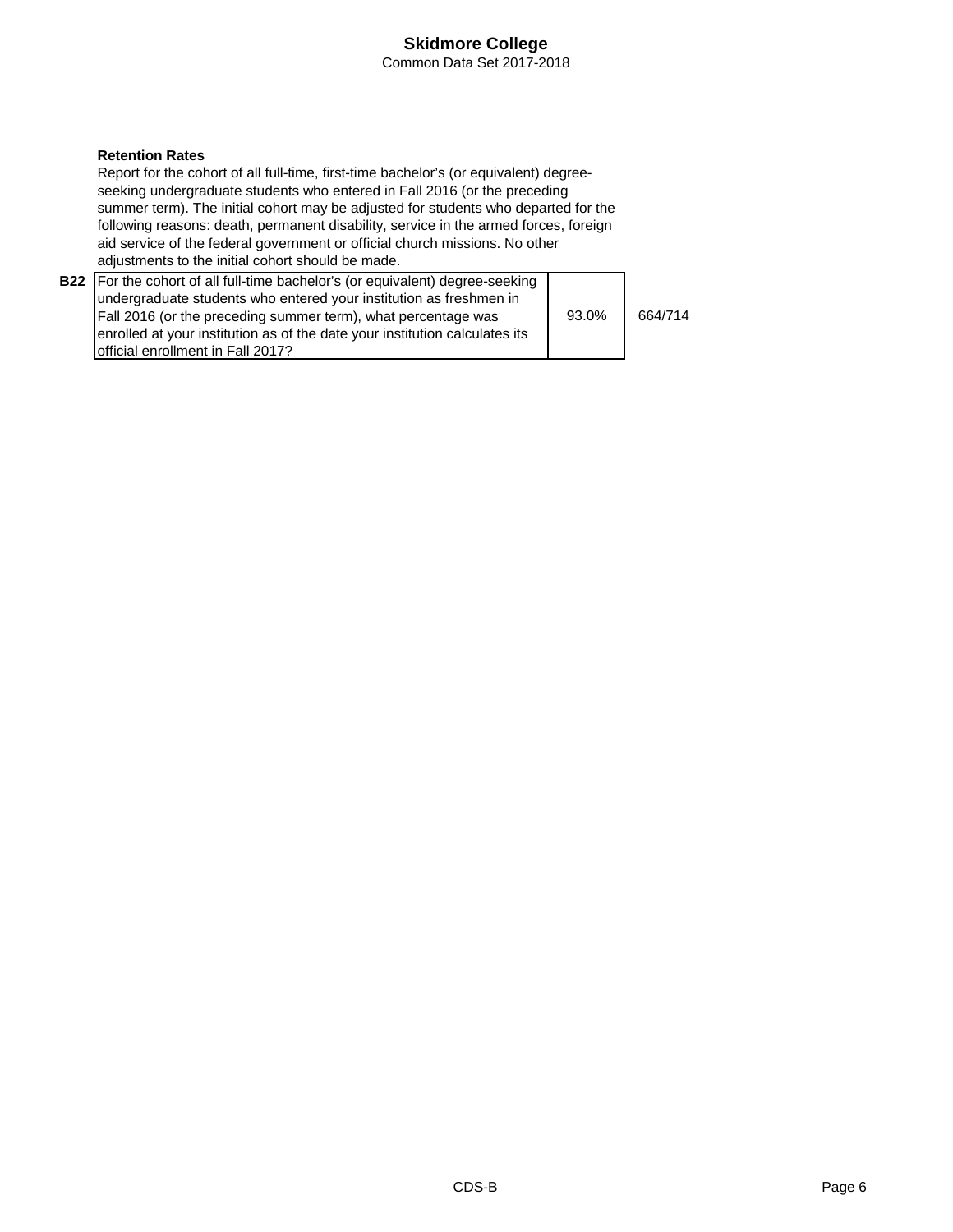Common Data Set 2017-2018

# **C. FIRST-TIME, FIRST-YEAR (FRESHMAN) ADMISSION**

### **Applications**

**C1 First-time, first-year, (freshmen) students: Provide the number of degree-seeking, first-time, first-year students who applied, were admitted, and enrolled (full- or part-time) in Fall 2017. Include early decision, early action, and students who began studies during summer in this cohort. Applicants should include only those students who fulfilled the requirements for consideration for admission (i.e., who completed actionable applications) and who have been notified of one of the following actions: admission, nonadmission, placement on waiting list, or application withdrawn (by applicant or institution). Admitted applicants should include wait-listed students who were subsequently offered admission.**

| C1             | Total first-time, first-year (freshman) men who applied               | 3.860 | 10.053              | <b>Accept Rate</b>   | $(2,465/10,053) = 24.5\%$ |
|----------------|-----------------------------------------------------------------------|-------|---------------------|----------------------|---------------------------|
| C <sub>1</sub> | Total first-time, first-year (freshman) women who applied             | 6,193 | <b>Total Apps</b>   | <b>Admit Yield</b>   | $(661/2, 465) = 26.8\%$   |
|                |                                                                       |       |                     | <b>Applied Yield</b> | $(661/10.053) = 6.6\%$    |
| C <sub>1</sub> | Total first-time, first-year (freshman) men who were admitted         | 974   | 2.465               |                      |                           |
| C <sub>1</sub> | Total first-time, first-year (freshman) women who were admitted       | 1.491 | <b>Total Admits</b> |                      |                           |
|                |                                                                       |       |                     |                      |                           |
| C <sub>1</sub> | Total full-time, first-time, first-year (freshman) men who enrolled   | 274   |                     |                      |                           |
| C <sub>1</sub> | Total part-time, first-time, first-year (freshman) men who enrolled   |       |                     |                      |                           |
|                |                                                                       |       | 661 enrolled        |                      |                           |
| C <sub>1</sub> | Total full-time, first-time, first-year (freshman) women who enrolled | 387   |                     |                      |                           |
| C <sub>1</sub> | Total part-time, first-time, first-year (freshman) women who enrolled |       |                     |                      |                           |

| FT, FY ENTERING |                    |                            |       |  |  |  |  |  |
|-----------------|--------------------|----------------------------|-------|--|--|--|--|--|
|                 | Fall 17 app enroll | Prior apps who<br>deferred | Total |  |  |  |  |  |
| Male            | 262                | 12                         | 274   |  |  |  |  |  |
| Femal           | 377                | 10                         | 387   |  |  |  |  |  |
| Total           | 639                | つつ                         | 661   |  |  |  |  |  |

#### **C2 Freshman wait-listed students (students who met admission requirements but whose final admission was contingent on space availability)**

|                |                                                                     | Yes                           | No                                           |  |       |
|----------------|---------------------------------------------------------------------|-------------------------------|----------------------------------------------|--|-------|
| C <sub>2</sub> | Do you have a policy of placing students on a waiting list?         |                               |                                              |  |       |
| C <sub>2</sub> | If yes, please answer the questions below for Fall 2017 admissions: |                               |                                              |  |       |
| C <sub>2</sub> | Number of qualified applicants offered a place on waiting list      | 2.300                         |                                              |  |       |
| C <sub>2</sub> | Number accepting a place on the waiting list                        | 461                           |                                              |  |       |
| C <sub>2</sub> | Number of wait-listed students admitted                             | 60                            |                                              |  |       |
|                |                                                                     | Yes                           | No                                           |  |       |
| C <sub>2</sub> | Is your waiting list ranked?                                        |                               | X                                            |  |       |
| C <sub>2</sub> | If yes, do you release that information to students?                |                               | Offered Waitlist, but not offered acceptance |  | 2.240 |
| C <sub>2</sub> | Do you release that information to school counselors?               |                               | Offered Waitlist, AND offered acceptance     |  | 60    |
|                |                                                                     | <b>Offered Waitlist TOTAL</b> |                                              |  | 2.300 |

### **Admission Requirements**

#### **C3 High school completion requirement**

| C <sub>3</sub> | High school diploma is required and GED is accepted        |  |
|----------------|------------------------------------------------------------|--|
| C <sub>3</sub> | High school diploma is required and GED is not<br>accepted |  |
| C <sub>3</sub> | High school diploma or equivalent is not required          |  |

#### **C4 Does your institution require or recommend a general college-preparatory program for degree-seeking**

|                | students?                     |  |
|----------------|-------------------------------|--|
| C <sub>4</sub> | Require                       |  |
| C <sub>4</sub> | Recommend                     |  |
| C <sub>4</sub> | Neither require nor recommend |  |

2,300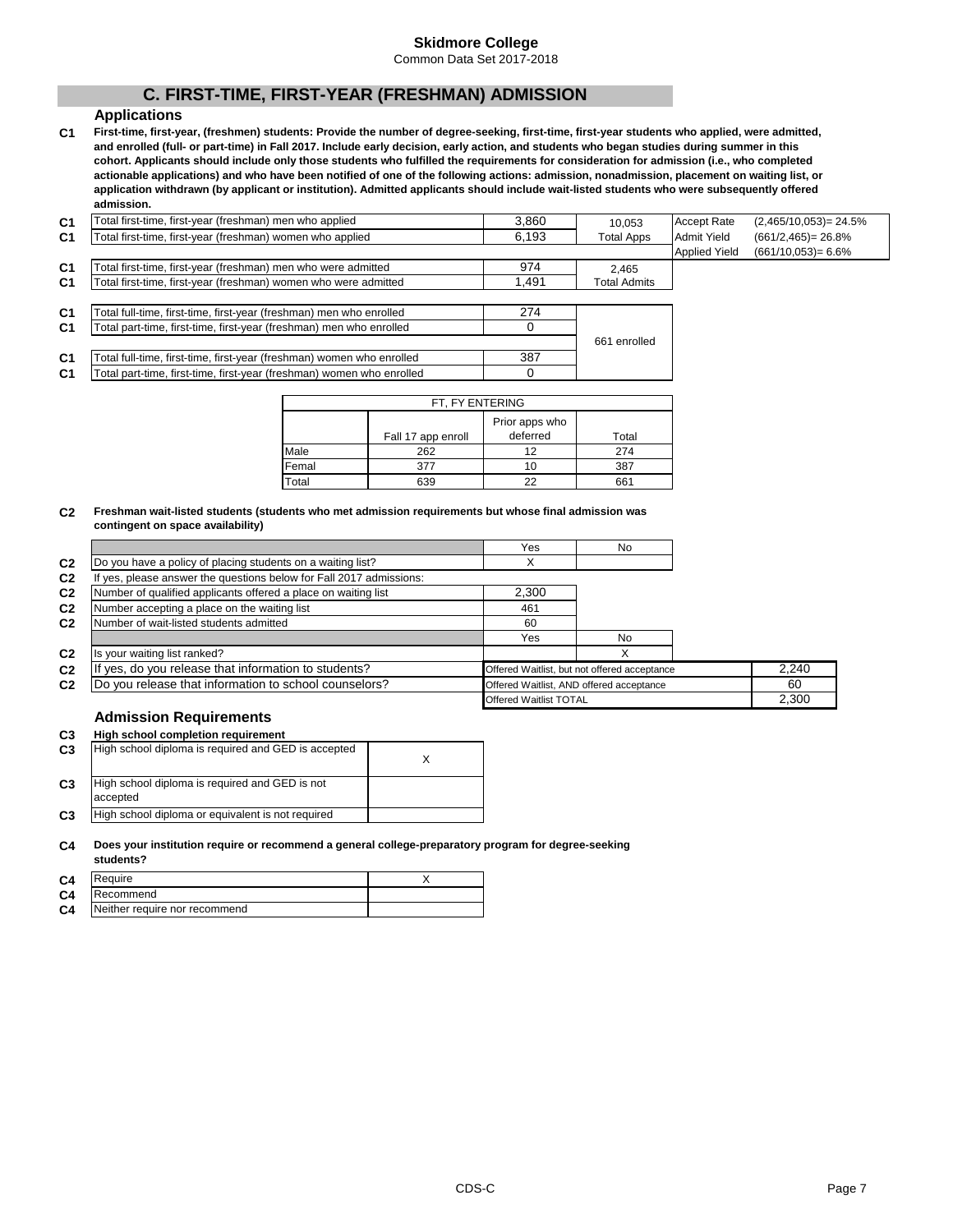### **Skidmore College** Common Data Set 2017-2018

**C5 Distribution of high school units required and/or recommended.** Specify the distribution of academic high school course units required and/or recommended of all or most degree-seeking students using Carnegie units (one unit equals one year of study or its equivalent). If you use a different system for calculating units, please convert.

| C <sub>5</sub> |                                  | <b>Units</b> | <b>Units</b> |
|----------------|----------------------------------|--------------|--------------|
|                |                                  | Required     | Recommended  |
| C <sub>5</sub> | Total academic units             |              |              |
| C <sub>5</sub> | English                          |              | 4            |
| C <sub>5</sub> | <b>Mathematics</b>               |              | 4            |
| C <sub>5</sub> | Science                          |              | 4            |
| C5             | Of these, units that must be lab |              | 3            |
| C <sub>5</sub> | Foreign language                 |              | 4            |
| C <sub>5</sub> | Social studies                   |              | 4            |
| C <sub>5</sub> | History                          |              |              |
| C <sub>5</sub> | Academic electives               |              |              |
| C <sub>5</sub> | <b>Computer Science</b>          |              |              |
| C <sub>5</sub> | Visual/Performing Arts           |              |              |
| C <sub>5</sub> | Other (specify)                  |              |              |

### **Basis for Selection**

**C6** Do you have an open admission policy, under which virtually all secondary school graduates or students with GED equivalency diplomas are admitted without regard to academic record, test scores, or other qualifications? If so, check which applies:

| C <sub>6</sub> | Open admission policy as described above for all students         | NO |
|----------------|-------------------------------------------------------------------|----|
| C <sub>6</sub> | Open admission policy as described above for most students, but-- |    |
| C <sub>6</sub> | selective admission for out-of-state students                     |    |
| C <sub>6</sub> | selective admission to some programs                              |    |
| C <sub>6</sub> | other (explain):                                                  |    |
|                |                                                                   |    |

#### **C7 Relative importance of each of the following academic and nonacademic factors in first-time, first-**

|                                   | <b>Very Important</b> | Important | <b>Considered</b> | <b>Not Considered</b> |
|-----------------------------------|-----------------------|-----------|-------------------|-----------------------|
| Academic                          |                       |           |                   |                       |
|                                   | X                     |           |                   |                       |
| Rigor of secondary school record  |                       |           |                   |                       |
| Class rank                        |                       | X         |                   |                       |
| Academic GPA                      |                       | X         |                   |                       |
| Standardized test scores          |                       |           | X                 |                       |
| <b>Application Essay</b>          |                       | X         |                   |                       |
| Recommendation(s)                 |                       | X         |                   |                       |
| Nonacademic                       |                       |           |                   |                       |
| Interview                         |                       |           | X                 |                       |
| <b>Extracurricular activities</b> |                       | X         |                   |                       |
| Talent/ability                    |                       | X         |                   |                       |
| Character/personal qualities      |                       | X         |                   |                       |
| First generation                  |                       |           | X                 |                       |
| Alumni/ae relation                |                       |           | X                 |                       |
| Geographical residence            |                       |           | X                 |                       |
| State residency                   |                       |           |                   | X                     |
| Religious affiliation/commitment  |                       |           |                   | X                     |
| Racial/ethnic status              |                       |           | X                 |                       |
| Volunteer work                    |                       | X         |                   |                       |
| Work experience                   |                       | X         |                   |                       |
| Level of applicant's interest     |                       | X         |                   |                       |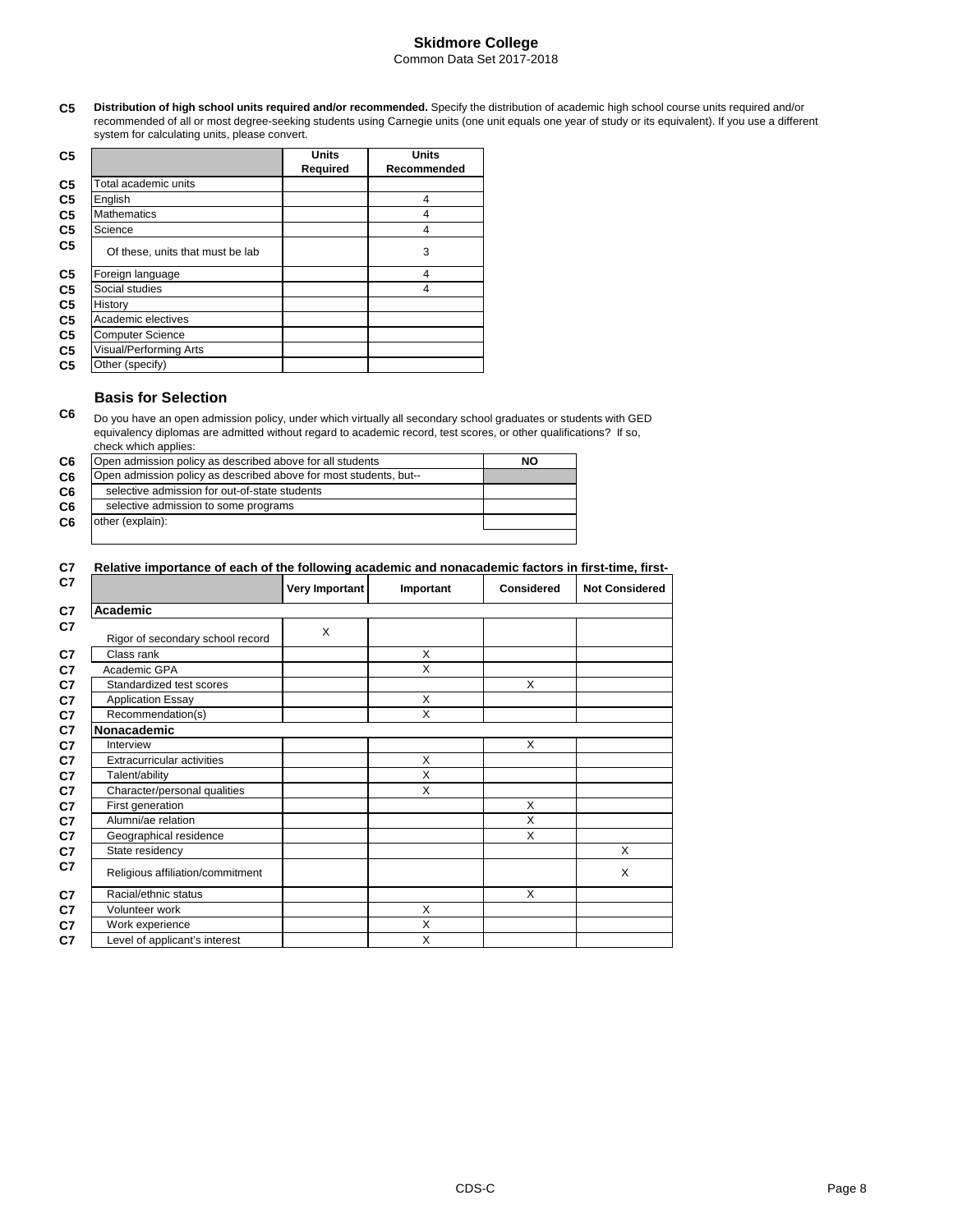Common Data Set 2017-2018

# **SAT and ACT Policies**

| C8   | <b>Entrance exams</b>                                                                                                                                                                                                                                                                    |          |           |                            |                                        |                                   |
|------|------------------------------------------------------------------------------------------------------------------------------------------------------------------------------------------------------------------------------------------------------------------------------------------|----------|-----------|----------------------------|----------------------------------------|-----------------------------------|
|      |                                                                                                                                                                                                                                                                                          |          |           | Yes                        | No                                     |                                   |
| C8A  | Does your institution make use of SAT, ACT, or SAT Subject Test scores in<br>admission decisions for first-time, first-year, degree-seeking applicants?                                                                                                                                  |          |           | X                          |                                        |                                   |
|      | C8A If yes, place check marks in the appropriate boxes below to reflect your institution's policies for use in admission for Fall<br>2019.                                                                                                                                               |          |           |                            |                                        |                                   |
| C8A  |                                                                                                                                                                                                                                                                                          |          |           | ADMISSION                  |                                        |                                   |
| C8A  |                                                                                                                                                                                                                                                                                          | Require  | Recommend | <b>Require for</b><br>Some | <b>Consider if</b><br><b>Submitted</b> | <b>Not Used</b>                   |
| C8A  | <b>SAT or ACT</b>                                                                                                                                                                                                                                                                        |          |           | X                          |                                        |                                   |
| C8A  | <b>ACT only</b>                                                                                                                                                                                                                                                                          |          |           |                            |                                        |                                   |
| C8A  | SAT only                                                                                                                                                                                                                                                                                 |          |           |                            |                                        |                                   |
| C8A  | SAT and SAT Subject Tests or<br>ACT                                                                                                                                                                                                                                                      |          |           |                            |                                        |                                   |
| C8A  | SAT Subject Tests only                                                                                                                                                                                                                                                                   |          |           |                            | X                                      |                                   |
|      | C8B If your institution will make use of the ACT in admission decisions for first-time, first-year, degree-seeking applicants for<br>Fall 2019, please indicate which ONE of the following applies: (regardless of whether the writing score will be used in<br>the admissions process): |          |           |                            |                                        |                                   |
|      | <b>C8B</b> ACT with writing required                                                                                                                                                                                                                                                     |          |           |                            |                                        |                                   |
|      | <b>C8B</b> ACT with writing recommended                                                                                                                                                                                                                                                  |          |           |                            |                                        |                                   |
|      | C8B ACT with or without writing accepted                                                                                                                                                                                                                                                 |          |           | X                          |                                        |                                   |
|      | C8B If your institution will make use of the SAT in admission decisions for first-time, first-year, degree-seeking applicants for<br>Fall 2019 please indicate which ONE of the following applies (regardless of whether the Essay score will be used in the<br>admissions process):     |          |           |                            |                                        |                                   |
|      | C8B SAT with Essay component required                                                                                                                                                                                                                                                    |          |           |                            |                                        |                                   |
|      | C8B SAT with Essay component recommended                                                                                                                                                                                                                                                 |          |           |                            |                                        |                                   |
|      | C8B SAT with or without Essay component accepted                                                                                                                                                                                                                                         |          |           | Χ                          |                                        |                                   |
| C8C  | Please indicate how your institution will use the SAT or ACT writing component; check all that apply:                                                                                                                                                                                    |          |           |                            |                                        |                                   |
| C8C  |                                                                                                                                                                                                                                                                                          |          |           | SAT essay                  | <b>ACT essay</b>                       |                                   |
|      | C8C   For admission                                                                                                                                                                                                                                                                      |          |           |                            |                                        |                                   |
|      | C8C   For placement                                                                                                                                                                                                                                                                      |          |           |                            |                                        |                                   |
|      | <b>C8C</b>   For advising                                                                                                                                                                                                                                                                |          |           |                            |                                        |                                   |
|      | C8C In place of an application essay                                                                                                                                                                                                                                                     |          |           |                            |                                        |                                   |
| C8C. | As a validity check on the application essay                                                                                                                                                                                                                                             |          |           |                            |                                        |                                   |
| C8C  | No college policy as of now                                                                                                                                                                                                                                                              |          |           |                            |                                        |                                   |
|      | C8C Not using essay component                                                                                                                                                                                                                                                            |          |           | Χ                          | X                                      |                                   |
| C8D  | C8D In addition, does your institution use applicants' test scores for academic advising?                                                                                                                                                                                                | Yes<br>х | No        |                            |                                        |                                   |
|      | <b>C8E</b> Latest date by which SAT or ACT scores must be received for fall-term                                                                                                                                                                                                         |          |           | February 1                 |                                        |                                   |
| C8E  | Latest date by which SAT Subject Test scores must be received for fall-                                                                                                                                                                                                                  |          |           | February 1                 |                                        |                                   |
| C8F  | If necessary, use this space to clarify your test policies (e.g., if tests are recommended for some students,<br>or if tests are not required of some students):                                                                                                                         |          |           |                            |                                        |                                   |
| C8F  | Test-optional applies to all applicants except the following: international students who have not<br>studied in an English-speaking curriculum for at least three years, students who have been                                                                                          |          |           |                            |                                        |                                   |
|      | homeschooled, and students from schools providing evaluative summaries in lieu of grades.                                                                                                                                                                                                |          |           |                            |                                        |                                   |
|      | C8G Please indicate which tests your institution uses for placement (e.g., state tests):                                                                                                                                                                                                 |          |           |                            |                                        |                                   |
|      | C8G SAT                                                                                                                                                                                                                                                                                  |          |           | X                          |                                        |                                   |
|      | C8G ACT                                                                                                                                                                                                                                                                                  |          |           | X                          |                                        |                                   |
|      | C8G SAT Subject Tests                                                                                                                                                                                                                                                                    |          |           | х                          |                                        |                                   |
|      | C8G AP                                                                                                                                                                                                                                                                                   |          |           | X                          |                                        |                                   |
|      | C8G CLEP                                                                                                                                                                                                                                                                                 |          |           |                            |                                        |                                   |
|      | <b>C8G</b> Institutional Exam                                                                                                                                                                                                                                                            |          |           | х                          |                                        | Quantitative Reasoning (QR1 exam) |
|      | C8G State Exam (specify):                                                                                                                                                                                                                                                                |          |           |                            |                                        |                                   |
|      |                                                                                                                                                                                                                                                                                          |          |           |                            |                                        |                                   |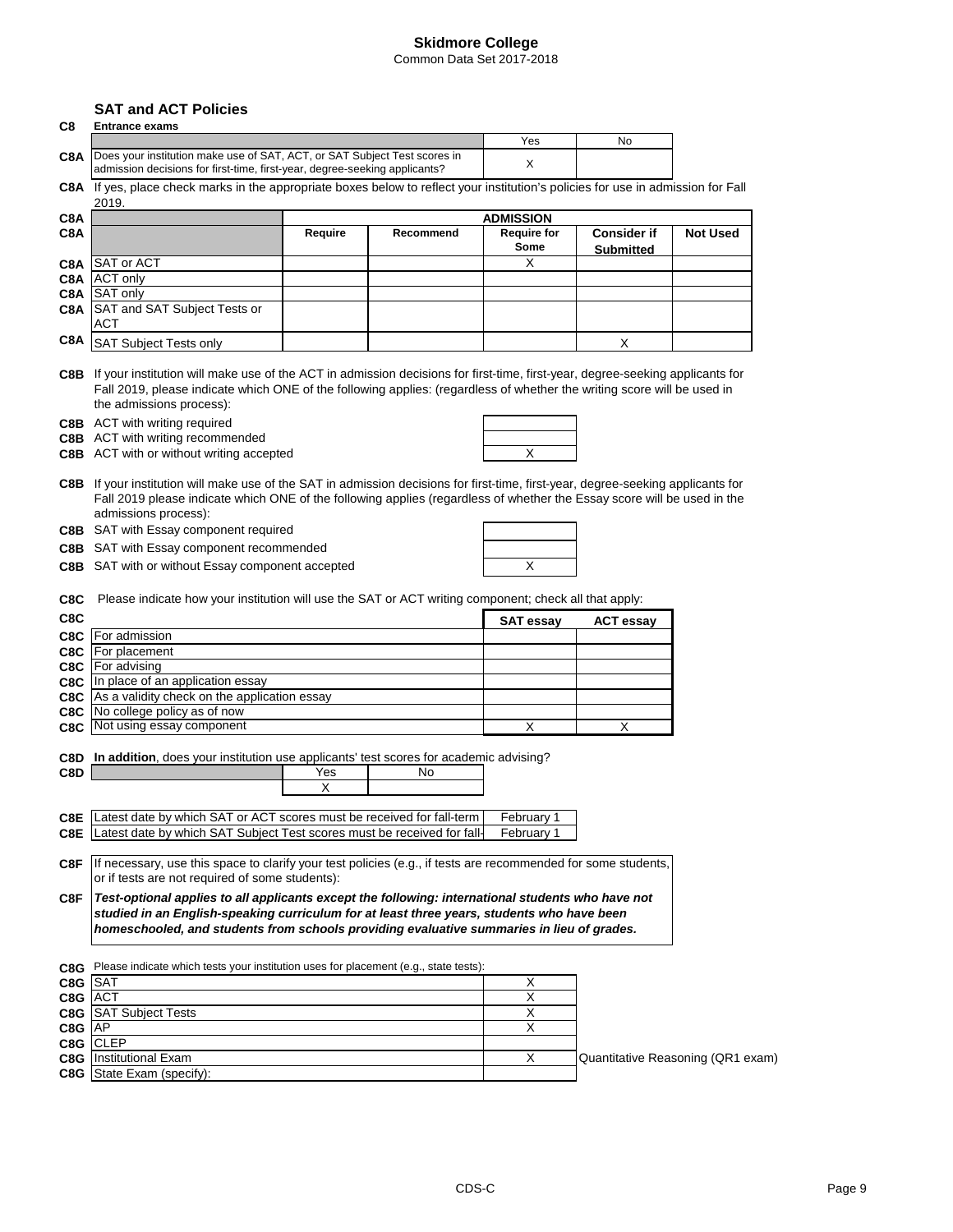Common Data Set 2017-2018

### **Freshman Profile**

Provide information for ALL enrolled, degree-seeking, full-time and part-time, first-time, first-year (freshman) students enrolled in Fall 2017, including students who began studies during summer, international students/nonresident aliens, and students admitted under special arrangements.

**C9 Percent and number of first-time, first-year (freshman) students enrolled in Fall 2017 who submitted national standardized (SAT/ACT) test scores. Include information for ALL enrolled, degree-seeking, first-time, first-year (freshman) students who submitted test scores. Do not include partial test scores (e.g., mathematics scores but not critical reading for a category of students) or combine other standardized test results (such as TOEFL) in this item.** *Do* **not convert SAT scores to ACT scores and vice versa.** *Do* **convert Old SAT scores to New SAT scores using the College Board's concordance tools and tables (sat.org/concordance).**

*Note: 1) First year of New SAT; 2) First year of Skidmore's test-optional policy*

| C <sub>9</sub> | scores<br>`submittina.<br>ею<br>ہر     | 42% | 277/661 | scores<br><b>Number</b><br>submitting<br>⊣⊂ | 277<br>21 |
|----------------|----------------------------------------|-----|---------|---------------------------------------------|-----------|
| C <sub>9</sub> | scores<br>. submittina<br>ег<br>$\sim$ | 37% | :47/661 | scores<br>INumber<br>submitting<br>AC.      | 247       |

| C <sub>9</sub> |                                   | 25th Percentile | 50th Percentile | 75th Percentile | Mean | Median |
|----------------|-----------------------------------|-----------------|-----------------|-----------------|------|--------|
| C <sub>9</sub> | <b>SAT Evidence-Based Reading</b> |                 |                 |                 |      |        |
|                | and Writing                       | 610             | 660             | 700             | 653  | 660    |
| C <sub>9</sub> | <b>SAT Math</b>                   | 595             | 650             | 700             | 650  | 650    |
|                | SAT Total (2)                     | 1230            | 1310            | 1390            | 1302 | 1310   |
| C <sub>9</sub> | <b>ACT Composite</b>              | 27              | 29              | 31              | 29   | 29     |
| C <sub>9</sub> | <b>ACT Math</b>                   | 26              | 28              | 30              | 28   | 28     |
| C <sub>9</sub> | <b>ACT English</b>                | 27              | 30              | 34              | 30   | 30     |
| C <sub>9</sub> | <b>ACT Writing</b>                | 6.75            | 8               | 8.25            |      |        |

**C9** Percent of first-time, first-year (freshman) students with scores in each range:

| C <sub>9</sub> |                         |                      |                                                                                           |              |              |          |         |
|----------------|-------------------------|----------------------|-------------------------------------------------------------------------------------------|--------------|--------------|----------|---------|
|                |                         | <b>SAT Evidence-</b> |                                                                                           |              |              |          |         |
|                |                         | <b>Based</b>         | <b>SAT Evidence-</b>                                                                      |              |              |          |         |
|                |                         | Reading and          | <b>Based Reading and</b>                                                                  |              |              |          |         |
|                |                         | Writing (N)          | Writing (%)                                                                               | SAT Math (N) | SAT Math (%) |          |         |
| C9             | 700-800                 | 82                   | 29.6%                                                                                     | 78           | 28.2%        |          |         |
| C <sub>9</sub> | 600-699                 | 144                  | 52.0%                                                                                     | 130          | 46.9%        |          |         |
| C9             | 500-599                 | 45                   | 16.2%                                                                                     | 66           | 23.8%        |          |         |
| C <sub>9</sub> | 400-499                 | 6                    | 2.2%                                                                                      | 3            | 1.1%         |          |         |
| C <sub>9</sub> | 300-399                 | 0                    | $0.0\%$                                                                                   | 0            | 0.0%         |          |         |
| C <sub>9</sub> | 200-299                 | $\Omega$             | $0.0\%$                                                                                   | 0            | 0.0%         |          |         |
|                | Totals should = $100\%$ | 277                  | 100.0%                                                                                    | 277          | 100.0%       |          |         |
| C <sub>9</sub> |                         | <b>ACT</b>           |                                                                                           |              |              |          |         |
|                |                         |                      | Composite (N) ACT Composite (%) ACT English (N) ACT English (%) ACT Math (N) ACT Math (%) |              |              |          |         |
| C9             | 30-36                   | 110                  | 44.5%                                                                                     | 142          | 57.5%        | 70       | 28.3%   |
| C <sub>9</sub> | 24-29                   | 126                  | 51.0%                                                                                     | 85           | 34.4%        | 150      | 60.7%   |
| C <sub>9</sub> | $18 - 23$               | 11                   | 4.5%                                                                                      | 19           | 7.7%         | 25       | 10.1%   |
| C <sub>9</sub> | 12-17                   | 0                    | $0.0\%$                                                                                   |              | 0.4%         | 2        | 0.8%    |
| C9             | $6 - 11$                | 0                    | $0.0\%$                                                                                   | $\Omega$     | 0.0%         | $\Omega$ | $0.0\%$ |
| C9             | Below 6                 | $\Omega$             | $0.0\%$                                                                                   | $\Omega$     | 0.0%         | $\Omega$ | $0.0\%$ |
|                | Totals should = $100\%$ | 247                  | 100.0%                                                                                    | 247          | 100.0%       | 247      | 100.0%  |

**C10** Percent of all degree-seeking, first-time, first-year (freshman) students who had high school class rank within each of the following ranges (report information for those students from whom you collected high school rank information).

| <b>C10</b> Percent in top tenth of high school graduating class<br>C10 Percent in top quarter of high school graduating class<br>C10 Percent in top half of high school graduating class<br>C10 Percent in bottom half of high school graduating class<br>C10 Percent in bottom quarter of high school graduating class | 28.8%<br>73.2%<br>92.2%<br>7.8%<br>0.7% | Top half $+$<br>bottom half = $100\%$ |         | 44/153<br>112/153<br>141/153<br>12/153<br>1/153 |
|-------------------------------------------------------------------------------------------------------------------------------------------------------------------------------------------------------------------------------------------------------------------------------------------------------------------------|-----------------------------------------|---------------------------------------|---------|-------------------------------------------------|
| <b>C10</b> Percent of total first-time, first-year (freshmen) students who submitted high school<br>class rank:                                                                                                                                                                                                         |                                         | 23.1%                                 | 153/661 |                                                 |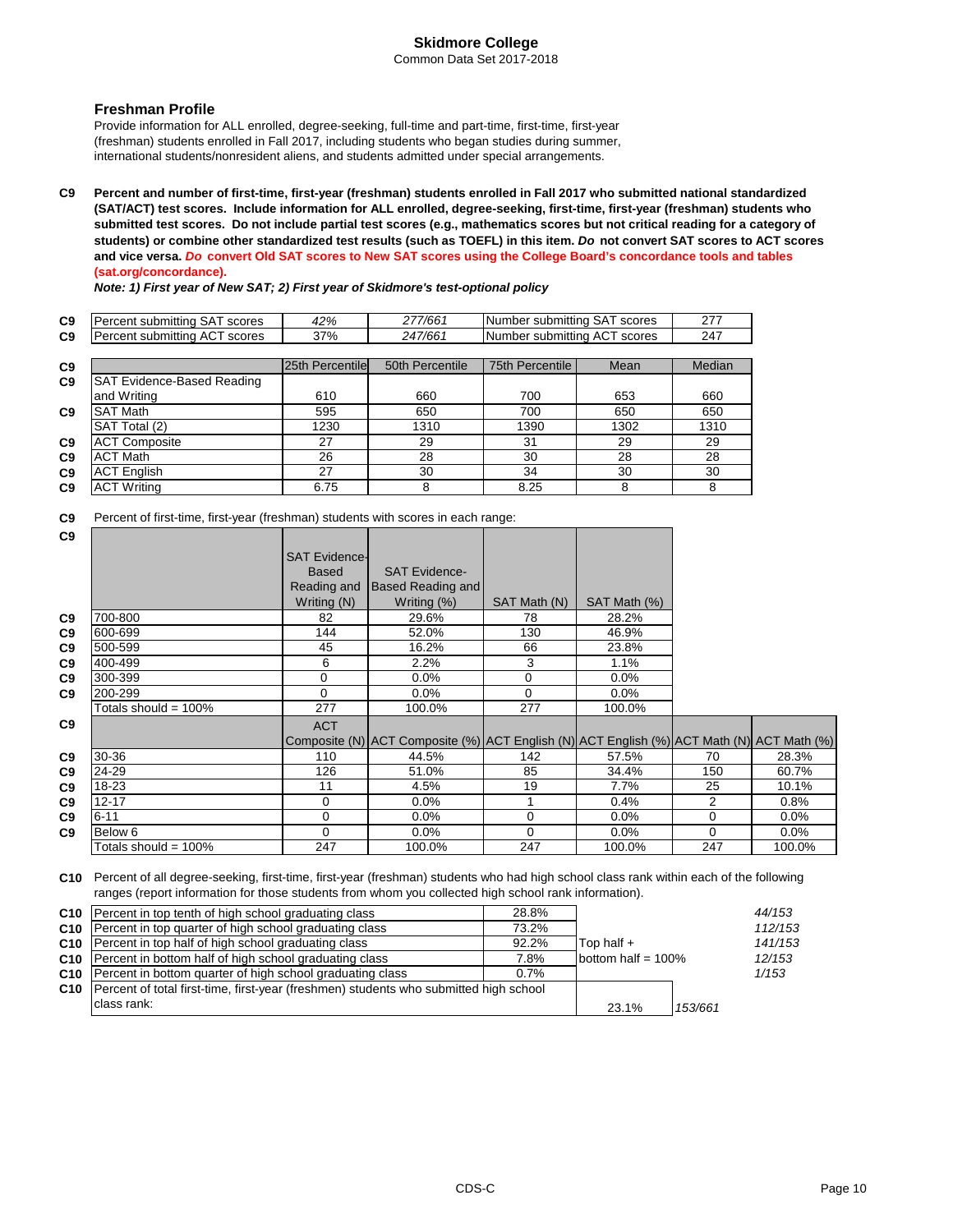### **Skidmore College** Common Data Set 2017-2018

**C11** Percentage of all enrolled, degree-seeking, first-time, first-year (freshman) students who had high school grade-point averages within each of the following ranges (using 4.0 scale). Report information only for those students from whom you collected high school GPA.

| C <sub>11</sub> | Percent who had GPA of 3.75 and higher    | N/A      |                |       |         |
|-----------------|-------------------------------------------|----------|----------------|-------|---------|
| C <sub>11</sub> | Percent who had GPA between 3.50 and 3.74 | N/A      | <b>HS Type</b> |       |         |
| C <sub>11</sub> | Percent who had GPA between 3.25 and 3.49 | N/A      | Public/Charter | 57.3% | 379/661 |
| C <sub>11</sub> | Percent who had GPA between 3.00 and 3.24 | N/A      | Private        | 33.7% | 223/661 |
| C <sub>11</sub> | Percent who had GPA between 2.50 and 2.99 | N/A      | Parochial      | 8.8%  | 58/661  |
| C <sub>11</sub> | Percent who had GPA between 2.0 and 2.49  |          | Other (e.g.,   |       |         |
|                 |                                           | N/A      | Homeschool)    | 0.2%  | 1/661   |
| C <sub>11</sub> | Percent who had GPA between 1.0 and 1.99  | N/A      |                |       |         |
| C <sub>11</sub> | Percent who had GPA below 1.0             | N/A      |                |       |         |
|                 | Totals should = $100\%$                   | $0.00\%$ |                |       |         |
|                 |                                           |          |                |       |         |

| <b>HS Type</b>            |       |         |
|---------------------------|-------|---------|
| Public/Charter            | 57.3% | 379/661 |
| Private                   | 33.7% | 223/661 |
| Parochial<br>Other (e.g., | 8.8%  | 58/661  |
| Homeschool)               | 0.2%  | 1/661   |

| C12 Average high school GPA of all degree-seeking, first-time, first-year       |     |
|---------------------------------------------------------------------------------|-----|
| (freshman) students who submitted GPA:                                          | N/A |
| C12   Percent of total first-time, first-year (freshman) students who submitted |     |
| high school GPA:                                                                | N/A |

### **Admission Policies**

### **C13 Application Fee**

| C <sub>13</sub> |                                                         | Yes     | No |
|-----------------|---------------------------------------------------------|---------|----|
| C <sub>13</sub> | Does your institution have an<br>application fee?       |         |    |
| C <sub>13</sub> | Amount of application fee:                              | \$65.00 |    |
| C <sub>13</sub> |                                                         | Yes     | No |
| C <sub>13</sub> | Can it be waived for applicants<br>with financial need? |         |    |

**C13** If you have an application fee and an on-line application option, please indicate policy for students who apply on-line:

| C <sub>13</sub> Same fee:<br>C <sub>13</sub> Free: |  |
|----------------------------------------------------|--|
| C <sub>13</sub> Reduced:                           |  |

| C <sub>13</sub> |                                    | Yes | No |
|-----------------|------------------------------------|-----|----|
|                 | C13 Can on-line application fee be |     |    |
|                 | waived for applicants with         |     |    |
|                 | financial need?                    |     |    |

#### **C14 Application closing date**

| C <sub>14</sub> |                                             | Yes        | No |
|-----------------|---------------------------------------------|------------|----|
| C14             | Does your institution have an               |            |    |
|                 | application closing date?                   |            |    |
|                 | <b>C14</b> Application closing date (fall): | January 15 |    |
|                 | C <sub>14</sub> Priority date:              |            |    |

| C <sub>15</sub> |                                                                       | Yes | No |
|-----------------|-----------------------------------------------------------------------|-----|----|
|                 | C15 Are first-time, first-year students accepted for terms other than |     |    |
|                 | the fall?                                                             |     |    |

### **C16 Notification to applicants of admission decision sent** *(fill in one only)*

| C16 On a rolling basis beginning |         |
|----------------------------------|---------|
| $(data)$ :                       |         |
| $C16$  By (date):                | April 1 |
| $C16$ Other:                     |         |
|                                  |         |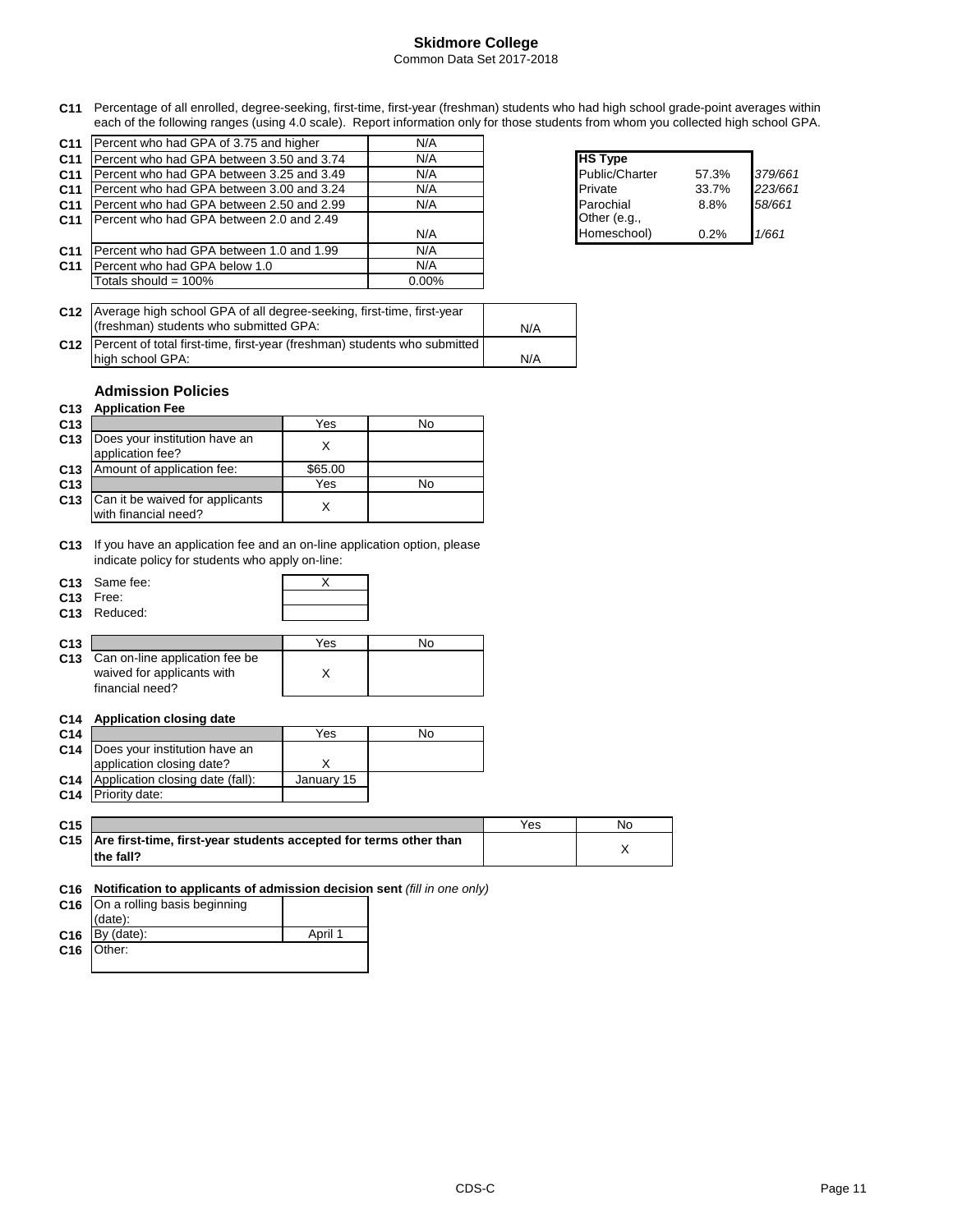### **Skidmore College** Common Data Set 2017-2018

|                 | C17 Reply policy for admitted applicants (fill in one only)              |       |                                                                                     |                                    |    |                       |                                                     |
|-----------------|--------------------------------------------------------------------------|-------|-------------------------------------------------------------------------------------|------------------------------------|----|-----------------------|-----------------------------------------------------|
| C <sub>17</sub> | Must reply by (date):                                                    | May 1 |                                                                                     |                                    |    |                       |                                                     |
| C17.            | No set date:                                                             |       |                                                                                     |                                    |    |                       |                                                     |
| C17             | Must reply by May 1 or within                                            |       |                                                                                     |                                    |    |                       |                                                     |
|                 | weeks if notified thereafter                                             |       |                                                                                     |                                    |    |                       |                                                     |
|                 |                                                                          |       |                                                                                     |                                    |    |                       |                                                     |
| C17             | Other:                                                                   |       |                                                                                     |                                    |    |                       |                                                     |
| C17             | Deadline for housing deposit (MM/DD):                                    |       | May 1                                                                               |                                    |    |                       |                                                     |
| C17             | Amount of housing deposit:                                               |       | 500.00                                                                              |                                    |    |                       |                                                     |
| C17             |                                                                          |       | *This deposit is considered a "student deposit" and is required whether the student |                                    |    |                       |                                                     |
|                 |                                                                          |       | requires housing or not. The deposit is held until the student separates from the   |                                    |    |                       |                                                     |
|                 |                                                                          |       | college and is applied to any outstanding balances, the rest is refunded.           |                                    |    |                       |                                                     |
|                 | Refundable if student does not enroll?                                   |       |                                                                                     |                                    |    |                       |                                                     |
| C17             | Yes, in full                                                             |       |                                                                                     |                                    |    |                       |                                                     |
| C17             | Yes, in part                                                             |       |                                                                                     |                                    |    |                       |                                                     |
| C17             | No                                                                       | X     |                                                                                     |                                    |    |                       |                                                     |
| C18             | <b>Deferred admission</b>                                                |       |                                                                                     |                                    |    |                       |                                                     |
| C18             |                                                                          |       |                                                                                     | Yes                                | No |                       |                                                     |
| C18             | Does your institution allow students to postpone enrollment after        |       |                                                                                     |                                    |    |                       |                                                     |
|                 | admission?                                                               |       |                                                                                     | X                                  |    |                       |                                                     |
| C18             | If yes, maximum period of postponement:                                  |       |                                                                                     | 2 years                            |    |                       |                                                     |
|                 |                                                                          |       |                                                                                     |                                    |    |                       |                                                     |
| C19             | Early admission of high school students                                  |       |                                                                                     |                                    |    |                       |                                                     |
| C19             |                                                                          |       |                                                                                     | Yes                                | No |                       |                                                     |
| C19             | Does your institution allow high school students to enroll as full-time, |       |                                                                                     |                                    |    |                       |                                                     |
|                 | first-time, first-year (freshman) students one year or more before high  |       |                                                                                     | X                                  |    |                       |                                                     |
|                 | school graduation?                                                       |       |                                                                                     |                                    |    |                       |                                                     |
|                 |                                                                          |       |                                                                                     |                                    |    |                       |                                                     |
| C <sub>20</sub> | <b>Common Application</b>                                                |       | Question removed from CDS.                                                          | (Initiated during 2006-2007 cycle) |    |                       |                                                     |
|                 |                                                                          |       |                                                                                     |                                    |    |                       |                                                     |
|                 | <b>Early Decision and Early Action Plans</b>                             |       |                                                                                     |                                    |    |                       |                                                     |
| C21             | <b>Early Decision</b>                                                    |       |                                                                                     |                                    |    |                       |                                                     |
| C21             |                                                                          |       |                                                                                     | Yes                                | No |                       |                                                     |
| C21             | Does your institution offer an early decision plan (an admission plan    |       |                                                                                     | X                                  |    |                       |                                                     |
| C21             | If "yes," please complete the following:                                 |       |                                                                                     |                                    |    |                       |                                                     |
| C21             | First or only early decision plan closing date                           |       |                                                                                     | November 15                        |    | <b>EARLY DECISION</b> |                                                     |
| C21             | First or only early decision plan notification date                      |       |                                                                                     | December 15                        |    |                       | $ED1 = 369$                                         |
|                 |                                                                          |       |                                                                                     |                                    |    | Apps:                 | $ED2 = 260$                                         |
|                 |                                                                          |       |                                                                                     |                                    |    |                       | Total= $629$                                        |
| C21             | Other early decision plan closing date                                   |       |                                                                                     | January 15                         |    |                       | $ED1 = 247$                                         |
|                 |                                                                          |       |                                                                                     |                                    |    |                       | $ED2 = 98$                                          |
|                 |                                                                          |       |                                                                                     |                                    |    |                       |                                                     |
|                 |                                                                          |       |                                                                                     |                                    |    | *Accepts:             | Total = $345$                                       |
| C21             | Other early decision plan notification date                              |       |                                                                                     | February 15                        |    |                       | $ED1 = 232$                                         |
|                 |                                                                          |       |                                                                                     |                                    |    |                       | $ED2 = 94$                                          |
|                 |                                                                          |       |                                                                                     |                                    |    | *Enroll:              | Total= $326$                                        |
|                 |                                                                          |       |                                                                                     |                                    |    |                       | ED1 and ED2 apps rejected by                        |
|                 | C21 For the Fall 2017 entering class:                                    |       |                                                                                     |                                    |    |                       | Admissions, but deferred to RD pool and             |
|                 |                                                                          |       |                                                                                     |                                    |    |                       | ويومرن اموالوعوم براطاتهموم امورم اموغوروهم ويومانا |

|                 | C21 Number of early decision applications received by your institution | 629 |
|-----------------|------------------------------------------------------------------------|-----|
| C <sub>21</sub> | Number of applicants admitted under early decision plan                | 345 |
|                 | Number enrolled under early decision plan                              | 326 |
| C <sub>21</sub> | Please provide significant details about your early decision plan:     |     |

| * ED1 and ED2 apps rejected by           |
|------------------------------------------|
| Admissions, but deferred to RD pool and  |
| then accepted and possibly enrolled were |
| excluded from the above table. Stats on  |
| these apps:                              |
| Accepts ED1. N=13                        |
| Enroll ED1, N=12                         |
| Accepts ED2, N=0                         |
| Enroll ED2, N=0                          |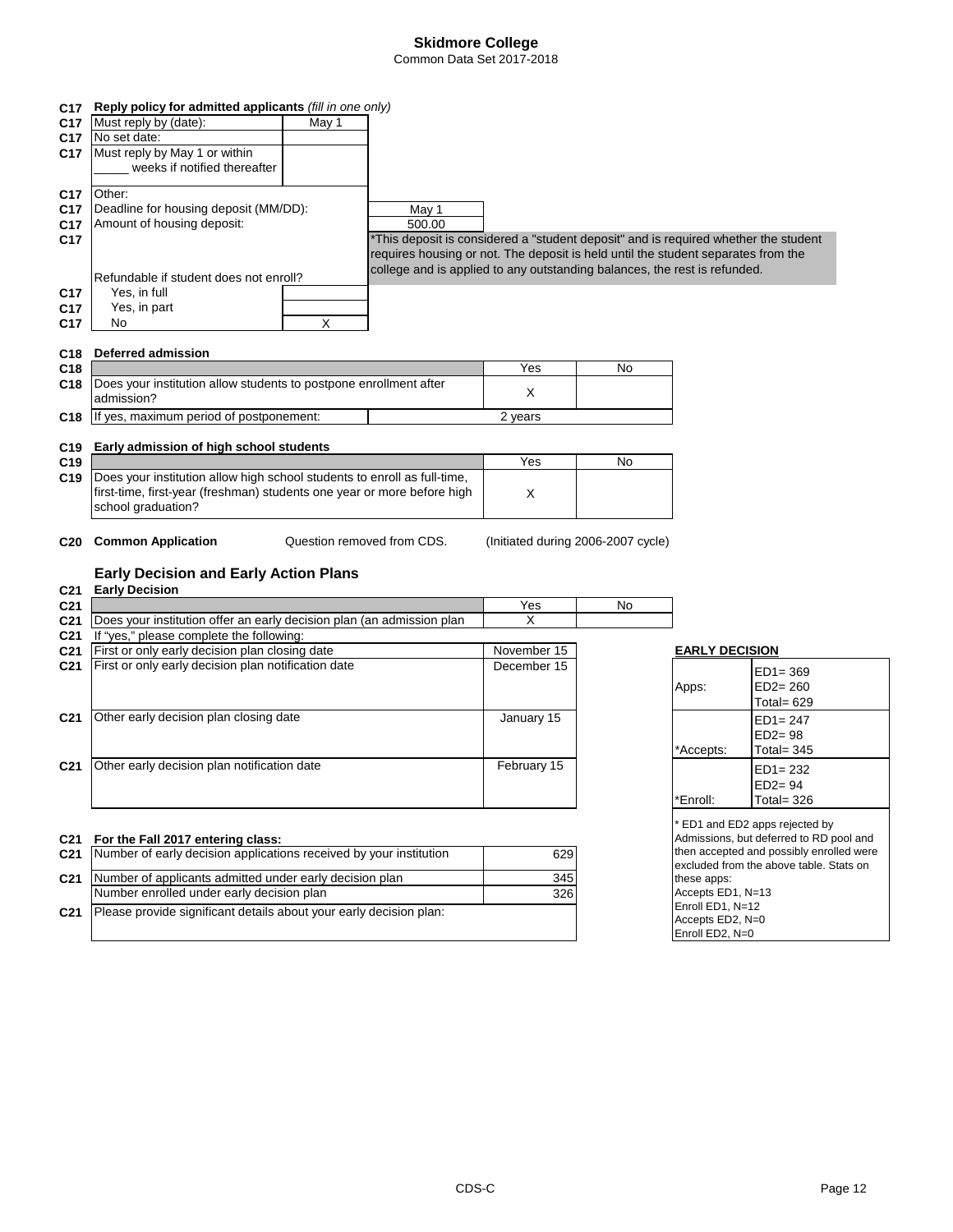Common Data Set 2017-2018

|                 | C <sub>22</sub> Early action                                                                                                                                                                                    |  |  |     |    |
|-----------------|-----------------------------------------------------------------------------------------------------------------------------------------------------------------------------------------------------------------|--|--|-----|----|
| C <sub>22</sub> |                                                                                                                                                                                                                 |  |  | Yes | No |
|                 | C22  Do you have a nonbinding early action plan whereby students are notified of an admission decision well<br>in advance of the regular notification date but do not have to commit to attending your college? |  |  |     |    |
|                 | C22 If "yes," please complete the following:                                                                                                                                                                    |  |  |     |    |
|                 | C22 Early action closing date                                                                                                                                                                                   |  |  |     |    |
|                 | C22 Early action notification date                                                                                                                                                                              |  |  |     |    |

**C22** Is your early action plan a "restrictive" plan under which you limit students from applying to other early plans?

| <u>uzz</u>      | is your early action plan a restrictive plan under |    |  |
|-----------------|----------------------------------------------------|----|--|
| C <sub>22</sub> | Yes                                                | N٥ |  |
| C <sub>22</sub> |                                                    |    |  |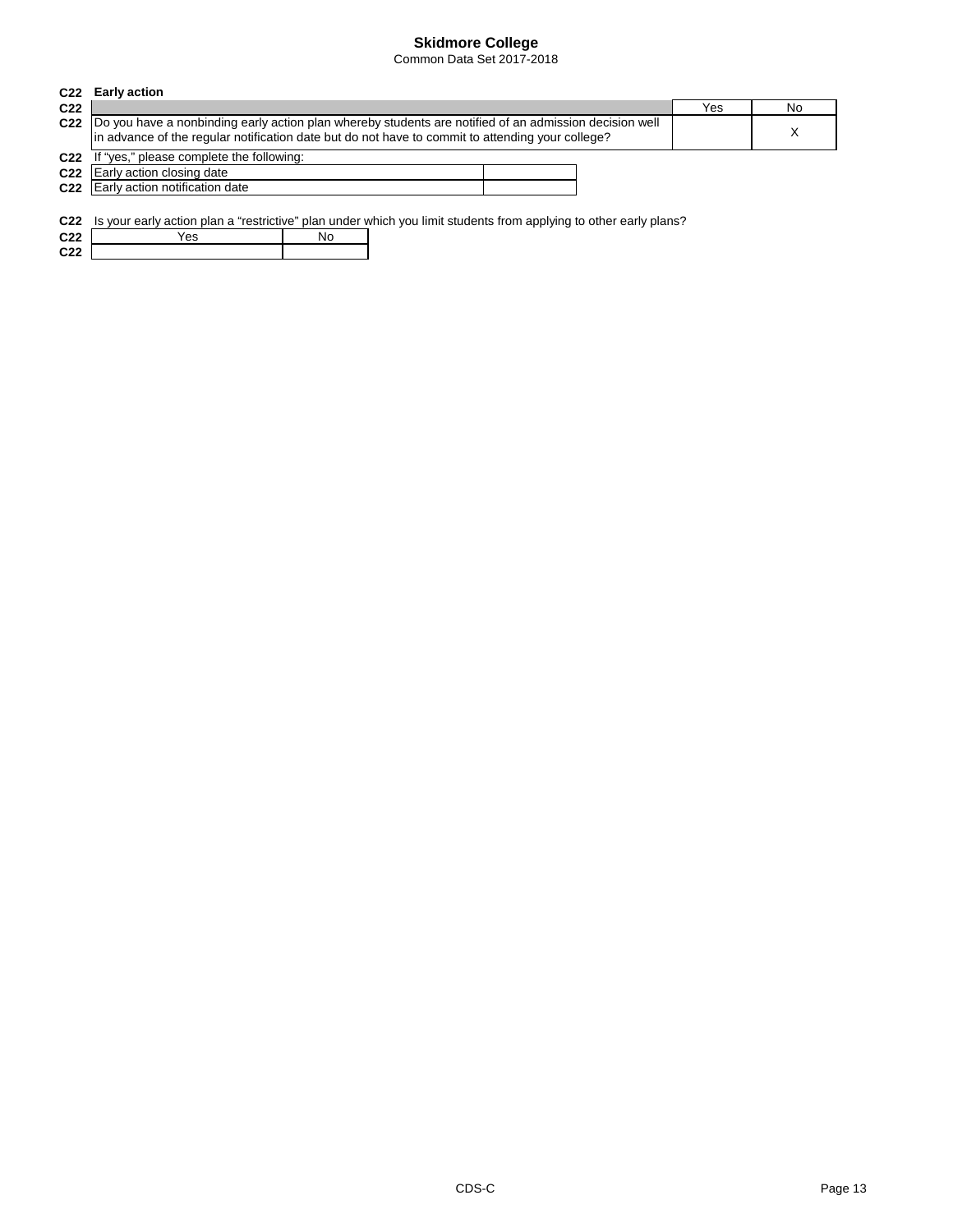Common Data Set 2017-2018

# **D. TRANSFER ADMISSION**

### **Fall Applicants**

| D <sub>1</sub> |                                                                                                                                                             | Yes | No |
|----------------|-------------------------------------------------------------------------------------------------------------------------------------------------------------|-----|----|
| D <sub>1</sub> | Does your institution enroll transfer students? (If no,<br>please skip to Section E)                                                                        |     |    |
| D <sub>1</sub> | If yes, may transfer students earn advanced standing<br>credit by transferring credits earned from course work<br>completed at other colleges/universities? |     |    |

**D2** Provide the number of students who applied, were admitted, and enrolled as degree-seeking transfer students in Fall 2017.

| D <sub>2</sub> |       | Applicants | Admitted<br>Applicants | Enrolled<br>Applicants |
|----------------|-------|------------|------------------------|------------------------|
| D <sub>2</sub> | Men   | 59         | 23                     |                        |
| D <sub>2</sub> | Women | 121        | 53                     | 20                     |
| D <sub>2</sub> | Total | 180        | 76                     | 31                     |

### **Application for Admission**

| D3             | Indicate terms for which transfers may enroll: |  |  |  |  |
|----------------|------------------------------------------------|--|--|--|--|
| D <sub>3</sub> | <b>Fall</b>                                    |  |  |  |  |
|                | D <sub>3</sub> Winter                          |  |  |  |  |
| D3             | Spring                                         |  |  |  |  |
|                |                                                |  |  |  |  |

| D3             | Summer                                                                                                                 |     |  |
|----------------|------------------------------------------------------------------------------------------------------------------------|-----|--|
| D <sub>4</sub> |                                                                                                                        | Yes |  |
| D <sub>4</sub> | Must a transfer applicant have a minimum number of<br>credits completed or else must apply as an entering<br>freshman? |     |  |
| D4             | If yes, what is the minimum number of credits and the unit<br>measure?                                                 |     |  |

#### **D5** Indicate all items required of transfer students to apply for admission:

| D <sub>5</sub> |                                                            | Required of All | Recommended<br>of All | Recommended<br>of Some | Required of Some | Not Required |
|----------------|------------------------------------------------------------|-----------------|-----------------------|------------------------|------------------|--------------|
| D <sub>5</sub> | High school transcript                                     |                 |                       |                        |                  |              |
| D <sub>5</sub> | College transcript(s)                                      |                 |                       |                        |                  |              |
| D <sub>5</sub> | <b>Essay or personal</b><br>statement                      |                 |                       |                        |                  |              |
| D <sub>5</sub> | Interview                                                  |                 |                       |                        |                  |              |
| D <sub>5</sub> | Standardized test scores                                   |                 |                       |                        |                  |              |
| D <sub>5</sub> | Statement of good<br>standing from prior<br>institution(s) | X               |                       |                        |                  |              |

**D6** If a minimum high school grade point average is required of transfer applicants, specify (on a 4.0 scale):

**D7** N/A If a minimum college grade point average is required of transfer applicants, specify (on a 4.0 scale):

**D8** List any other application requirements specific to transfer applicants: **At least one professor recommendation from current institution and mid-term report. Transfers with a 2-year degree need not supply standardized test scores.**

**D9** List application priority, closing, notification, and candidate reply dates for transfer students. If applications are reviewed on a continuous or rolling basis, place a check mark in the "Rolling admission"

| D <sub>9</sub>  |                                                                                | <b>Priority Date</b> | <b>Closing Date</b> | <b>Notification Date</b> | <b>Reply Date</b> | Rolling<br><b>Admission</b> |
|-----------------|--------------------------------------------------------------------------------|----------------------|---------------------|--------------------------|-------------------|-----------------------------|
| D <sub>9</sub>  | Fall                                                                           |                      | April 1             |                          | 3 weeks           |                             |
| D <sub>9</sub>  | Winter                                                                         |                      |                     |                          |                   |                             |
| D <sub>9</sub>  | Spring                                                                         |                      | November 15         |                          | 3 weeks           |                             |
| D <sub>9</sub>  | Summer                                                                         |                      |                     |                          |                   |                             |
|                 |                                                                                |                      |                     |                          |                   |                             |
| D <sub>10</sub> |                                                                                |                      |                     | Yes                      | No                |                             |
|                 | D10 Does an open admission policy, if reported, apply to<br>transfer students? |                      |                     |                          |                   |                             |

N/A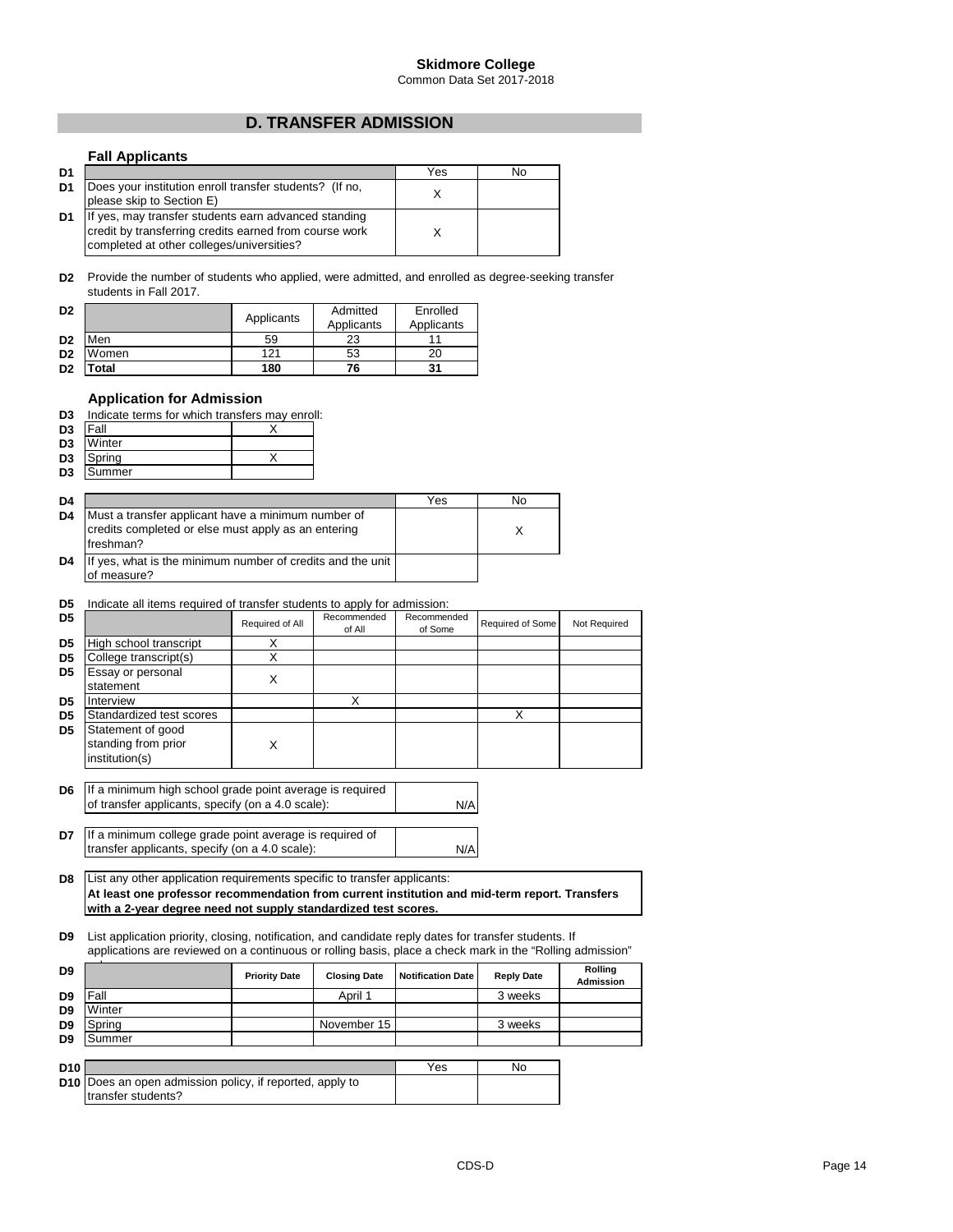Common Data Set 2017-2018

| <b>Transfer Credit Policies</b>                                                                                       |        |           |
|-----------------------------------------------------------------------------------------------------------------------|--------|-----------|
| <b>D12</b> Report the lowest grade earned for any course that may<br>be transferred for credit:                       | C      |           |
| D <sub>13</sub>                                                                                                       | Number | Unit Type |
| <b>D13</b> Maximum number of credits or courses that may be<br>transferred from a two-year institution:               | 60     | Credits   |
| D <sub>14</sub>                                                                                                       | Number | Unit Type |
| <b>D14</b> Maximum number of credits or courses that may be<br>transferred from a four-year institution:              | 60     | Credits   |
| <b>D15</b> Minimum number of credits that transfers must complete<br>at your institution to earn an associate degree: | N/A    |           |
| <b>D16</b> Minimum number of credits that transfers must complete<br>at your institution to earn a bachelor's degree: | 60     |           |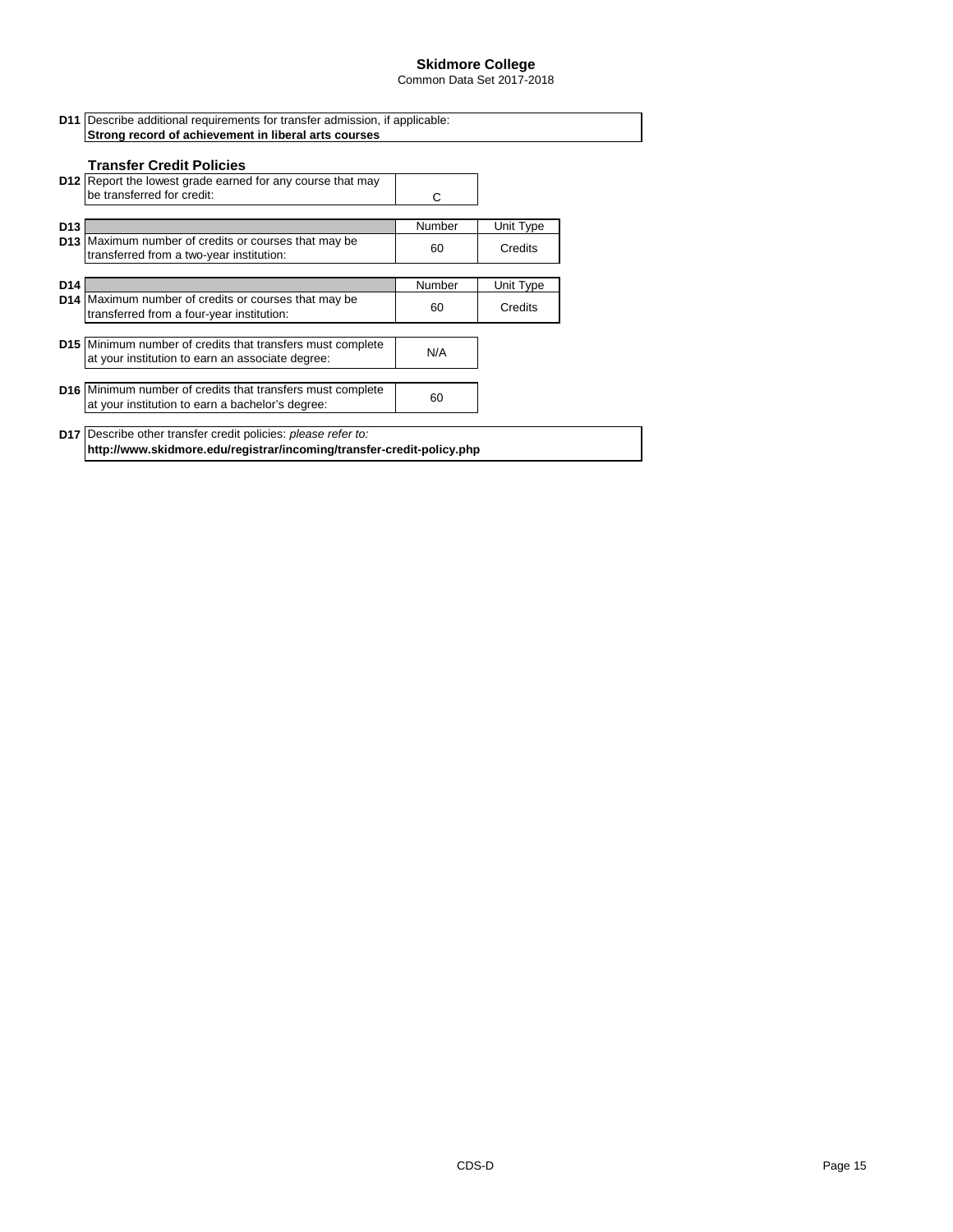Common Data Set 2017-2018

# **E. ACADEMIC OFFERINGS AND POLICIES**

**E1 Special study options:** Identify those programs available at your institution. Refer to the glossary for definitions.

|                | GIUSSAI Y IUI UUIIIIIUUIS.          |   |
|----------------|-------------------------------------|---|
| E <sub>1</sub> | Accelerated program                 | X |
| E1             | Cooperative education program       |   |
| E <sub>1</sub> | Cross-registration                  | X |
| E1             | Distance learning                   | X |
| E <sub>1</sub> | Double major                        | X |
| E <sub>1</sub> | Dual enrollment                     | X |
| E1             | English as a Second Language (ESL)  |   |
| E <sub>1</sub> | Exchange student program (domestic) | X |
| E <sub>1</sub> | External degree program             |   |
| E1             | Honors Program                      | X |
| E <sub>1</sub> | Independent study                   | X |
| E <sub>1</sub> | Internships                         | X |
| E <sub>1</sub> | Liberal arts/career combination     | X |
| E <sub>1</sub> | Student-designed major              | X |
| E1             | Study abroad                        | X |
| E1             | Teacher certification program       | X |
| E <sub>1</sub> | Weekend college                     |   |
| E1             | Other (specify):                    |   |
|                |                                     |   |

#### **E2 This question has been removed from the Common Data Set.**

#### **E3 Areas in which all or most students are required to complete some course**

|                | work prior to graduation:         |   |
|----------------|-----------------------------------|---|
| E <sub>3</sub> | Arts/fine arts                    | Χ |
| E <sub>3</sub> | Computer literacy                 |   |
| E <sub>3</sub> | English (including composition)   |   |
| E <sub>3</sub> | Foreign languages                 |   |
| E <sub>3</sub> | History                           |   |
| E <sub>3</sub> | <b>Humanities</b>                 | Χ |
| E <sub>3</sub> | <b>Mathematics</b>                | Χ |
| E <sub>3</sub> | Philosophy                        |   |
| E <sub>3</sub> | Sciences (biological or physical) | Χ |
| E <sub>3</sub> | Social science                    | Χ |
| E <sub>3</sub> | Other (describe):                 | X |
|                | Interdisciplinary                 |   |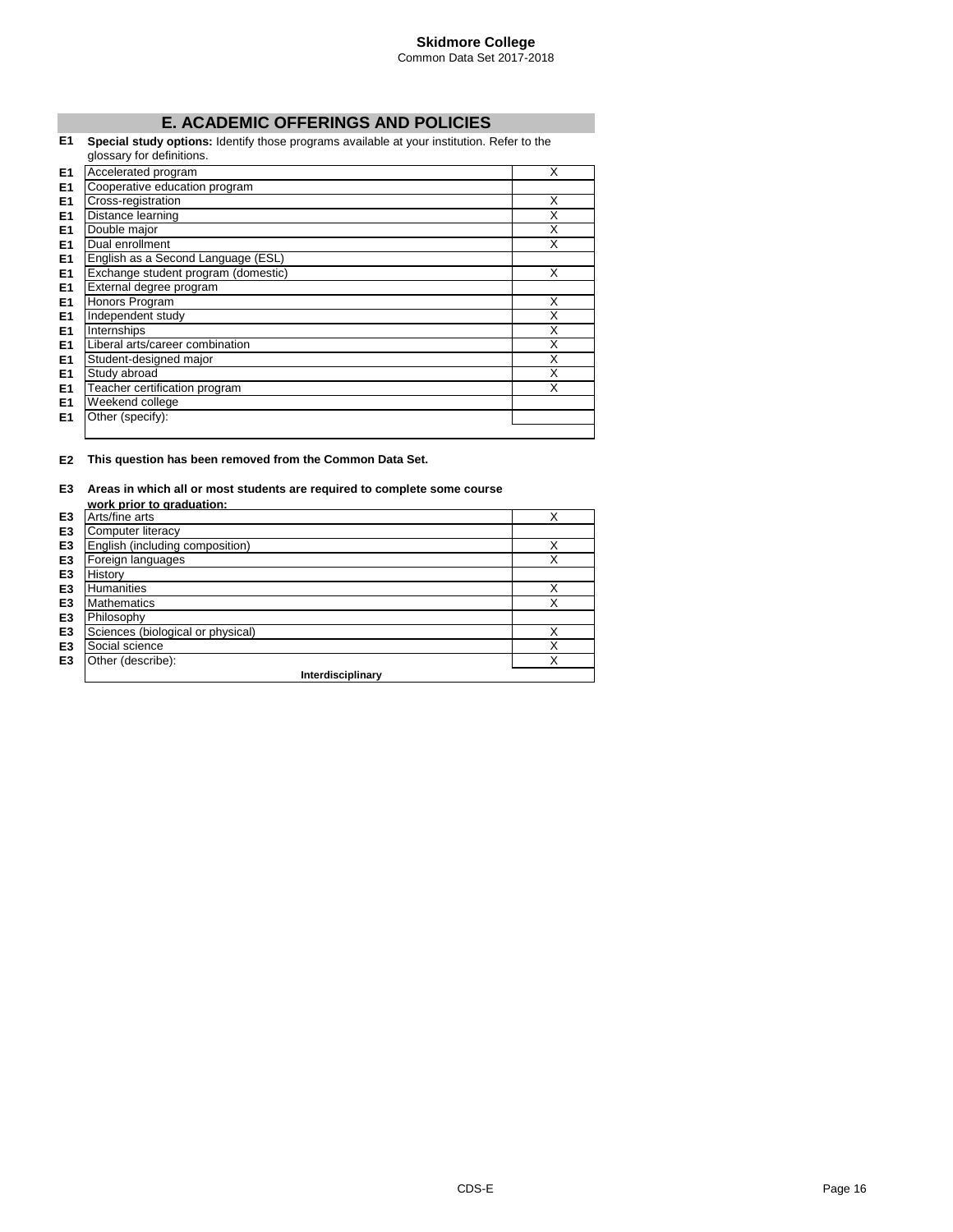### **F. STUDENT LIFE**

**F1** Percentages of first-time, first-year (freshman) degree-seeking students and degree-seeking undergraduates enrolled in Fall 2017 who fit the following categories:

| F <sub>1</sub> |                                                              | First-time, first-year<br>(freshman) students<br>$(N=661)$ | Undergraduates<br>$(N=2659)$ |
|----------------|--------------------------------------------------------------|------------------------------------------------------------|------------------------------|
| F <sub>1</sub> | Percent who are from out of state (exclude                   |                                                            |                              |
|                | international/nonresident aliens from the numerator and      | 66%                                                        | 66%                          |
|                | denominator)                                                 | (380/580)                                                  | (1558/2361)                  |
| F1             | Percent of men who join fraternities                         | 0%                                                         | $0\%$                        |
| F1             | Percent of women who join sororities                         | 0%                                                         | $0\%$                        |
| F1             | Percent who live in college-owned, -operated, or -affiliated | 100%                                                       | 89.4%                        |
|                | housing                                                      | (635/635)                                                  | (2247/2513)                  |
| F <sub>1</sub> | Percent who live off campus or commute                       | 0%                                                         | 10.6%                        |
|                |                                                              | (0/635)                                                    | (266/2513)                   |
| F <sub>1</sub> | Percent of students age 25 and older                         |                                                            | 0.3%                         |
|                |                                                              | 0%                                                         | (8/2659)                     |
| F <sub>1</sub> | Average age of full-time students                            | 18.2                                                       | 19.7                         |
| F1             | Average age of all students (full- and part-time)            | 18.2                                                       | 19.7                         |
|                |                                                              |                                                            |                              |

**F2 Activities offered** Identify those programs available at your institution.

| F <sub>2</sub> | <b>Campus Ministries</b>           | X |
|----------------|------------------------------------|---|
| F <sub>2</sub> | Choral groups                      | X |
| F <sub>2</sub> | Concert band                       | X |
| F <sub>2</sub> | Dance                              | X |
| F <sub>2</sub> | Drama/theater                      | X |
| F <sub>2</sub> | International Student Organization | X |
| F <sub>2</sub> | Jazz band                          | X |
| F <sub>2</sub> | Literary magazine                  | X |
| F <sub>2</sub> | Marching band                      |   |
| F <sub>2</sub> | Model UN                           | X |
| F <sub>2</sub> | Music ensembles                    | X |
| F <sub>2</sub> | Musical theater                    | X |
| F <sub>2</sub> | Opera                              | X |
| F <sub>2</sub> | Pep band                           |   |
| F <sub>2</sub> | Radio station                      | X |
| F <sub>2</sub> | Student government                 | X |
| F <sub>2</sub> | Student newspaper                  | X |
| F <sub>2</sub> | Student-run film society           | X |
| F <sub>2</sub> | Symphony orchestra                 | X |
| F <sub>2</sub> | <b>Television station</b>          | X |
| F <sub>2</sub> | Yearbook                           |   |

#### **F3 ROTC** (program offered in cooperation with Reserve Officers' Training Corps)

| F <sub>3</sub> |                                      | On Campus | At Cooperating<br>Institution | Name of Cooperating Institution |
|----------------|--------------------------------------|-----------|-------------------------------|---------------------------------|
|                | <b>F3</b> Army ROTC is offered:      |           |                               | <b>IRPI. Siena College</b>      |
|                | <b>F3</b> Naval ROTC is offered:     |           |                               |                                 |
|                | <b>F3</b> Air Force ROTC is offered: |           |                               | <b>RPI</b>                      |

**F4 Housing:** Check all types of college-owned, -operated, or -affiliated housing available for undergraduates at your institution.

| rа | <b>Housing:</b> Check all types of college-owned, - |   |
|----|-----------------------------------------------------|---|
| F4 | Coed dorms                                          | х |
| F4 | Men's dorms                                         |   |
| F4 | Women's dorms                                       |   |
| F4 | Apartments for married students                     |   |
| F4 | Apartments for single students                      | x |
| F4 | Special housing for disabled                        |   |
|    | students                                            | X |
| F4 | Special housing for international                   |   |
|    | students                                            |   |
| F4 | Fraternity/sorority housing                         |   |
| F4 | Cooperative housing                                 |   |
| F4 | Theme housing                                       | x |
| F4 | Wellness housing                                    |   |
| F4 | Other housing options (specify):                    | X |
|    | Gender Neutral:                                     |   |
|    | Substance Free:                                     |   |
|    | 24 Hour Quiet;                                      |   |
|    | Women's Floors;                                     |   |
|    | Substance Free - 24 Hour Quiet;                     |   |
|    | Multicultural Community;                            |   |
|    | <b>Global Community</b>                             |   |
|    |                                                     |   |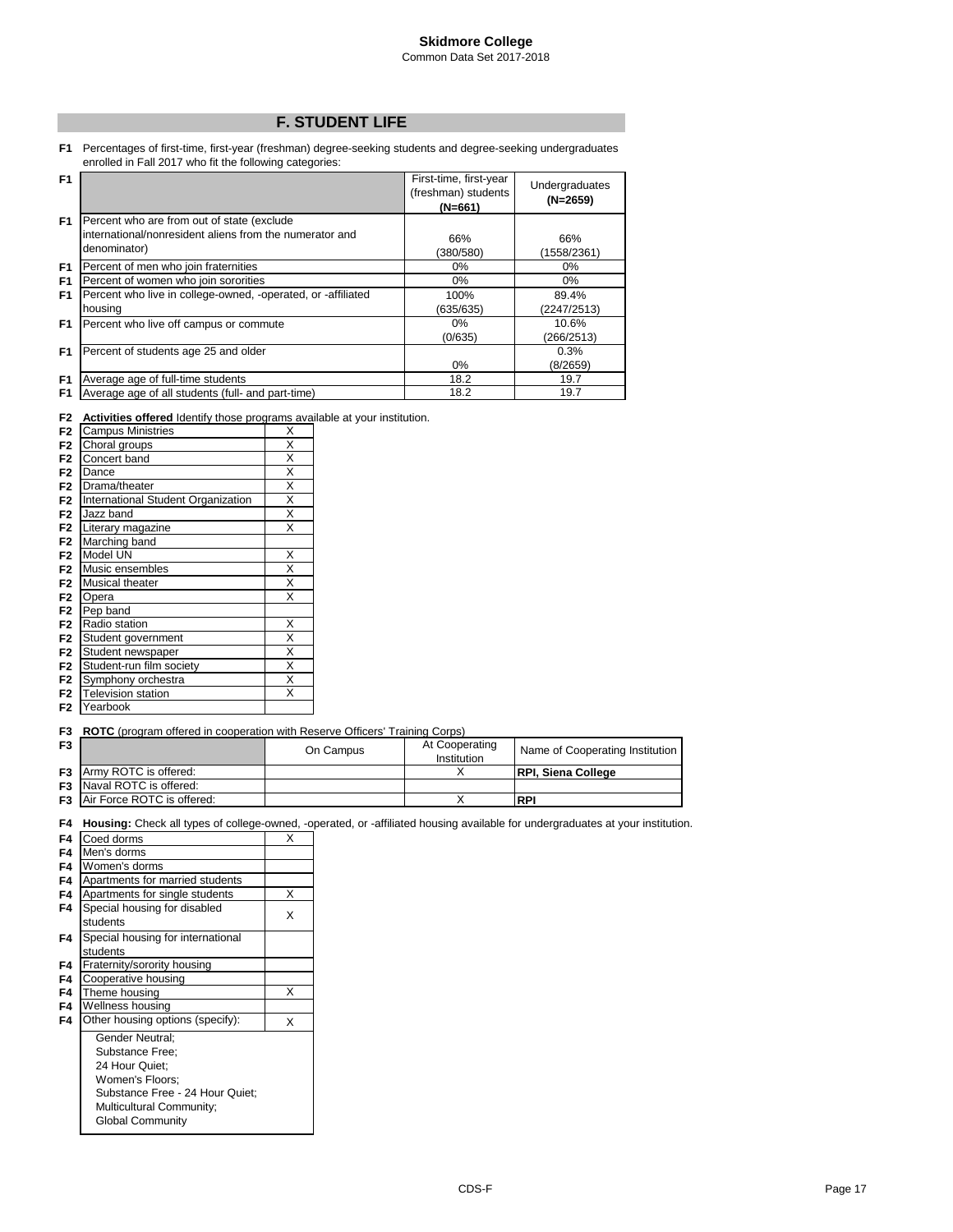Common Data Set 2017-2018

# **G. ANNUAL EXPENSES**

**G0** Please provide the URL of your institution's net price calculator: *https://skidmore.studentaidcalculator.com/survey.aspx*

#### **Provide 2018-2019 academic year costs of attendance for the following categories that are applicable to your institution.**

X 6/1/2018 Check here if your institution's 2018-2019 academic year costs of attendance are not available at this time and provide an approximate date (i.e., month/day) when your institution's final 2018-2019 academic year costs of attendance will be available:

**G1 Undergraduate full-time tuition, required fees, room and board List the typical tuition, required fees, and room and board for a full-time undergraduate student for the FULL 2017-2018 academic year (30 semester or 45 quarter hours for institutions that derive annual tuition by multiplying credit hour cost by number of credits). A full academic year refers to the period of time generally extending from September to June; usually equated to two semesters, two trimesters, three quarters, or the period covered by a four-one-four plan. Room and board is defined as double occupancy and 19 meals per week or the maximum meal plan. Required fees include only charges that all full-time students must pay that are not included in tuition (e.g., registration, health, or activity fees.) Do not include optional fees (e.g., parking, laboratory use).**

#### **2017-18 Tuition and Fees**

| G1             |                                                                                                                               | First-Year | Undergraduates |         |
|----------------|-------------------------------------------------------------------------------------------------------------------------------|------------|----------------|---------|
| G1             | PRIVATE INSTITUTIONS                                                                                                          |            |                |         |
|                | Tuition:                                                                                                                      | \$51,456   | \$51,456       |         |
| G1             | <b>PUBLIC INSTITUTIONS</b>                                                                                                    |            |                |         |
|                | Tuition:                                                                                                                      |            |                |         |
|                | In-district                                                                                                                   |            |                |         |
| G1             | PUBLIC INSTITUTIONS                                                                                                           |            |                |         |
|                | In-state (out-of-district):                                                                                                   |            |                |         |
| G1             | <b>PUBLIC INSTITUTIONS</b>                                                                                                    |            |                |         |
|                | Out-of-state:                                                                                                                 |            |                |         |
| G1             | NONRESIDENT ALIENS                                                                                                            |            |                |         |
|                | Tuition:                                                                                                                      |            |                |         |
|                |                                                                                                                               |            |                |         |
| G1             | <b>REQUIRED FEES:</b>                                                                                                         | \$1,140    | \$990          |         |
|                |                                                                                                                               |            |                |         |
| G1             | ROOM AND BOARD:                                                                                                               |            |                |         |
|                | (on-campus)                                                                                                                   | \$14,004   | \$14,004       |         |
| G1             | <b>ROOM ONLY:</b>                                                                                                             |            |                |         |
|                | (on-campus)<br><b>BOARD ONLY:</b>                                                                                             | \$8,278    | \$8,278        |         |
| G1             |                                                                                                                               |            |                |         |
|                | (on-campus meal plan)                                                                                                         | \$5,726    | \$5,726        |         |
| G1             | Comprehensive tuition and room and board fee (if your<br>college cannot provide separate tuition and room and<br>board fees): |            |                |         |
| G1             | Other:<br>Required fees for first-year students include a one-time \$150 record fee for new students.                         |            |                |         |
| G <sub>2</sub> |                                                                                                                               |            | Minimum        | Maximum |
| G2             | Number of credits per term a student can take for the<br>stated full-time tuition                                             |            | 12             | 18      |
| G3             |                                                                                                                               |            | Yes            | No      |
| G3             | Do tuition and fees vary by year of study (e.g.,                                                                              |            |                |         |
|                | sophomore, junior, senior)?                                                                                                   |            |                | X       |
|                |                                                                                                                               |            |                |         |
| G4             |                                                                                                                               |            | Yes            | No      |
| G4             | Do tuition and fees vary by undergraduate instructional                                                                       |            |                |         |
|                | program?                                                                                                                      |            |                | X       |
|                |                                                                                                                               |            |                |         |
| G4             |                                                                                                                               |            | %              |         |
|                |                                                                                                                               |            |                |         |
| G4             | If yes, what percentage of full-time undergraduates pay                                                                       |            | <b>NA</b>      |         |
|                | more than the tuition and fees reported in G1?                                                                                |            |                |         |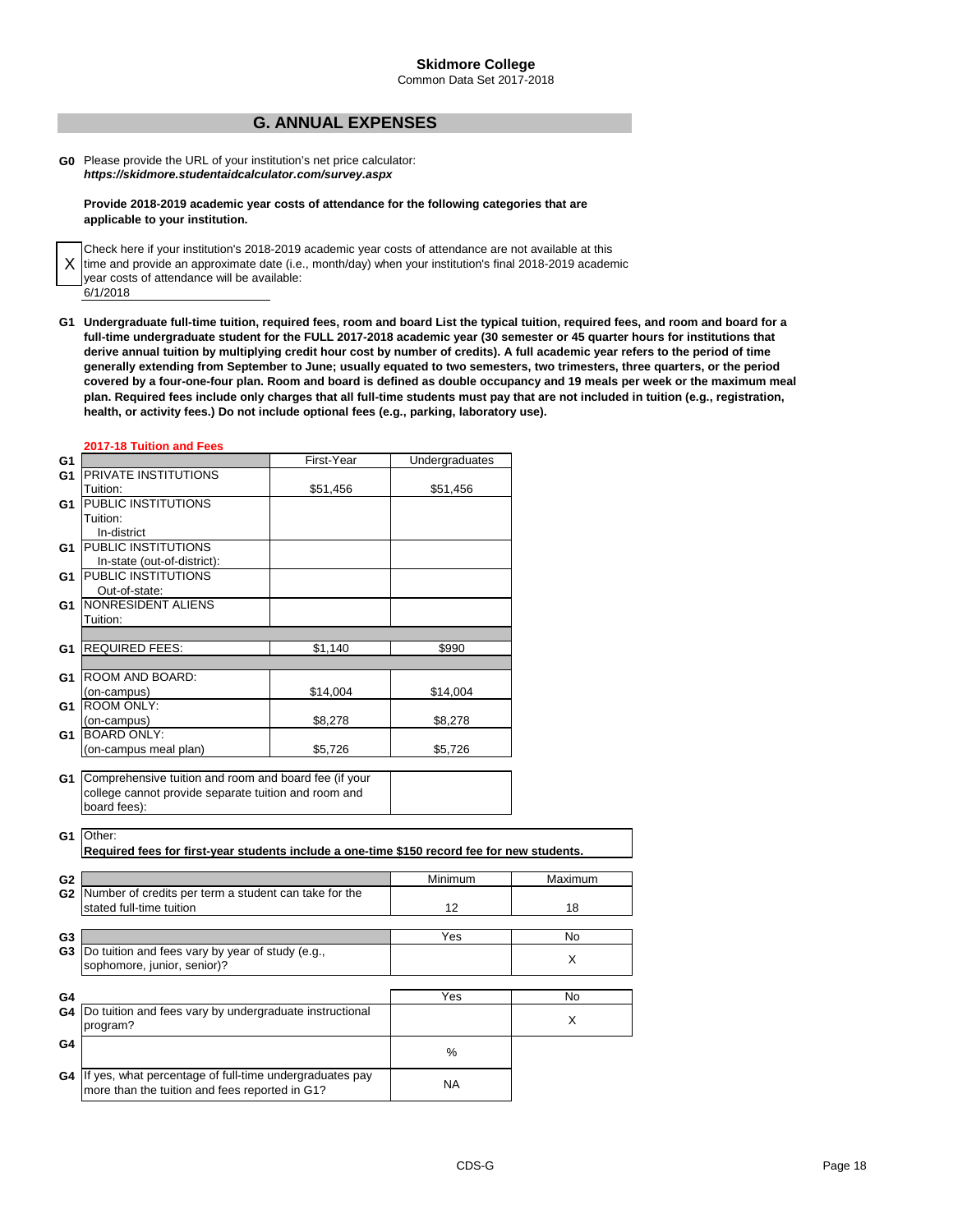Common Data Set 2017-2018

**G5** Provide the estimated expenses for a typical full-time undergraduate student:

| G <sub>5</sub> |                                                                                                                                  | <b>Residents</b> | Commuters<br>(living at home) | Commuters<br>(not living at home) |
|----------------|----------------------------------------------------------------------------------------------------------------------------------|------------------|-------------------------------|-----------------------------------|
| G5             | Books and supplies                                                                                                               | \$1,300          | \$1,300                       | \$1,300                           |
| G5             | Room only                                                                                                                        |                  |                               | \$7,778                           |
| G5             | Board only                                                                                                                       |                  | \$3,220                       | \$5,226                           |
| G5             | Room and board total (if your<br>college cannot provide separate<br>room and board figures for<br>commuters not living at home): |                  |                               |                                   |
| G5             | Transportation                                                                                                                   | \$300            | \$1,684                       | \$300                             |
| G5             | Other expenses                                                                                                                   | \$1,250          | \$1,200                       | \$1,250                           |

**G6** Undergraduate per-credit-hour charges (tuition only)

|    | <b>G6 PRIVATE INSTITUTIONS:</b> |         |
|----|---------------------------------|---------|
|    |                                 | \$1,715 |
| G6 | PUBLIC INSTITUTIONS             |         |
|    | In-district:                    |         |
| G6 | <b>PUBLIC INSTITUTIONS</b>      |         |
|    | In-state (out-of-district):     |         |
| G6 | <b>PUBLIC INSTITUTIONS</b>      |         |
|    | Out-of-state:                   |         |
| G6 | <b>NONRESIDENT ALIENS:</b>      |         |
|    |                                 |         |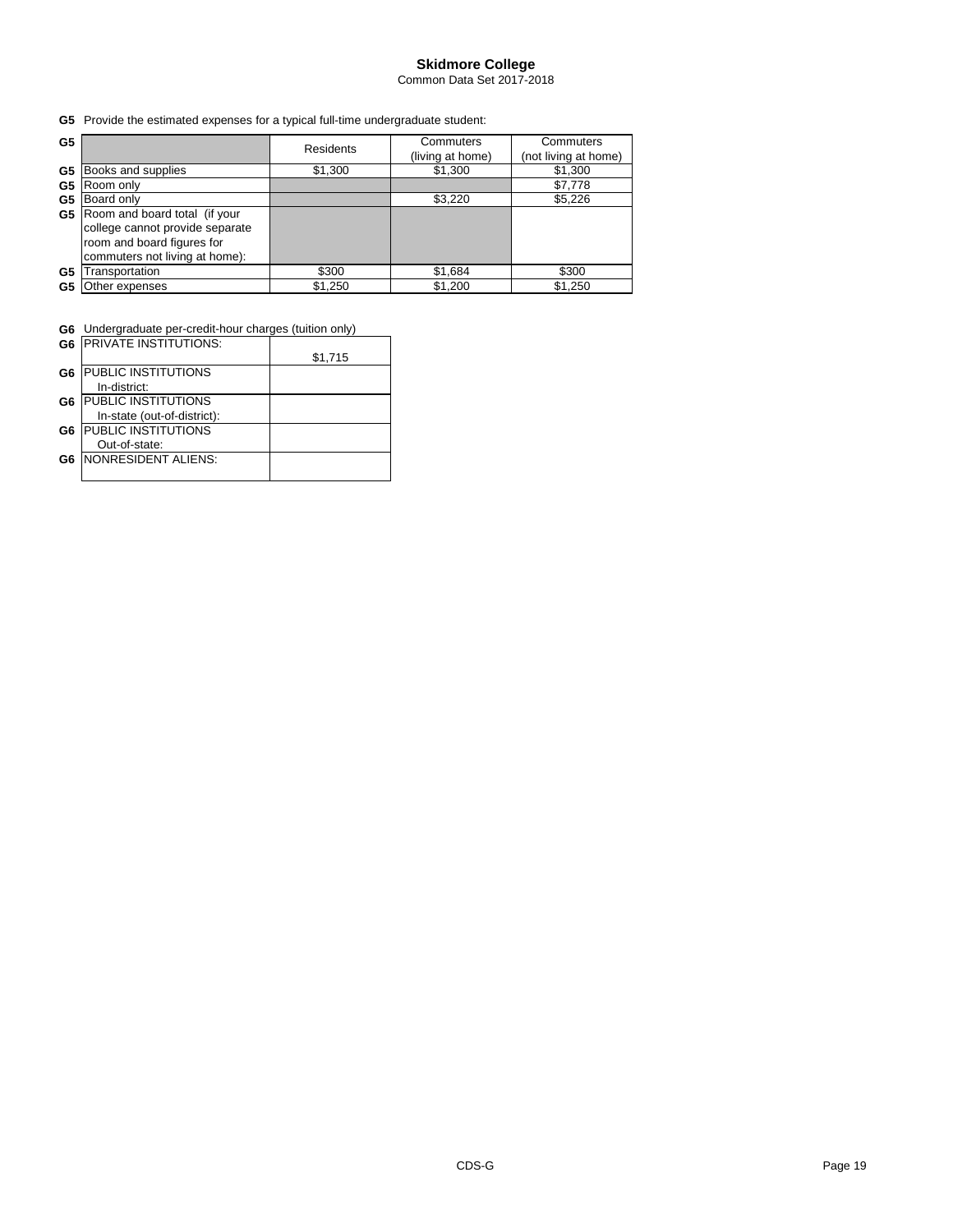# **H. FINANCIAL AID**

### **Aid Awarded to Enrolled Undergraduates**

Enter total dollar amounts awarded to enrolled full-time and less than full-time degree-seeking undergraduates (using the same cohort reported in CDS Question B1, "total degree-seeking" undergraduates) in the following categories. (Note: If the data being reported are final figures for the 2016-2017 academic year (see the next item below), use the 2016-2017 academic year's CDS Question B1 cohort.) Include aid awarded to international students (i.e., those not qualifying for federal aid). Aid that is non-need-based but that was used to meet need should be reported in the need-based aid columns. (For a suggested order of precedence in assigning categories of aid to cover need, see the entry for "non-need-based scholarship or grant aid" on the last page of the definitions section.)

| H1 |                                                                                                 | 2017-2018<br>estimated | 2016-2017<br>final |
|----|-------------------------------------------------------------------------------------------------|------------------------|--------------------|
| H1 | Indicate the academic year for which data are reported for items H1, H2, H2A,<br>land H6 below: |                        |                    |

**H3** Which needs-analysis methodology does your institution use in awarding institutional aid?

| H <sub>3</sub> | Federal methodology (FM)       |  |
|----------------|--------------------------------|--|
| H <sub>3</sub> | Institutional methodology (IM) |  |

**H3** Both FM and IM X

| H1             |                                                                                                                                                                                   | Need-based \$<br>(Include non-need-<br>based aid used to<br>meet need.) | Non-need-based<br>(Exclude non-need-<br>based aid used to<br>meet need.) |
|----------------|-----------------------------------------------------------------------------------------------------------------------------------------------------------------------------------|-------------------------------------------------------------------------|--------------------------------------------------------------------------|
| H1             | <b>Scholarships/Grants</b>                                                                                                                                                        |                                                                         |                                                                          |
| H <sub>1</sub> | Federal                                                                                                                                                                           | \$2,240,000                                                             | \$0                                                                      |
| H1             | State (i.e., all states, not only the state in which your institution is located)                                                                                                 | \$1,600,000                                                             | \$155,000                                                                |
| H1             | Institutional: Endowed scholarships, annual gifts and tuition funded grants,<br>awarded by the college, excluding athletic aid and tuition waivers (which are<br>reported below). | \$45,000,000                                                            | \$564,000                                                                |
| <b>H1</b>      | Scholarships/grants from external sources (e.g., Kiwanis, National Merit) not<br>awarded by the college                                                                           | \$0                                                                     | \$1,100,000                                                              |
| H <sub>1</sub> | <b>Total Scholarships/Grants</b>                                                                                                                                                  | \$48,840,000                                                            | \$1,819,000                                                              |
| H <sub>1</sub> | Self-Help                                                                                                                                                                         |                                                                         |                                                                          |
| H1             | Student loans from all sources (excluding parent loans)                                                                                                                           | \$2,400,000                                                             | \$3,000,000                                                              |
| H <sub>1</sub> | <b>Federal Work-Study</b>                                                                                                                                                         | \$750,000                                                               |                                                                          |
| H1             | State and other (e.g., institutional) work-study/employment (Note: Excludes<br>Federal Work-Study captured above.)                                                                | \$0                                                                     | \$800,000                                                                |
| H <sub>1</sub> | <b>Total Self-Help</b>                                                                                                                                                            | \$3,150,000                                                             | \$3,800,000                                                              |
| H1             | <b>Other</b>                                                                                                                                                                      |                                                                         |                                                                          |
| H1             | <b>Parent Loans</b>                                                                                                                                                               | \$0                                                                     | \$2,600,000                                                              |
| <b>H1</b>      | Tuition Waivers                                                                                                                                                                   |                                                                         |                                                                          |
|                | Reporting is optional. Report tuition waivers in this row if you choose to report                                                                                                 |                                                                         |                                                                          |
|                | them. Do not report tuition waivers elsewhere.                                                                                                                                    | \$0                                                                     | \$3,800,000                                                              |
| H1             | <b>Athletic Awards</b>                                                                                                                                                            | \$0                                                                     | \$0                                                                      |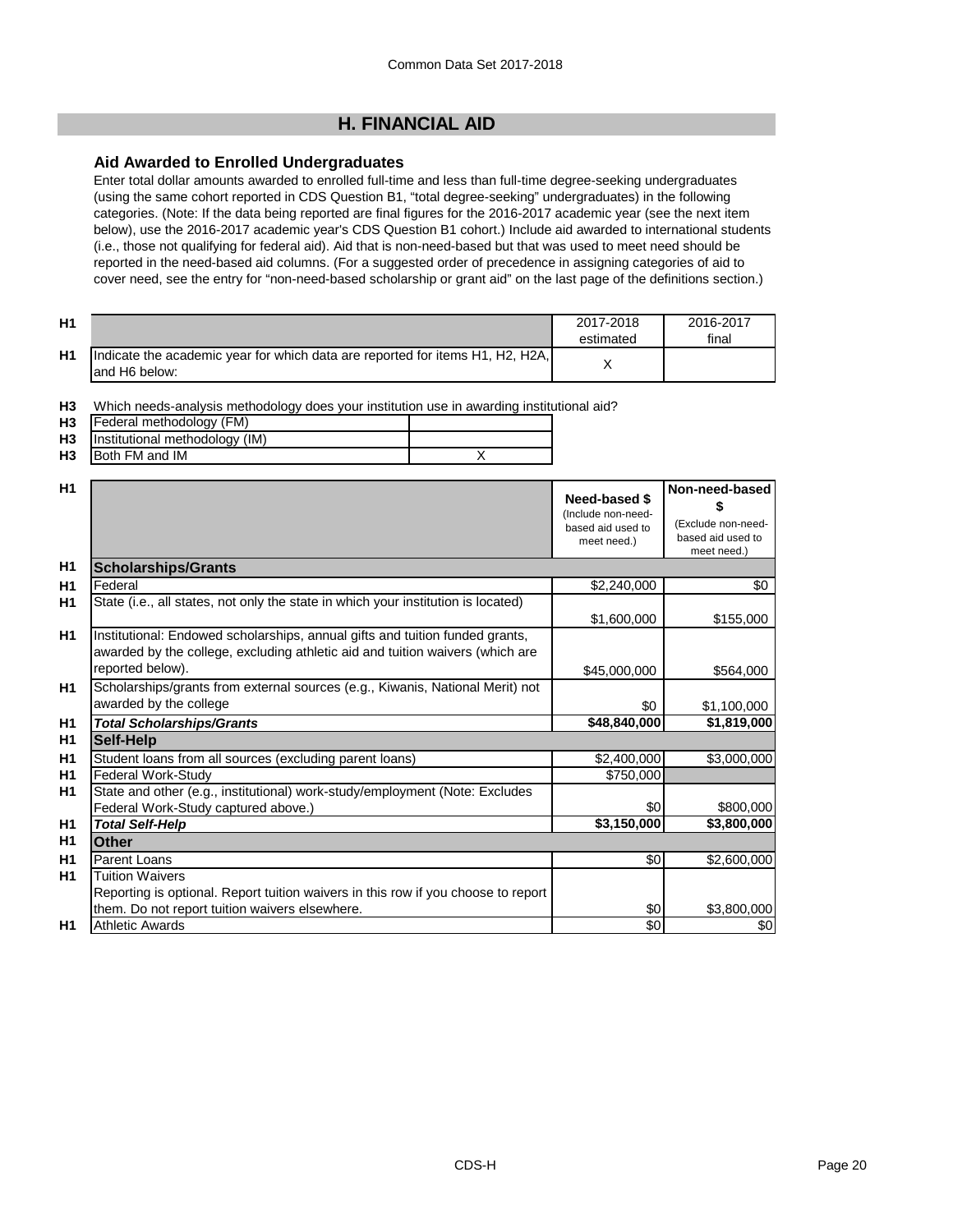**H2 Number of Enrolled Students Awarded Aid:** List the number of degree-seeking full-time and less-than-full-time undergraduates who applied for and were awarded financial aid from any source. **Aid that is non-need-based but that was used to meet need should be counted as need-based aid.** Numbers should reflect the cohort awarded the dollars reported in H1. Note: In the chart below, students may be counted in more than one row, and full-time freshmen should also be counted as full-time undergraduates.

| H <sub>2</sub> |                                                                | <b>First-time</b> | <b>Full-time</b>     | <b>Less Than</b> |
|----------------|----------------------------------------------------------------|-------------------|----------------------|------------------|
|                |                                                                | <b>Full-time</b>  | <b>Undergraduate</b> | <b>Full-time</b> |
|                |                                                                | <b>Freshmen</b>   |                      | Undergraduate    |
|                |                                                                |                   | (Incl. Fresh.)       |                  |
| H <sub>2</sub> | a) Number of degree-seeking undergraduate students             |                   |                      |                  |
|                | (CDS Item B1 if reporting on Fall 2017 cohort)                 | 661               | 2,629                |                  |
|                |                                                                |                   |                      |                  |
|                | b) Number of students in line a who applied for need-          |                   |                      |                  |
| H2             | based financial aid                                            | 337               | 1,360                |                  |
|                | c) Number of students in line <b>b</b> who were determined     |                   |                      |                  |
| H2             | to have financial need                                         | 272               | 1,111                |                  |
|                |                                                                |                   |                      |                  |
| H <sub>2</sub> | d)<br>Number of students in line c who were awarded any        | 272               |                      |                  |
|                | financial aid                                                  |                   | 1,111                |                  |
| H <sub>2</sub> | e) Number of students in line d who were awarded any           |                   |                      |                  |
|                |                                                                | 272               | 1,111                |                  |
|                | need-based scholarship or grant aid                            |                   |                      |                  |
| H <sub>2</sub> | f)<br>Number of students in line <b>d</b> who were awarded any | 211               | 877                  |                  |
|                | need-based self-help aid                                       |                   |                      |                  |
| H <sub>2</sub> | Number of students in line <b>d</b> who were awarded any<br>g) | 10                | 42                   |                  |
|                | non-need-based scholarship or grant aid                        |                   |                      |                  |
| H <sub>2</sub> | h) Number of students in line d whose need was fully met       |                   |                      |                  |
|                | (exclude PLUS loans, unsubsidized loans, and private           | 272               | 1,044                |                  |
|                | alternative loans)                                             |                   |                      |                  |
| H <sub>2</sub> | On average, the percentage of need that was met of<br>li)      |                   |                      |                  |
|                | students who were awarded any need-based aid.                  |                   |                      |                  |
|                | Exclude any aid that was awarded in excess of need             |                   |                      |                  |
|                | as well as any resources that were awarded to replace          | 100%              | 94%                  |                  |
|                | EFC (PLUS loans, unsubsidized loans, and private               |                   |                      |                  |
|                | alternative loans)                                             |                   |                      |                  |
| H <sub>2</sub> | The average financial aid package of those in line d.<br>lj)   |                   |                      |                  |
|                | Exclude any resources that were awarded to replace             |                   |                      |                  |
|                | EFC (PLUS loans, unsubsidized loans, and private               | \$<br>47,700      | \$<br>49,300         |                  |
|                | alternative loans)                                             |                   |                      |                  |
| H <sub>2</sub> | k) Average need-based scholarship and grant award of           |                   |                      |                  |
|                | those in line e                                                | \$45,900          | \$<br>44,600         |                  |
| H <sub>2</sub> | Average need-based self-help award (excluding PLUS<br>II)      |                   |                      |                  |
|                | loans, unsubsidized loans, and private alternative             | \$3,900           | \$4,800              |                  |
|                | loans) of those in line f                                      |                   |                      |                  |
|                |                                                                |                   |                      |                  |
| H <sub>2</sub> | m) Average need-based loan (excluding PLUS loans,              |                   |                      |                  |
|                | unsubsidized loans, and private alternative loans) of          | 3,100<br>\$       | 4,200<br>\$          |                  |
|                | those in line f who were awarded a need-based loan             |                   |                      |                  |
|                |                                                                |                   |                      |                  |

**H2A Number of Enrolled Students Awarded Non-need-based Scholarships and Grants**: List the number of degreeseeking full-time and less-than-full-time undergraduates who had no financial need and who were awarded institutional non-need-based scholarship or grant aid. Numbers should reflect the cohort awarded the dollars reported in H1. Note: In the chart below, students may be counted in more than one row, and full-time freshmen should also be counted as full-time undergraduates.

| H2A       |                                                                                                                                                                                                                  | <b>First-time</b><br><b>Full-time</b><br><b>Freshmen</b> | <b>Full-time</b><br>Undergrad<br>(Incl. Fresh.) | Less Than<br><b>Full-time</b><br><b>Undergrad</b> |
|-----------|------------------------------------------------------------------------------------------------------------------------------------------------------------------------------------------------------------------|----------------------------------------------------------|-------------------------------------------------|---------------------------------------------------|
| $H2A$ In  | Number of students in line a who had no financial need<br>and who were awarded institutional non-need-based<br>scholarship or grant aid (exclude those who were<br>awarded athletic awards and tuition benefits) |                                                          | 12                                              |                                                   |
| $H2A$ (o) | Average dollar amount of institutional non-need-based<br>scholarship and grant aid awarded to students in line n                                                                                                 | 15,000                                                   | 13.250                                          |                                                   |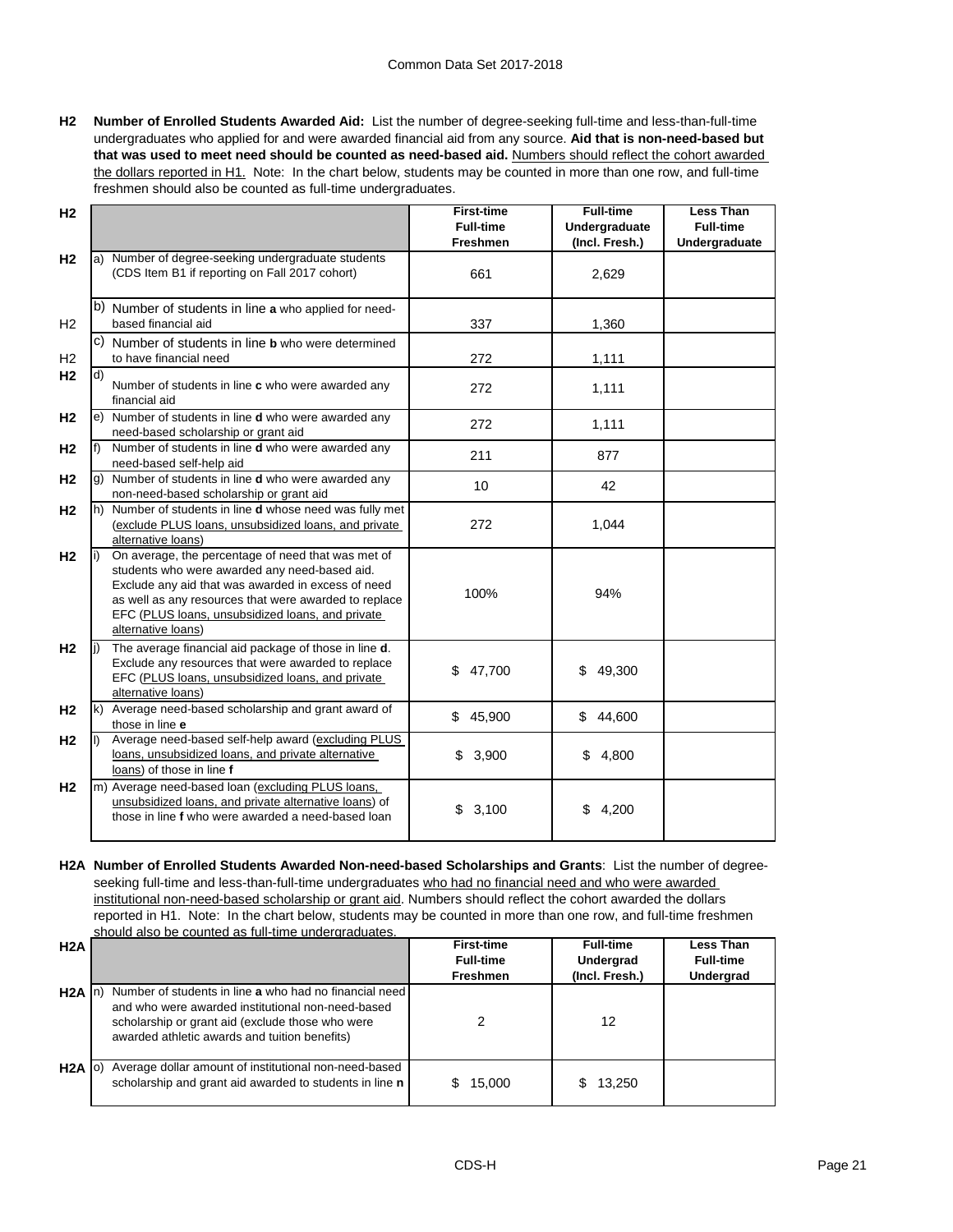### Common Data Set 2017-2018

| $H2A$ $ p\rangle$ | Number of students in line a who were awarded an<br>institutional non-need-based athletic scholarship or<br>arant                 | \$0 | $\frac{1}{2}$ |  |
|-------------------|-----------------------------------------------------------------------------------------------------------------------------------|-----|---------------|--|
| $H2A$ $ q\rangle$ | Average dollar amount of institutional non-need-based<br>athletic scholarships and grants awarded to students in<br>line <b>p</b> | \$O | \$ 0          |  |

**H3** Incorporated into H1 above.

**Note:** These are the graduates and loan types to include and exclude in order to fill out CDS H4 and H5.

Include: \* 2017 undergraduate class: all students who started at your institution as first- time students and received a bachelor's degree between July 1, 2016 and June 30, 2017.

\* only loans made to students who borrowed while enrolled at your institution.

\* co-signed loans.

Exclude: \* students who transferred in.

\* money borrowed at other institutions.

\* parent loans

**H4**

**H5**

\* students who did not graduate or who graduated with another degree or certificate (but no bachelor's degree)

Provide the number of students in the 2017 undergraduate class who started at your institution as first-time students and received a bachelor's degree between July 1, 2016 and June 30, 2017. Exclude students who transferred into your institution

**582**

**H5** Number and percent of students in class (defined in H4 above) borrowing from federal, non-federal, and any loan sources, and the average (or mean) amount borrowed. NOTE: The "Average per-undergraduate-borrower cumulative principal borrowed," is designed to provide better information about student borrowing from federal and nonfederal (institutional, state, commercial) sources. The numbers, percentages, and averages for each row should be based only on the loan source specified for the particular row. For example, the federal loans average (row b) should only be the cumulative average of federal loans and the private loans average (row e) should only be the cumulative average of private loans.

| Source/Type of Loan                                                                                                                                                                                                                                       | Number in the class<br>(defined in H4 above)<br>who borrowed from<br>the types of loans<br>specified in the first<br>column | Percent of the<br>class (defined<br>above) who<br>borrowed from<br>the types of<br>loans specified<br>in the first<br>$1\%$ | Average per-<br>undergraduate-<br>borrower<br>cumulative<br>principal<br>borrowed from<br>the types of<br>loans specified<br>in the first<br>column (nearest column (nearest column (nearest<br>\$1) | Median per-<br>undergraduate-<br>borrower<br>cumulative<br>principal<br>borrowed from<br>the types of<br>loans specified<br>in the first<br>\$1) |
|-----------------------------------------------------------------------------------------------------------------------------------------------------------------------------------------------------------------------------------------------------------|-----------------------------------------------------------------------------------------------------------------------------|-----------------------------------------------------------------------------------------------------------------------------|------------------------------------------------------------------------------------------------------------------------------------------------------------------------------------------------------|--------------------------------------------------------------------------------------------------------------------------------------------------|
| a) Any loan program: Federal Perkins, Federal Stafford<br>Subsidized and Unsubsidized, institutional, state,<br>private loans that your institution is aware of, etc.<br>Include both Federal Direct Student Loans and Federal<br>Family Education Loans. | 225                                                                                                                         | 39%                                                                                                                         | \$23,916                                                                                                                                                                                             | \$21,479                                                                                                                                         |
| b) Federal loan programs: Federal Perkins, Federal<br>Stafford Subsidized and Unsubsidized. Include both<br>Federal Direct Student Loans and Federal Family<br>Education Loans.                                                                           | 223                                                                                                                         | 38%                                                                                                                         | \$19,211                                                                                                                                                                                             | \$20,500                                                                                                                                         |
| c) Institutional loan programs.                                                                                                                                                                                                                           | $\Omega$                                                                                                                    | $0\%$                                                                                                                       | \$0                                                                                                                                                                                                  | \$0                                                                                                                                              |
| d) State loan programs.                                                                                                                                                                                                                                   | $\Omega$                                                                                                                    | $0\%$                                                                                                                       | \$0                                                                                                                                                                                                  | \$0                                                                                                                                              |
| e) Private student loans made by a bank or<br>lender.                                                                                                                                                                                                     | 22                                                                                                                          | 4%                                                                                                                          | \$49,871                                                                                                                                                                                             | \$33,525                                                                                                                                         |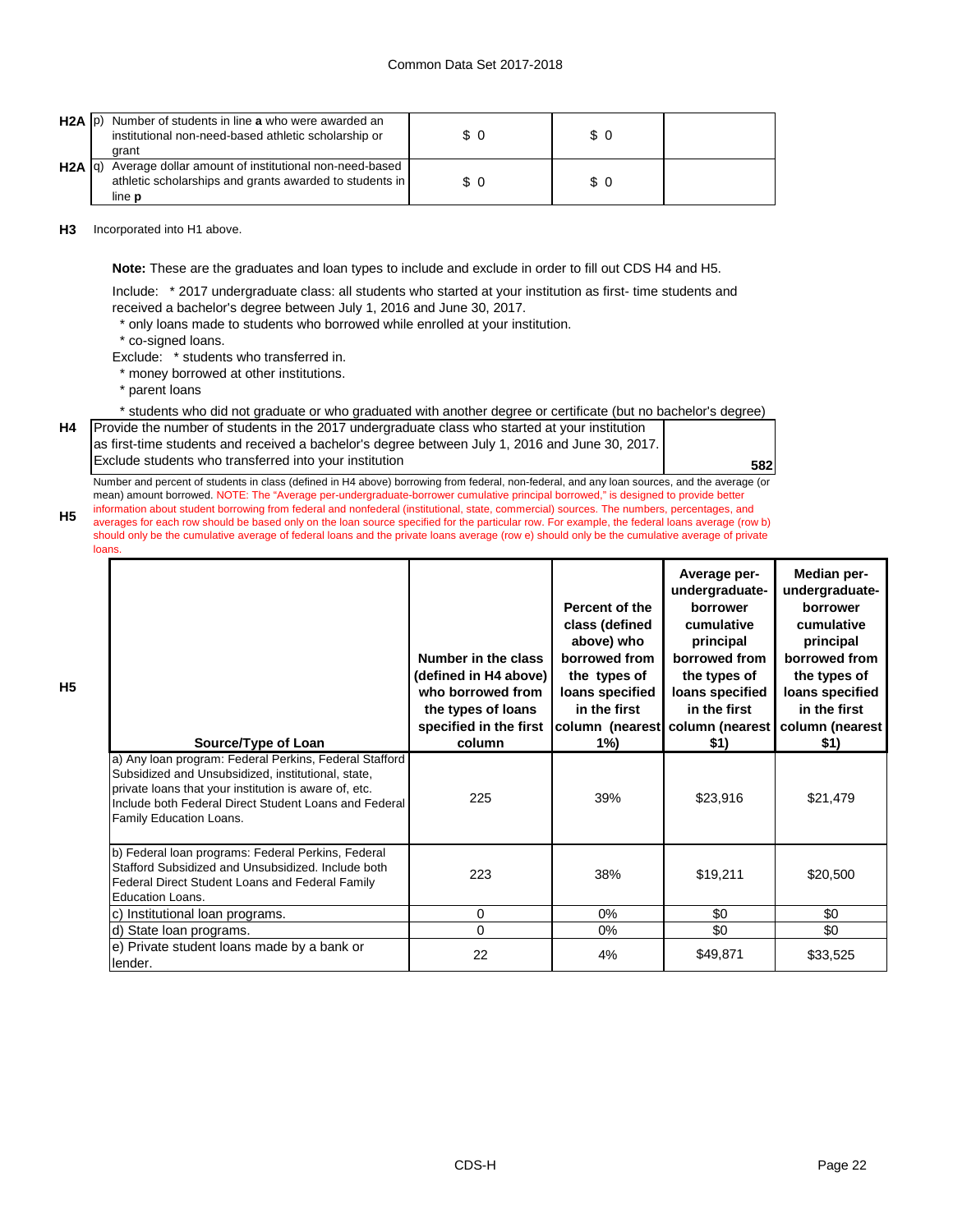**Aid to Undergraduate Degree-seeking Nonresident Aliens** (Note: Report numbers and dollar amounts for the same academic year checked in item H1.)

**H6** Indicate your institution's policy regarding institutional scholarship and grant aid for undergraduate degree-seeking nonresident aliens:

| H6             | Institutional need-based scholarship or grant aid is available                                                                                                                                                                  |             |
|----------------|---------------------------------------------------------------------------------------------------------------------------------------------------------------------------------------------------------------------------------|-------------|
| H <sub>6</sub> | Institutional non-need-based scholarship or grant aid is available                                                                                                                                                              |             |
| H <sub>6</sub> | Institutional scholarship or grant aid is not available                                                                                                                                                                         |             |
| H6             | If institutional financial aid is available for undergraduate degree-seeking nonresident aliens,<br>provide the number of undergraduate degree-seeking nonresident aliens who were awarded<br>need-based or non-need-based aid: | 83          |
| H6             | Average dollar amount of institutional financial aid awarded to undergraduate degree-seeking<br>nonresident aliens:                                                                                                             | \$63,855    |
| H6             | Total dollar amount of institutional financial aid awarded to undergraduate degree-seeking<br>nonresident aliens:                                                                                                               | \$5,300,000 |

**H7** Check off all financial aid forms nonresident alien first-year financial aid applicants must submit:

|           | H7 Institution's own financial aid form           |  |
|-----------|---------------------------------------------------|--|
| <b>H7</b> | <b>CSS/Financial Aid PROFILE</b>                  |  |
| <b>H7</b> | International Student's Financial Aid Application |  |
| H7        | International Student's Certification of Finances |  |
| <b>H7</b> | Other (specify):                                  |  |
|           |                                                   |  |

### **Process for First-Year/Freshman Students**

| H8             | Check off all financial aid forms domestic first-year (freshman) financial aid applicants must submit: |  |
|----------------|--------------------------------------------------------------------------------------------------------|--|
| H <sub>8</sub> | <b>FAFSA</b>                                                                                           |  |
| H8             | Institution's own financial aid form                                                                   |  |
| H8             | <b>CSS/Financial Aid PROFILE</b>                                                                       |  |
| H8             | State aid form                                                                                         |  |
| H <sub>8</sub> | Noncustodial PROFILE                                                                                   |  |
| H <sub>8</sub> | Business/Farm Supplement                                                                               |  |
| H <sub>8</sub> | Other (specify):                                                                                       |  |
|                |                                                                                                        |  |

**H9** Indicate filing dates for first-year (freshman) students:

| <b>H9</b> Priority date for filing required financial aid forms:                     |            |
|--------------------------------------------------------------------------------------|------------|
| <b>H9 Deadline for filing required financial aid forms:</b>                          | February 1 |
| <b>H9</b> No deadline for filing required forms (applications processed on a rolling |            |
| basis):                                                                              |            |

**H10** Indicate notification dates for first-year (freshman) students (answer a or b):

|                 | H <sub>10</sub> a) Students notified on or about (date): |                                                           |    | April 1 |
|-----------------|----------------------------------------------------------|-----------------------------------------------------------|----|---------|
| H <sub>10</sub> | Yes                                                      |                                                           | No |         |
|                 |                                                          | H <sub>10</sub> (b) Students notified on a rolling basis: |    |         |
| H <sub>10</sub> |                                                          | If yes, starting date:                                    |    |         |

**H11** Indicate reply dates:

|                      | <b>H11</b> Students must reply by (date): | Mav |
|----------------------|-------------------------------------------|-----|
| <b>H11</b> or within | weeks of notification.                    |     |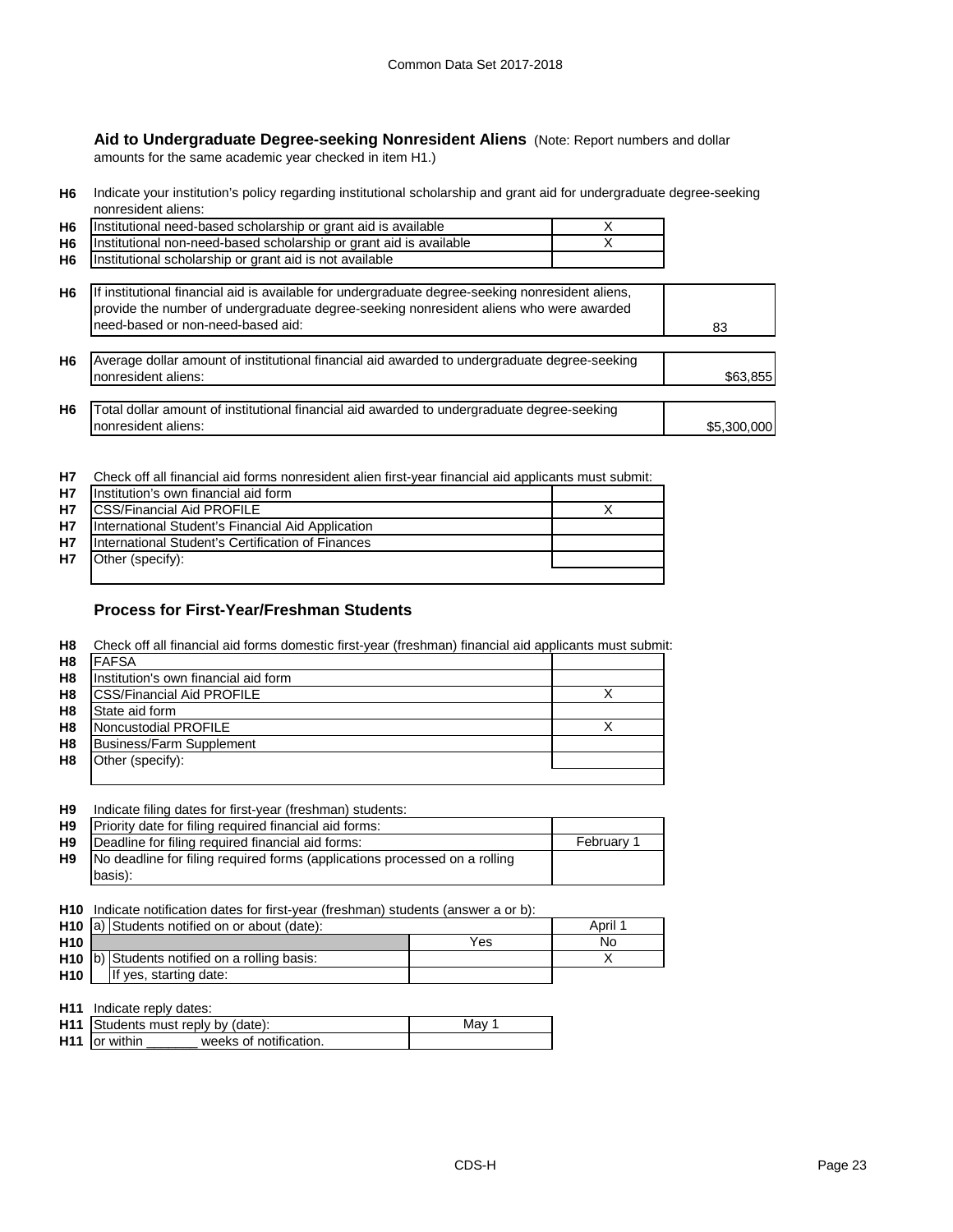# **Types of Aid Available**

Please check off all types of aid available to undergraduates at your institution:

**H12** Loans

**H12** FEDERAL DIRECT STUDENT LOAN PROGRAM (DIRECT LOAN)

| H12 Direct Subsidized Stafford Loans                  |  |
|-------------------------------------------------------|--|
| <b>H12</b> Direct Unsubsidized Stafford Loans         |  |
| H12 Direct PLUS Loans                                 |  |
|                                                       |  |
| <b>H12</b> Federal Perkins Loans                      |  |
| <b>H12</b> Federal Nursing Loans                      |  |
| <b>H12</b> State Loans                                |  |
| H12 College/university loans from institutional funds |  |
| H <sub>12</sub> Other (specify):                      |  |
|                                                       |  |

### **H13** Scholarships and Grants

|                 | H13 NEED-BASED:                                                                 |   |
|-----------------|---------------------------------------------------------------------------------|---|
|                 | H13   Federal Pell                                                              |   |
| H <sub>13</sub> | <b>ISEOG</b>                                                                    |   |
| H <sub>13</sub> | State scholarships/grants                                                       |   |
|                 | <b>H13</b> Private scholarships                                                 |   |
|                 | <b>H13</b> College/university scholarship or grant aid from institutional funds | x |
|                 | H13 United Negro College Fund                                                   |   |
|                 | H13 Federal Nursing Scholarship                                                 |   |
|                 | <b>H13</b> Other (specify):                                                     |   |
|                 |                                                                                 |   |

**H14** Check off criteria used in awarding institutional aid. Check all that apply.

| H <sub>14</sub> |                          | Non-Need Based | Need-Based |
|-----------------|--------------------------|----------------|------------|
| H <sub>14</sub> | Academics                |                | х          |
| H <sub>14</sub> | Alumni affiliation       |                |            |
| H <sub>14</sub> | Art                      |                |            |
| H <sub>14</sub> | Athletics                |                |            |
| H <sub>14</sub> | Job skills               |                |            |
| H <sub>14</sub> | <b>ROTC</b>              |                |            |
| H <sub>14</sub> | Leadership               |                | Χ          |
| H <sub>14</sub> | <b>Minority status</b>   |                |            |
| H <sub>14</sub> | Music/drama              | Х              |            |
| H <sub>14</sub> | Religious affiliation    |                |            |
| H <sub>14</sub> | State/district residency |                |            |

**H15** If your institution has recently implemented any major financial aid policy, program, or initiative to make your institution more affordable to incoming students such as replacing loans with grants, or waiving costs for families below a certain income level please provide details below: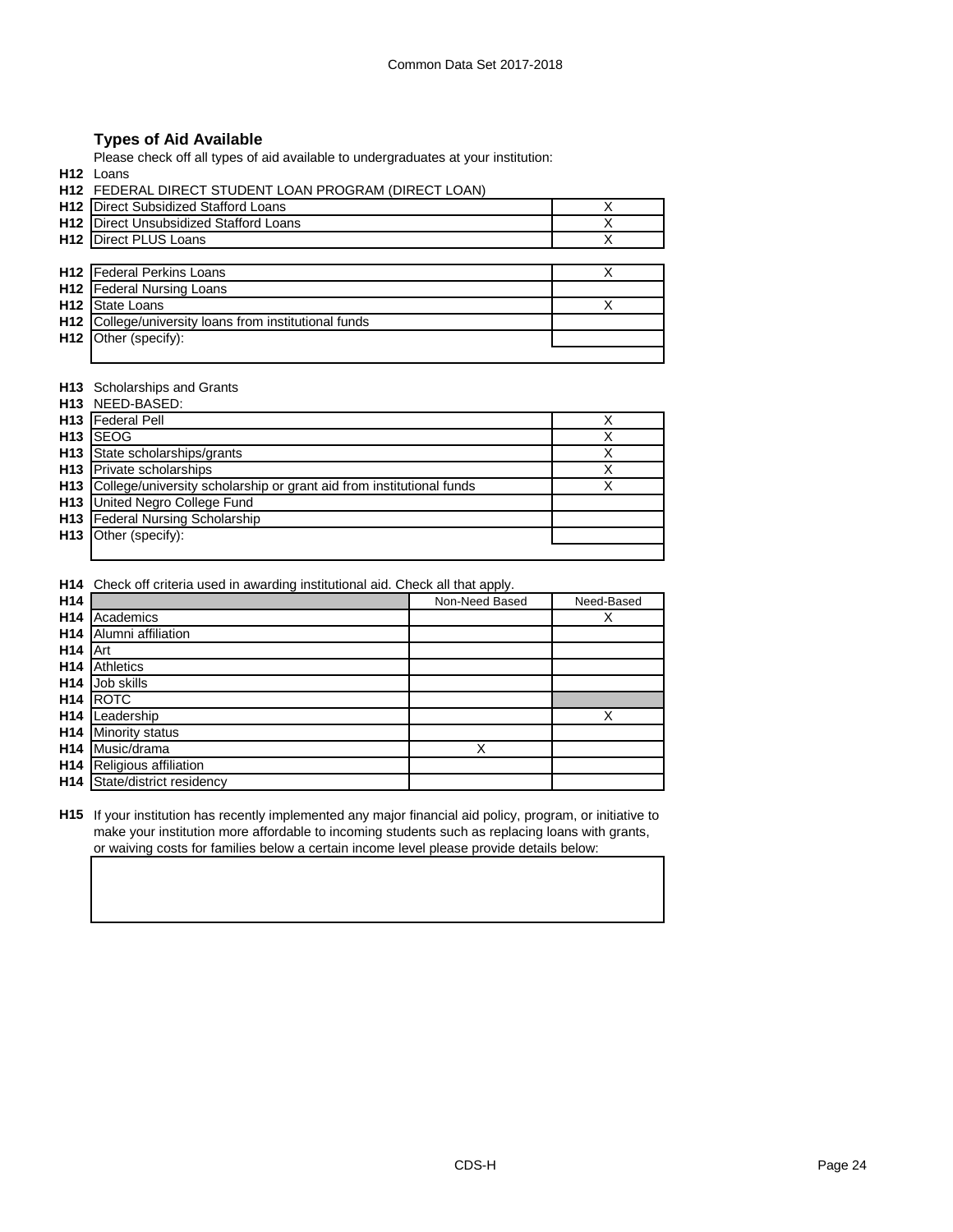Common Data Set 2017-2018

# **I. INSTRUCTIONAL FACULTY AND CLASS SIZE**

### **Please report the number of instructional faculty members in each category for Fall 2017. Include faculty who are on your institution's payroll on the census date your institution uses for IPEDS/AAUP.**

**I1**

The following definition of full-time instructional faculty is used by the American Association of University Professors (AAUP) in its annual Faculty Compensation Survey (the part time definitions are not used by AAUP). Instructional Faculty is defined as those members of the instructional-research staff whose major regular assignment is instruction, including those with released time for research. Use the chart below to determine inclusions and exclusions:

|                                                                                                                                                                                                                                          | Full-time | Part-time                                                                       |
|------------------------------------------------------------------------------------------------------------------------------------------------------------------------------------------------------------------------------------------|-----------|---------------------------------------------------------------------------------|
| (a) instructional faculty in preclinical and clinical medicine, faculty who are not paid (e.g.,<br>those who donate their services or are in the military), or research-only faculty, post-<br>doctoral fellows, or pre-doctoral fellows | Exclude   | Include only if<br>they teach one<br>or more non-<br>clinical credit<br>courses |
| (b) administrative officers with titles such as dean of students, librarian, registrar, coach,<br>and the like, even though they may devote part of their time to classroom instruction and<br>may have faculty status                   | Exclude   | Include if they<br>teach one or<br>more non-<br>clinical credit<br>courses      |
| (c) other administrators/staff who teach one or more non-clinical credit courses even<br>though they do not have faculty status                                                                                                          | Exclude   | Include                                                                         |
| (d) undergraduate or graduate students who assist in the instruction of courses, but have Exclude<br>titles such as teaching assistant, teaching fellow, and the like                                                                    |           | Exclude                                                                         |
| (e) faculty on sabbatical or leave with pay                                                                                                                                                                                              | Include   | Exclude                                                                         |
| (f) faculty on leave without pay                                                                                                                                                                                                         | Exclude   | Exclude                                                                         |
| (g) replacement faculty for faculty on sabbatical leave or leave with pay                                                                                                                                                                | Exclude   | Include                                                                         |

*Full-time instructional faculty:* faculty employed on a full-time basis for instruction (including those with released time for research)

*Part-time instructional faculty:* Adjuncts and other instructors being paid solely for part-time classroom instruction. Also includes full-time faculty teaching less than two semesters, three quarters, two trimesters, or two four-month sessions. Employees who are not considered full-time instructional faculty but who teach one or more non-clinical credit courses may be counted as part-time faculty.

*Minority faculty: includes faculty who designate themselves as Black, non-Hispanic; American Indian or Alaska Native; Asian, Native Hawaiian or other Pacific Islander, or Hispanic.* 

*Doctorate: includes such degrees as Doctor of Philosophy, Doctor of Education, Doctor of Juridical Science, and Doctor of Public Health in any field such as arts, sciences, education, engineering, business, and public administration. Also includes terminal degrees formerly designated as "first professional," including dentistry (DDS or DMD), medicine (MD), optometry (OD), osteopathic medicine (DO), pharmacy (DPharm or BPharm), podiatric medicine (DPM), veterinary medicine (DVM), chiropractic (DC or DCM), or law (JD).*

*Terminal degree:* the highest degree in a field: example, M. Arch (architecture) and MFA (master of fine arts).

| 11           |     |                                                                              | Full-Time | Part-Time | Total |
|--------------|-----|------------------------------------------------------------------------------|-----------|-----------|-------|
| $\mathsf{I}$ | a   | Total number of instructional faculty                                        | 277       | 107       | 384   |
| 11           | b   | Total number who are members of minority groups                              | 55        | 10        | 65    |
| 11           |     | Total number who are women                                                   | 148       | 57        | 205   |
| $\mathsf{I}$ |     | Total number who are men                                                     | 129       | 50        | 179   |
| $\mathsf{I}$ | le) | Total number who are nonresident aliens (international)                      | 16        |           | 17    |
| 11           |     | Total number with doctorate, or other terminal degree                        | 241       | 30        | 271   |
| $\mathsf{I}$ | g)  | Total number whose highest degree is a master's but not a terminal master's  | 23        | 38        | 61    |
| $\mathsf{I}$ |     | Total number whose highest degree is a bachelor's                            | 10        | 25        | 35    |
| $\mathsf{I}$ |     | Total number whose highest degree is unknown or other (Note: Items f, g, h,  | 3         | 14        | 17    |
| $\mathsf{I}$ |     | Total number in stand-alone graduate/ professional programs in which faculty | 0         |           | Ω     |
|              |     | Total number whose highest degree is a doctorate                             | 217       | 24        | 241   |
|              |     | FTE faculty $=$                                                              | 312.7     |           |       |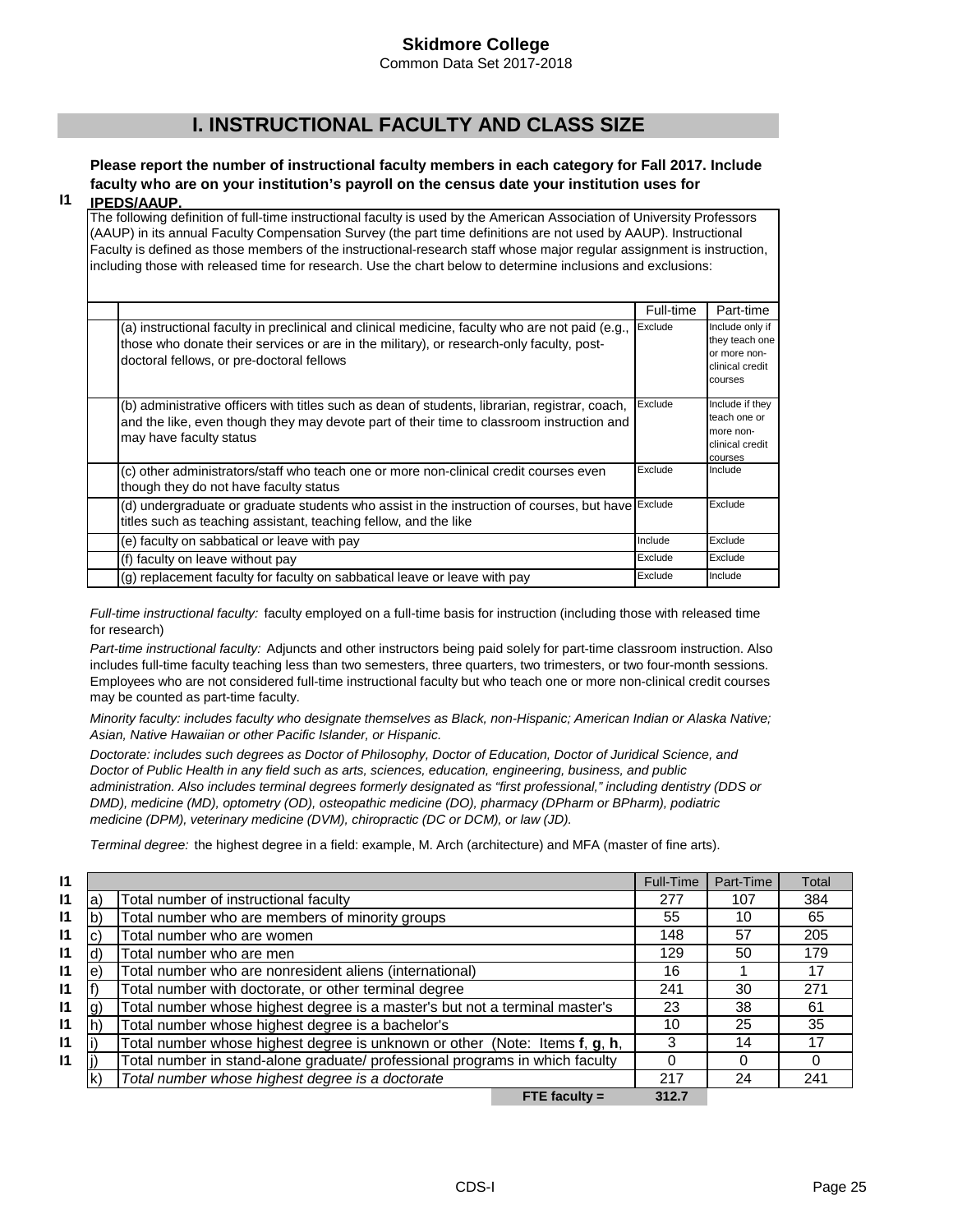Common Data Set 2017-2018

# **I2 Student to Faculty Ratio**

Report the Fall 2017 ratio of full-time equivalent students (full-time plus 1/3 part time) to full-time equivalent instructional faculty (full time plus 1/3 part time). In the ratio calculations, exclude both faculty and students in stand-alone graduate or professional programs such as medicine, law, veterinary, dentistry, social work, business, or public health in which faculty teach virtually only graduate-level students. Do not count undergraduate or graduate student teaching assistants as faculty.

| 12 | <b>Fall 2017 Student to Faculty ratio</b> | 8.0 to 1 | (based on | 2,493 FTE students (campus) |
|----|-------------------------------------------|----------|-----------|-----------------------------|
|    |                                           |          | and       | 312.7 FTE faculty (campus)  |

#### **I3 Undergraduate Class Size**

In the table below, please use the following definitions to report information about the size of classes and class sections offered in the Fall 2017 term.

*Class Sections:* A class section is an organized course offered for credit, identified by discipline and number, meeting at a stated time or times in a classroom or similar setting, and not a subsection such as a laboratory or discussion session. Undergraduate class sections are defined as any sections in which at least one degree-seeking undergraduate student is enrolled for credit. Exclude distance learning classes and noncredit classes and individual instruction such as dissertation or thesis research, music instruction, or one-to-one readings. Exclude students in independent study, co-operative programs, internships, foreign language taped tutor sessions, practicums, and all students in one-on-one classes. Each class section should be counted only once and should not be duplicated because of course catalog crosslistings.

*Class Subsections:* A class subsection includes any subsection of a course, such as laboratory, recitation, and discussion subsections that are supplementary in nature and are scheduled to meet separately from the lecture portion of the course. Undergraduate subsections are defined as any subsections of courses in which degree-seeking undergraduate students enrolled for credit. As above, exclude noncredit classes and individual instruction such as dissertation or thesis research, music instruction, or one-to-one readings. Each class subsection should be counted only once and should not be duplicated because of cross-listings.

Using the above definitions, please report for each of the following class-size intervals the number of class sections and class subsections offered in Fall 2017. For example, a lecture class with 800 students who met at another time in 40 separate labs with 20 students should be counted once in the "100+" column in the class section column and 40 times under the "20-29" column of the class subsections table.

| 13            | Undergraduate Class Size (provide numbers) |         |           |           |       |       |       |        |       |
|---------------|--------------------------------------------|---------|-----------|-----------|-------|-------|-------|--------|-------|
| 13            | <b>CLASS</b>                               | $2 - 9$ | $10 - 19$ | $20 - 29$ | 30-39 | 40-49 | 50-99 | $100+$ | Total |
| 13            | <b>SECTIONS</b>                            | 154     | 357       | 172       | 11    |       |       |        | 699   |
|               |                                            |         |           |           |       |       |       |        |       |
| $\mathsf{I}3$ | <b>CLASS SUB-</b>                          | $2 - 9$ | $10 - 19$ | $20 - 29$ | 30-39 | 40-49 | 50-99 | $100+$ | Total |

# **Number of Class Sections with Undergraduates Enrolled**

**I3** 22 60 3 0 0 0 0 0 85

**I3**

*Median Class Section Size = 15 Average Class Section Size = 16*

### *Class Sections:*

**SECTIONS**

| $\% < 20$ | 73.1% |
|-----------|-------|
| $\% < 30$ | 97.7% |
| $\%>=50$  | 0.4%  |

### *Class Sub Sections:*

| $\% < 20$ | 96.5%  |
|-----------|--------|
| $\% < 30$ | 100.0% |
| $%>=50$   | 0%     |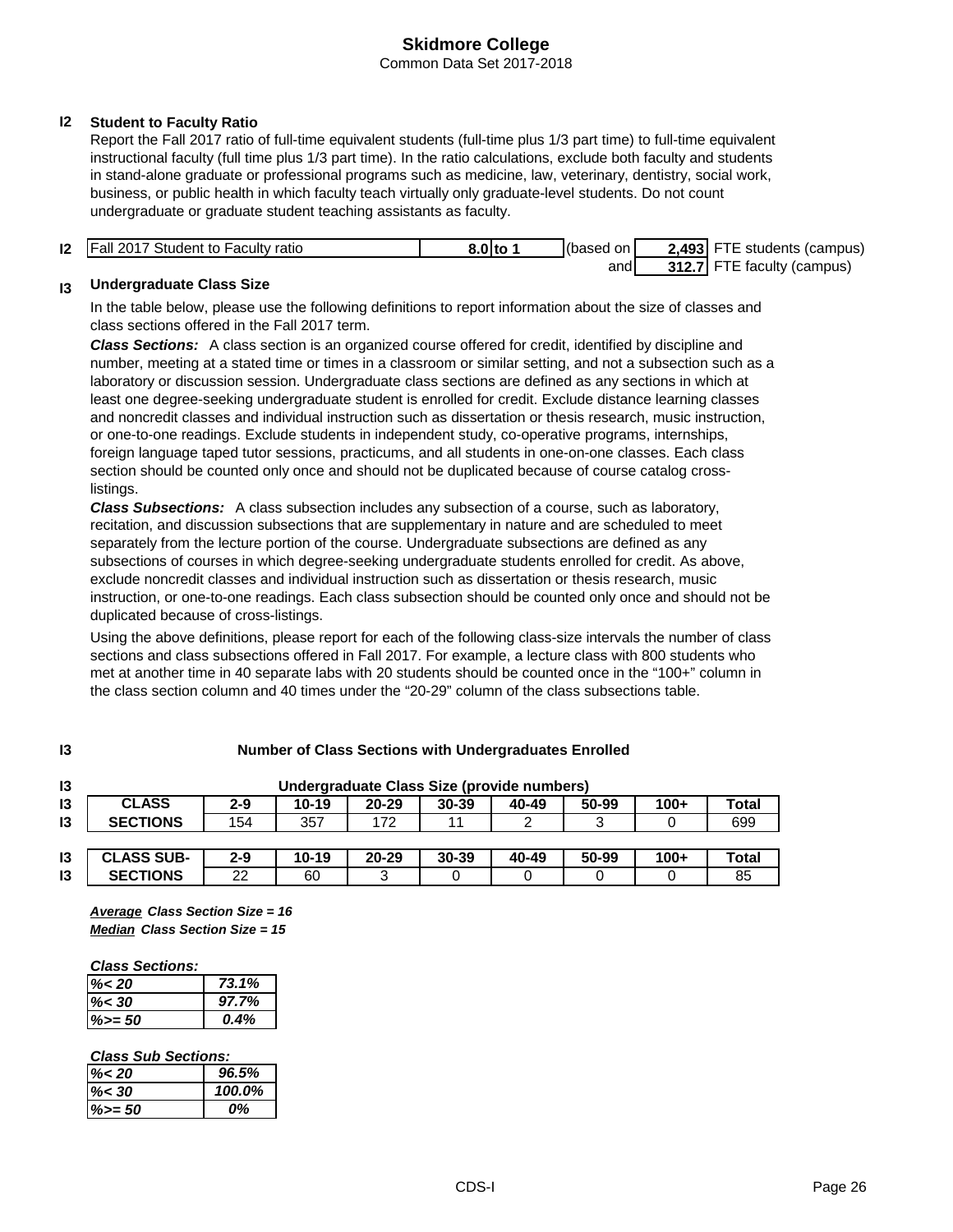Common Data Set 2017-2018

# **J. DEGREES CONFERRED**

#### **J1 Degrees conferred between July 1, 2016 and June 30, 2017**

**J1** For each of the following discipline areas, provide the percentage of diplomas/certificates, associate, and bachelor's degrees awarded. To determine the percentage, use majors, not headcount (e.g., students with one degree but a double major will be represented twice). Calculate the percentage from your institution's IPEDS Completions by using the sum of 1st and 2nd majors for each CIP code as the numerator and the sum of the Grand Total by 1st Majors and the Grand Total by 2nd major as the denominator. If you prefer, you can compute the percentages using 1st majors only.

| J1             | Category                                        | Diploma/<br><b>Certificates</b> | Associate | Bachelor's<br>Major 1 (N) | Bachelor's<br>Major 1 (%) | Bachelor's<br>Major 1&2<br>(N) | Bachelor's<br>Major 1&2<br>(%) | <b>CIP 2010</b><br><b>Categories</b><br>to Include |
|----------------|-------------------------------------------------|---------------------------------|-----------|---------------------------|---------------------------|--------------------------------|--------------------------------|----------------------------------------------------|
| J1             | Agriculture                                     |                                 |           |                           |                           |                                |                                | 1                                                  |
| J <sub>1</sub> | Natural resources and conservation              |                                 |           | 30                        | 5.0%                      | 33                             | 4.6%                           | 3                                                  |
| J1             | Architecture                                    |                                 |           |                           |                           |                                |                                | 4                                                  |
| J1             | Area, ethnic, and gender studies                |                                 |           | 12                        | 2.0%                      | 12                             | 1.7%                           | 5                                                  |
| J1             | Communication/journalism                        |                                 |           |                           |                           |                                |                                | 9                                                  |
| J1             | Communication technologies                      |                                 |           |                           |                           |                                |                                | 10                                                 |
| J1             | Computer and information sciences               |                                 |           | 18                        | 3.0%                      | 19                             | 2.7%                           | 11                                                 |
| J1             | Personal and culinary services                  |                                 |           |                           |                           |                                |                                | $\overline{12}$                                    |
| J1             | Education                                       |                                 |           | 13                        | 2.1%                      | 14                             | 2.0%                           | 13                                                 |
| J1             | Engineering                                     |                                 |           |                           |                           |                                |                                | 14                                                 |
| J1             | <b>Engineering technologies</b>                 |                                 |           |                           |                           |                                |                                | $\overline{15}$                                    |
| J1             | Foreign languages, literatures, and linguistics |                                 |           | 11                        | 1.8%                      | 31                             | 4.4%                           | 16                                                 |
| J1             | Family and consumer sciences                    |                                 |           |                           |                           |                                |                                | $\overline{19}$                                    |
| J1             | Law/legal studies                               |                                 |           |                           |                           |                                |                                | 22                                                 |
| J1             | English                                         |                                 |           | 41                        | 6.8%                      | 49                             | 6.9%                           | 23                                                 |
| J1             | Liberal arts/general studies                    |                                 |           | 5                         | 0.8%                      | 6                              | 0.8%                           | 24                                                 |
| J1             | Library science                                 |                                 |           |                           |                           |                                |                                | 25                                                 |
| J1             | <b>Biological/life sciences</b>                 |                                 |           | 67                        | 11.1%                     | 69                             | 9.7%                           | 26                                                 |
| J1             | Mathematics and statistics                      |                                 |           | 10                        | 1.7%                      | 18                             | 2.5%                           | $\overline{27}$                                    |
| J1             | Military science and military technologies      |                                 |           |                           |                           |                                |                                | 28 & 29                                            |
| J1             | Interdisciplinary studies                       |                                 |           |                           |                           |                                |                                | 30                                                 |
| J1             | Parks and recreation                            |                                 |           |                           |                           |                                |                                | 31                                                 |
| J1             | Philosophy and religious studies                |                                 |           | 13                        | 2.1%                      | 13                             | 1.8%                           | 38                                                 |
| J1             | Theology and religious vocations                |                                 |           |                           |                           |                                |                                | 39                                                 |
| J1             | Physical sciences                               |                                 |           | 36                        | 6.0%                      | $\overline{37}$                | 5.2%                           | 40                                                 |
| J1             | Science technologies                            |                                 |           |                           |                           |                                |                                | 41                                                 |
| J1             | Psychology                                      |                                 |           | 54                        | 8.9%                      | 63                             | 8.9%                           | $\overline{42}$                                    |
| J1             | Homeland Security, law enforcement,             |                                 |           |                           |                           |                                |                                | 43                                                 |
|                | firefighting, and protective services           |                                 |           |                           |                           |                                |                                |                                                    |
| J1             | Public administration and social services       |                                 |           | 14                        | 2.3%                      | 14                             | 2.0%                           | 44                                                 |
| J1             | Social sciences                                 |                                 |           | 99                        | 16.4%                     | 125                            | 17.6%                          | 45                                                 |
| J1             | <b>Construction trades</b>                      |                                 |           |                           |                           |                                |                                | 46                                                 |
| J1             | Mechanic and repair technologies                |                                 |           |                           |                           |                                |                                | 47                                                 |
| J1             | Precision production                            |                                 |           |                           |                           |                                |                                | 48                                                 |
| J1             | Transportation and materials moving             |                                 |           |                           |                           |                                |                                | 49                                                 |
| J1             | Visual and performing arts                      |                                 |           | 79                        | 13.1%                     | 93                             | 13.1%                          | 50                                                 |
| J1             | Health professions and related programs         |                                 |           |                           |                           |                                |                                | 51                                                 |
| J1             | Business/marketing                              |                                 |           | 93                        | 15.4%                     | 102                            | 14.4%                          | 52                                                 |
| J1             | History                                         |                                 |           | 10                        | 1.7%                      | 12                             | 1.7%                           | 54                                                 |
| J1             | Other                                           |                                 |           |                           |                           |                                |                                |                                                    |
| J1             | TOTAL (should = 100%)                           | 0.00%                           | $0.00\%$  | 605                       | 100.0%                    | 710                            | 100.0%                         |                                                    |

#### *Institutional Finances:*

*a. The market value of the total endowment at your institution as of June 30, 2017 :*

*b. The market value of the total endowment at your institution as of May 31, 2017 : \$363,023,580 (Skidmore fiscal year end)*

*\$367,200,000*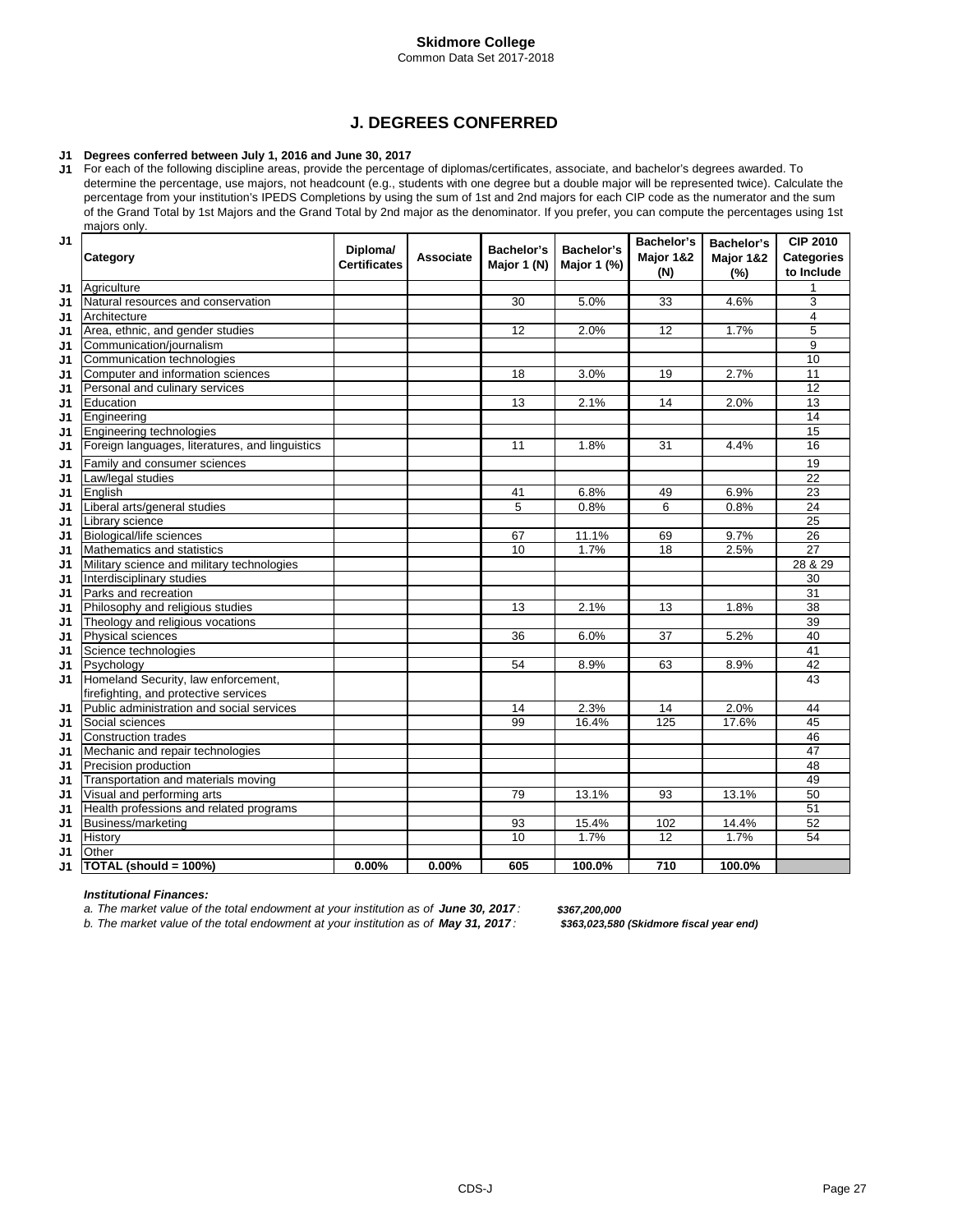Common Data Set 2017-2018

# **Athletics**

Membership: NCAA Division III; Liberty League Nickname: Thoroughbreds

|                              | Intercollegiate |                         |     | <b>Intramural</b> | <b>Club Sports</b>      |       |
|------------------------------|-----------------|-------------------------|-----|-------------------|-------------------------|-------|
|                              | Men             | Women                   | Men | Women             | Men                     | Women |
| Archery                      |                 |                         |     |                   |                         |       |
| Badminton                    |                 |                         |     |                   |                         |       |
| Baseball                     | Y               |                         |     |                   |                         |       |
| Basketball                   | Ÿ               | Y                       | Y   | Y                 | Y                       | Y     |
| <b>Bowling</b>               |                 |                         |     |                   |                         |       |
| <b>Boxing</b>                |                 |                         |     |                   |                         |       |
| Cheerleading                 |                 |                         |     |                   |                         |       |
| Cricket                      |                 |                         |     |                   |                         |       |
| Cross-country                |                 |                         |     |                   | Ÿ                       | Y     |
| Cycling                      |                 |                         |     |                   | $\overline{\mathsf{Y}}$ | Y     |
| Diving                       | Ÿ               | Y                       |     |                   |                         |       |
| Equestrian                   |                 | $\overline{\mathsf{Y}}$ |     |                   |                         |       |
| Fencing                      |                 |                         |     |                   |                         |       |
| Field hockey                 |                 | Υ                       |     |                   |                         |       |
| Football (tackle)            |                 |                         |     |                   |                         |       |
| Football (non-tackle)        |                 |                         |     |                   |                         |       |
| Golf                         | Y               |                         |     |                   |                         |       |
| Gymnastics                   |                 |                         |     |                   |                         |       |
| Handball                     |                 |                         |     |                   |                         |       |
| Ice hockey                   | Y               |                         |     |                   | Υ                       | Υ     |
| <b>Indoor Track</b>          |                 |                         |     |                   |                         |       |
| Judo                         |                 |                         |     |                   |                         |       |
| Lacrosse                     | Y               | Y                       |     |                   |                         |       |
| <b>Martial Arts</b>          |                 |                         |     |                   | Υ                       | Υ     |
| Polo                         |                 |                         |     |                   | Ÿ                       | Y     |
| Racquetball                  |                 |                         |     | Co-ed             |                         |       |
| <b>Rifle</b>                 |                 |                         |     |                   |                         |       |
| Rodeo                        |                 |                         |     |                   |                         |       |
| Rowing (crew)                | Ÿ               | Y                       |     |                   |                         |       |
| Rugby                        |                 |                         |     |                   |                         |       |
| Sailing                      |                 |                         |     |                   |                         | Y     |
| Skiing (cross-country)       |                 |                         |     |                   |                         | Ÿ     |
| Skiing (downhill)            |                 |                         |     |                   | Υ                       | Υ     |
| Skin diving                  |                 |                         |     |                   |                         |       |
| Soccer                       | Y               | Y                       |     | Co-ed             |                         |       |
| Softball                     |                 | Ÿ                       |     | Co-ed             |                         |       |
| Squash                       |                 |                         |     |                   |                         |       |
| Swimming                     | Y               | Y                       |     |                   |                         |       |
| <b>Synchronized Swimming</b> |                 |                         |     |                   |                         |       |
| Table tennis                 |                 |                         |     |                   |                         |       |
| Tennis                       | Y               | Y                       |     | Co-ed             |                         |       |
| Track and field              |                 |                         |     |                   |                         |       |
| Triathalon                   |                 |                         |     |                   |                         |       |
| Ultimate (frisbee)           |                 |                         |     |                   |                         | Υ     |
| Volleyball                   |                 | Ÿ                       |     | Co-ed             |                         |       |
| Water polo                   |                 |                         |     |                   |                         |       |
|                              |                 |                         |     |                   |                         |       |
| Weight lifting               |                 |                         |     |                   |                         |       |
| Wrestling                    |                 |                         |     |                   |                         |       |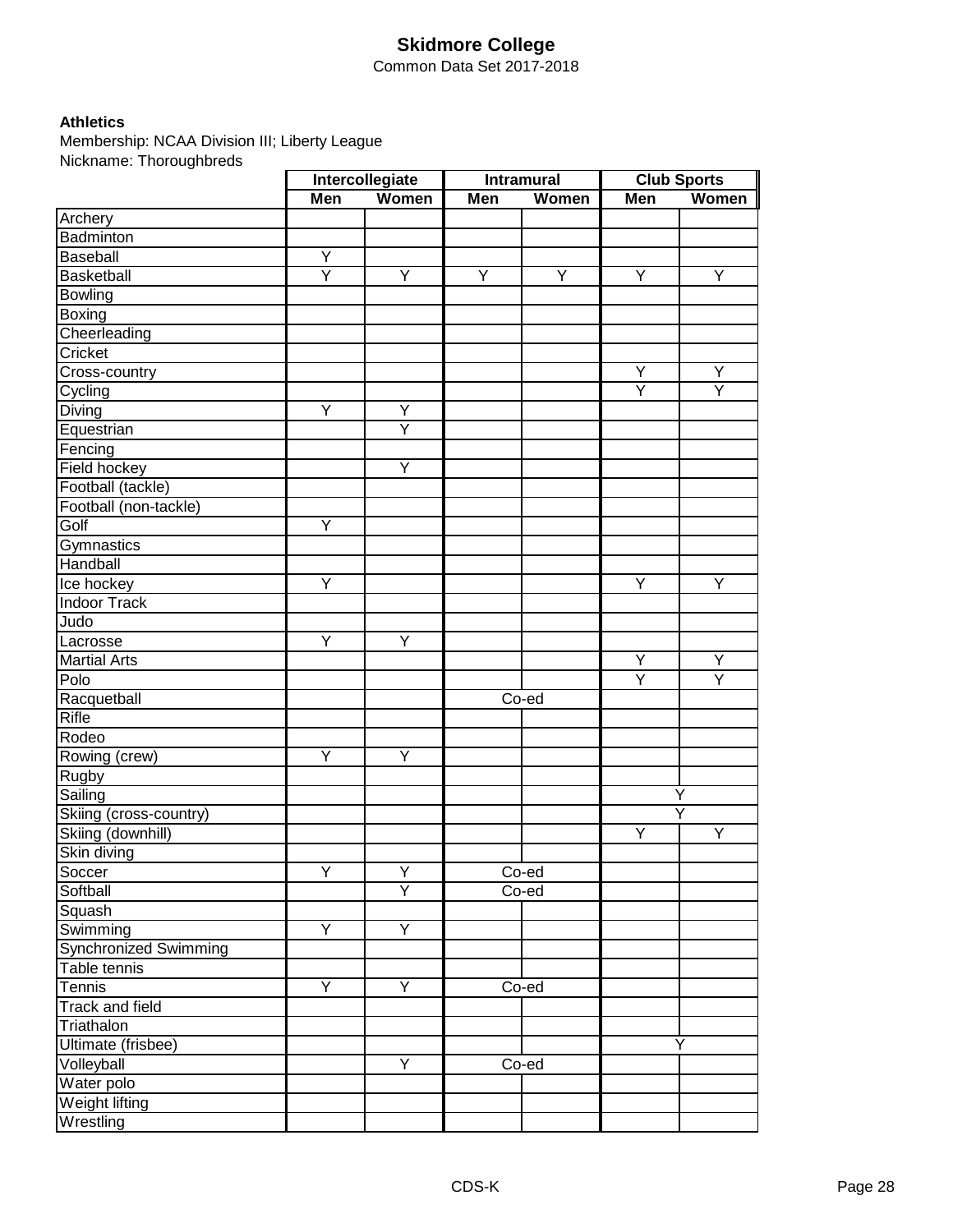Common Data Set 2017-2018

# **Majors offered by CIP code**

| <b>Major Name</b>                |         | <b>CIP Code CIP Code Description</b>                         |
|----------------------------------|---------|--------------------------------------------------------------|
| <b>Environmental Studies</b>     |         | 03.0103 Environmental Studies                                |
| <b>American Studies</b>          |         | 05.0102 American/United States Studies/Civilization          |
| <b>Asian Studies</b>             |         | 05.0103 Asian Studies/Civilization                           |
| <b>French Area Studies</b>       |         | 05.0124 French Studies                                       |
| <b>Gender Studies</b>            |         | 05.0299 Ethnic, Cultural Minority, and Gender Studies, Other |
| <b>Computer Science</b>          |         | 11.0101 Computer and Information Sciences, General           |
| <b>Education Studies</b>         |         | 13.1202 Elementary Education and Teaching                    |
| German                           | 16.0501 | German Language and Literature                               |
| French                           |         | 16.0901 French Language and Literature                       |
| Spanish                          | 16.0905 | Spanish Language and Literature                              |
| Classics                         | 16.1200 | Classics Lang, Literatures, Linguistics, General             |
| English                          | 23.0101 | English Language and Literature, General                     |
| Self-Determined                  | 24.0101 | Liberal Arts and Sciences/Liberal Studies                    |
| Biology                          | 26.0101 | Biology/Biological Sciences, General                         |
| <b>Exercise Science</b>          | 26.0908 | <b>Exercise Physiology</b>                                   |
| Neuroscience                     | 26.1501 | Neuroscience                                                 |
| <b>Mathematics</b>               | 27.0101 | Mathematics, General                                         |
| Philosophy                       | 38.0101 | Philosophy                                                   |
| <b>Religious Studies</b>         | 38.0201 | <b>Religion/Religious Studies</b>                            |
| Chemistry                        | 40.0501 | Chemistry, General                                           |
| Geosciences                      | 40.0601 | Geology/Earth Science, General                               |
| Physics                          |         | 40.0801 Physics, General                                     |
| Psychology                       | 42.0101 | Psychology, General                                          |
| Social Work                      | 44.0701 | Social Work                                                  |
| Anthropology                     | 45.0201 | Anthropology                                                 |
| Economics                        | 45.0601 | Economics, General                                           |
| <b>International Affairs</b>     | 45.0901 | <b>International Relations and Affairs</b>                   |
| <b>Political Science</b>         | 45.1001 | Political Science and Government, General                    |
| <b>Political Science-History</b> | 45.1001 | Political Science and Government, General                    |
| Sociology                        | 45.1101 | Sociology                                                    |
| <b>Political Science-French</b>  | 45.9999 | Social Sciences, Other                                       |
| <b>Political Science-German</b>  | 45.9999 | Social Sciences, Other                                       |
| <b>Political Science-Spanish</b> |         | 45.9999 Social Sciences, Other                               |
| Dance                            |         | 50.0301 Dance, General                                       |
| Theater                          |         | 50.0501 Drama and Dramatics/Theatre Arts,                    |
| History of Art                   |         | 50.0703 Art History, Criticism and Conservation              |
| Art                              |         | 50.0799 Fine Arts and Art Studies, Other                     |
| Music                            | 50.0902 | Music History, Literature, and Theory                        |
| <b>Business</b>                  | 52.0101 | Bus/Commerce, General                                        |
| Business-French                  | 52.9999 | Bus, Manage, Marketing, Rel Support Serv, Other              |
| <b>Business-German</b>           | 52.9999 | Bus, Manage, Marketing, Rel Support Serv, Other              |
| Business-Spanish                 | 52.9999 | Bus, Manage, Marketing, Rel Support Serv, Other              |
| <b>Business-Government</b>       | 52.9999 | Bus, Manage, Marketing, Rel Support Serv, Other              |
| History                          | 54.0101 | History, General                                             |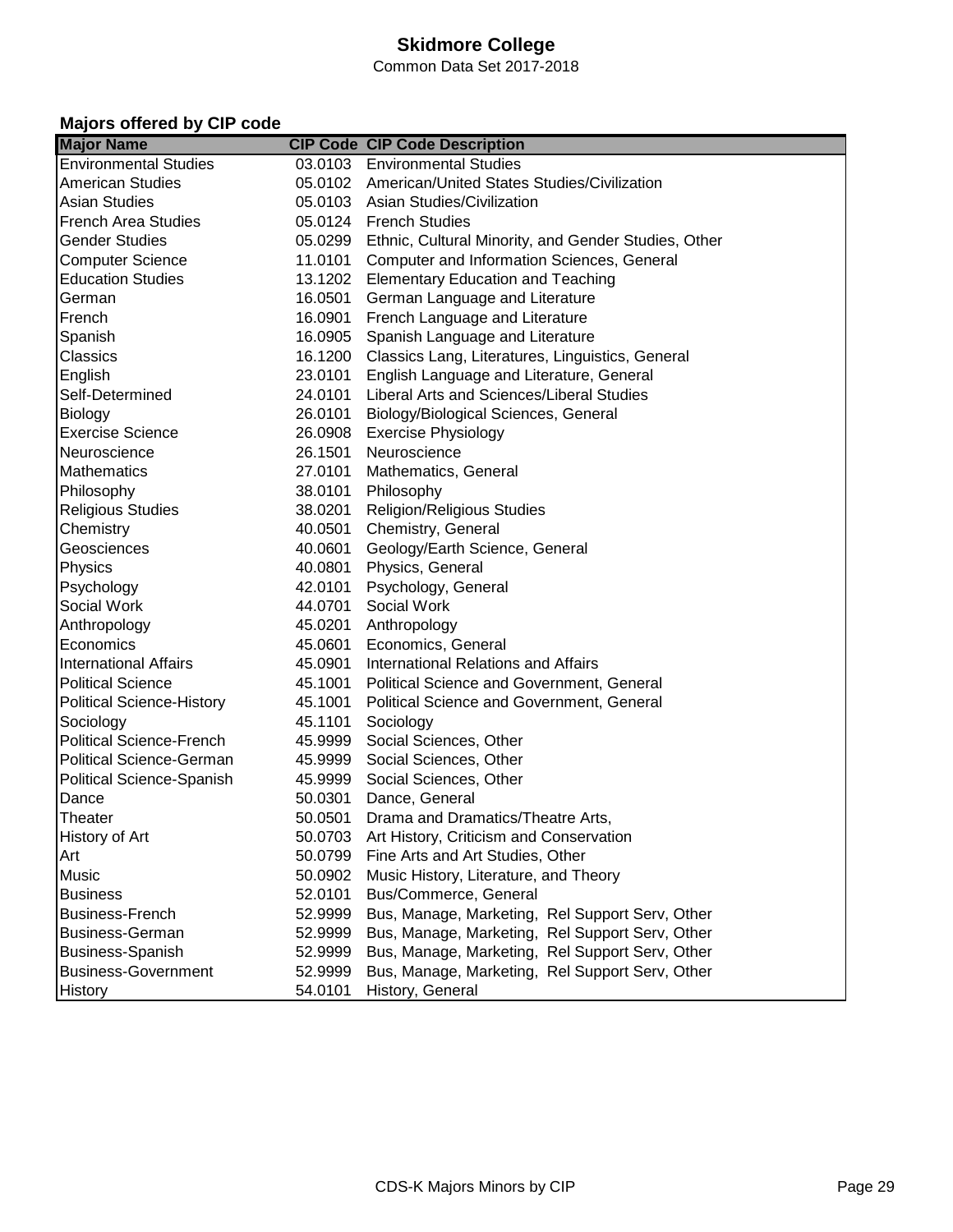Common Data Set 2017-2018

# **Minors offered by CIP code**

| <b>Minor Name</b>            | <b>CIP Code</b> | <b>CIP Code Description</b>                                  |
|------------------------------|-----------------|--------------------------------------------------------------|
| <b>Environmental Stidies</b> |                 | 03.0101 Natural Resources/Conservation, General              |
| <b>American Studies</b>      |                 | 05.0102 American/United States Studies/Civilization          |
| <b>Asian Studies</b>         |                 | 05.0103 Asian Studies/Civilization                           |
| Latin American Studies       |                 | 05.0107 Latin American Studies                               |
| <b>Gender Studies</b>        |                 | 05.0299 Ethnic, Cultural Minority, and Gender Studies, Other |
| Media and Film Studies       |                 | 09.0102 Mass Communication/Media Studies                     |
| <b>Computer Science</b>      |                 | 11.0101 Computer and Information Sciences, General           |
| <b>Education Studies</b>     |                 | 13.1202 Elementary Education and Teaching                    |
| Chinese                      |                 | 16.0301 Chinese Language and Literature                      |
| Japanese                     |                 | 16.0302 Japanese Language and Literature                     |
| German                       |                 | 16.0501 German Language and Literature                       |
| French                       |                 | 16.0901 French Language and Literature                       |
| Italian                      |                 | 16.0902 Italian Language and Literature                      |
| Spanish                      |                 | 16.0905 Spanish Language and Literature                      |
| Classics                     |                 | 16.1200 Classics Lang, Literatures, Linguistics, General     |
| English                      | 23.0101         | English Language and Literature, General                     |
| Biology                      |                 | 26.0101 Biology/Biological Sciences, General                 |
| <b>Exercise Science</b>      |                 | 26.0908 Exercise Physiology                                  |
| <b>Mathematics</b>           |                 | 27.0101 Mathematics, General                                 |
| <b>Intergroup Relations</b>  |                 | 30.2301 Intercultural/Multicultural and Diversity Studies    |
| Philosophy                   |                 | 38.0101 Philosophy                                           |
| <b>Religious Studies</b>     |                 | 38.0201 Religion/Religious Studies                           |
| Chemistry                    |                 | 40.0501 Chemistry, General                                   |
| Geosciences                  |                 | 40.0601 Geology/Earth Science, General                       |
| Physics                      |                 | 40.0801 Physics, General                                     |
| Anthropology                 |                 | 45.0201 Anthropology                                         |
| Economics                    |                 | 45.0601 Economics, General                                   |
| <b>International Affairs</b> |                 | 45.0901 International Relations and Affairs                  |
| <b>Political Science</b>     |                 | 45.1001 Political Science and Government, General            |
| Sociology                    |                 | 45.1101 Sociology                                            |
| Dance                        |                 | 50.0301 Dance, General                                       |
| Theater                      |                 | 50.0501 Drama and Dramatics/Theatre Arts,                    |
| Art History                  |                 | 50.0703 Art History, Criticism and Conservation              |
| <b>Arts Administration</b>   |                 | 50.1001 Arts, Entertainment, and Media Management, General   |
| Art (Studio)                 |                 | 50.0799 Fine Arts and Art Studies, Other                     |
| Music                        |                 | 50.0902 Music History, Literature, and Theory                |
| <b>Business</b>              |                 | 52.0101 Bus/Commerce, General                                |
| History                      |                 | 54.0101 History, General                                     |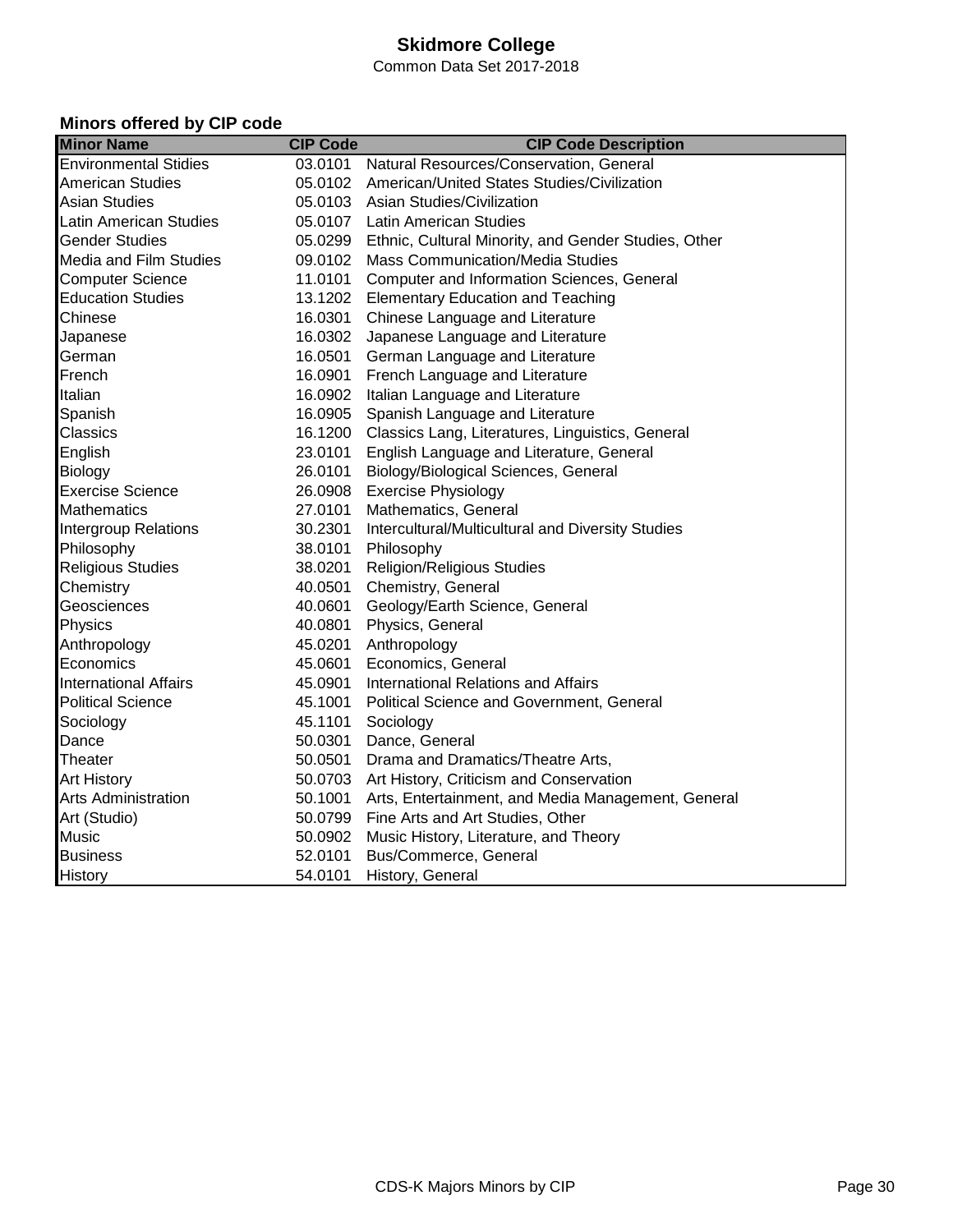| <b>Common Data Set Definitions</b>                                                                                                                                                                                         |
|----------------------------------------------------------------------------------------------------------------------------------------------------------------------------------------------------------------------------|
| All definitions related to the financial aid section appear at the end of the Definitions document.                                                                                                                        |
|                                                                                                                                                                                                                            |
|                                                                                                                                                                                                                            |
| Items preceded by an asterisk (*) represent definitions agreed to among publishers which do not appear on                                                                                                                  |
| the CDS document but may be present on individual publishers' surveys.                                                                                                                                                     |
| * Academic advisement: Plan under which each student is assigned to a faculty member or a trained                                                                                                                          |
| adviser, who, through regular meetings, helps the student plan and implement immediate and long-term                                                                                                                       |
| academic and vocational goals.                                                                                                                                                                                             |
| Accelerated program: Completion of a college program of study in fewer than the usual number of years,                                                                                                                     |
| most often by attending summer sessions and carrying extra courses during the regular academic term.                                                                                                                       |
|                                                                                                                                                                                                                            |
| Admitted student: Applicant who is offered admission to a degree-granting program at your institution.<br>* Adult student services: Admission assistance, support, orientation, and other services expressly for           |
| adults who have started college for the first time, or who are re-entering after a lapse of a few years.                                                                                                                   |
| American Indian or Alaska Native: A person having origins in any of the original peoples of North and                                                                                                                      |
| South America (including Central America) and maintaining tribal affiliation or community attachment.                                                                                                                      |
|                                                                                                                                                                                                                            |
| Applicant (first-time, first year): An individual who has fulfilled the institution's requirements to be                                                                                                                   |
| considered for admission (including payment or waiving of the application fee, if any) and who has been                                                                                                                    |
| notified of one of the following actions: admission, nonadmission, placement on waiting list, or application                                                                                                               |
| withdrawn (by applicant or institution).                                                                                                                                                                                   |
| Application fee: That amount of money that an institution charges for processing a student's application for                                                                                                               |
| acceptance. This amount is not creditable toward tuition and required fees, nor is it refundable if the student                                                                                                            |
| is not admitted to the institution.<br>Asian: A person having origins in any of the original peoples of the Far East, Southeast Asia, or the Indian                                                                        |
| subcontinent, including, for example, Cambodia, China, India, Japan, Korea, Malaysia, Pakistan, the                                                                                                                        |
| Philippine Islands, Thailand, and Vietnam.                                                                                                                                                                                 |
| Associate degree: An award that normally requires at least two but less than four years of full-time                                                                                                                       |
| equivalent college work.                                                                                                                                                                                                   |
| Bachelor's degree: An award (baccalaureate or equivalent degree, as determined by the Secretary of the                                                                                                                     |
| U.S. Department of Education) that normally requires at least four years but not more than five years of full-                                                                                                             |
| time equivalent college-level work. This includes ALL bachelor's degrees conferred in a five-year                                                                                                                          |
| cooperative (work-study plan) program. (A cooperative plan provides for alternate class attendance and<br>employment in business, industry, or government; thus, it allows students to combine actual work                 |
| experience with their college studies.) Also, it includes bachelor's degrees in which the normal four years of                                                                                                             |
| work are completed in three years.                                                                                                                                                                                         |
| Black or African American: A person having origins in any of the black racial groups of Africa.                                                                                                                            |
| Board (charges): Assume average cost for 19 meals per week or the maximum meal plan.                                                                                                                                       |
| Books and supplies (costs): Average cost of books and supplies. Do not include unusual costs for special                                                                                                                   |
| groups of students (e.g., engineering or art majors), unless they constitute the majority of students at your                                                                                                              |
| institution.<br>Calendar system: The method by which an institution structures most of its courses for the academic year.                                                                                                  |
|                                                                                                                                                                                                                            |
| Campus Ministry: Religious student organizations (denominational or nondenominational) devoted to                                                                                                                          |
| fostering religious life on college campuses. May also refer to Campus Crusade for Christ, an                                                                                                                              |
| interdenominational Christian organization.                                                                                                                                                                                |
| * Career and placement services: A range of services, including (often) the following: coordination of visits                                                                                                              |
| of employers to campus; aptitude and vocational testing; interest inventories, personal counseling; help in<br>resume writing, interviewing, launching the job search; listings for those students desiring employment and |
| those seeking permanent positions; establishment of a permanent reference folder; career resource                                                                                                                          |
| materials.                                                                                                                                                                                                                 |
| Carnegie units: One year of study or the equivalent in a secondary school subject.                                                                                                                                         |
| Certificate: See Postsecondary award, certificate, or diploma.                                                                                                                                                             |
| Class rank: The relative numerical position of a student in his or her graduating class, calculated by the                                                                                                                 |
| high school on the basis of grade-point average, whether weighted or unweighted.                                                                                                                                           |
| College-preparatory program: Courses in academic subjects (English, history and social studies, foreign<br>languages, mathematics, science, and the arts) that stress preparation for college or university study.         |
|                                                                                                                                                                                                                            |
| Common Application: The standard application form distributed by the National Association of Secondary                                                                                                                     |
| School Principals for a large number of private colleges who are members of the Common Application                                                                                                                         |
| Group.                                                                                                                                                                                                                     |
| * Community service program: Referral center for students wishing to perform volunteer work in the                                                                                                                         |
| community or participate in volunteer activities coordinated by academic departments.<br>Commuter: A student who lives off campus in housing that is not owned by, operated by, or affiliated with                         |
| the college. This category includes students who commute from home and students who have moved to the                                                                                                                      |
| area to attend college.                                                                                                                                                                                                    |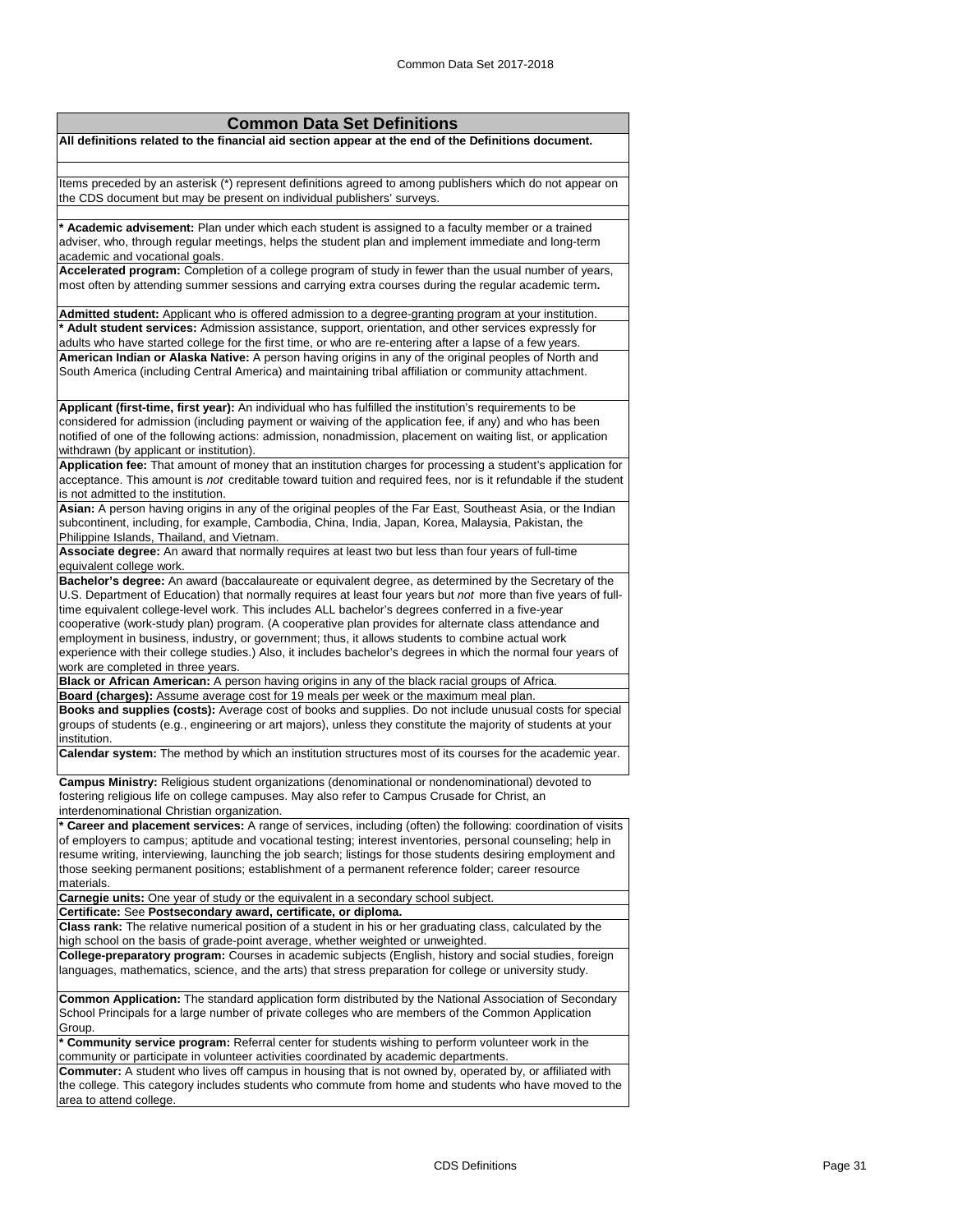| Contact hour: A unit of measure that represents an hour of scheduled instruction given to students. Also<br>referred to as clock hour.                                                                                       |
|------------------------------------------------------------------------------------------------------------------------------------------------------------------------------------------------------------------------------|
| Continuous basis (for program enrollment): A calendar system classification that is used by institutions                                                                                                                     |
| that enroll students at any time during the academic year. For example, a cosmetology school or a word                                                                                                                       |
| processing school might allow students to enroll and begin studies at various times, with no requirement that                                                                                                                |
| classes begin on a certain date.                                                                                                                                                                                             |
| Cooperative education program: A program that provides for alternate class attendance and employment                                                                                                                         |
| in business, industry, or government.                                                                                                                                                                                        |
| Cooperative housing: College-owned, -operated, or -affiliated housing in which students share room and                                                                                                                       |
| board expenses and participate in household chores to reduce living expenses.                                                                                                                                                |
| * Counseling service: Activities designed to assist students in making plans and decisions related to their                                                                                                                  |
| education, career, or personal development.                                                                                                                                                                                  |
| Credit: Recognition of attendance or performance in an instructional activity (course or program) that can be                                                                                                                |
| applied by a recipient toward the requirements for a degree, diploma, certificate, or other formal award.                                                                                                                    |
|                                                                                                                                                                                                                              |
| Credit course: A course that, if successfully completed, can be applied toward the number of courses                                                                                                                         |
| required for achieving a degree, diploma, certificate, or other formal award.                                                                                                                                                |
| Credit hour: A unit of measure representing an hour (50 minutes) of instruction over a 15-week period in a                                                                                                                   |
| semester or trimester system or a 10-week period in a quarter system. It is applied toward the total number                                                                                                                  |
| of hours needed for completing the requirements of a degree, diploma, certificate, or other formal award.                                                                                                                    |
|                                                                                                                                                                                                                              |
| Cross-registration: A system whereby students enrolled at one institution may take courses at another                                                                                                                        |
| institution without having to apply to the second institution.                                                                                                                                                               |
| Deferred admission: The practice of permitting admitted students to postpone enrollment, usually for a                                                                                                                       |
| period of one academic term or one year.                                                                                                                                                                                     |
| Degree: An award conferred by a college, university, or other postsecondary education institution as official                                                                                                                |
| recognition for the successful completion of a program of studies.                                                                                                                                                           |
| Degree-seeking students: Students enrolled in courses for credit who are recognized by the institution as                                                                                                                    |
| seeking a degree or formal award. At the undergraduate level, this is intended to include students enrolled in                                                                                                               |
| vocational or occupational programs.                                                                                                                                                                                         |
| Differs by program (calendar system): A calendar system classification that is used by institutions that                                                                                                                     |
| have occupational/vocational programs of varying length. These schools may enroll students at specific                                                                                                                       |
| times depending on the program desired. For example, a school might offer a two-month program in                                                                                                                             |
| January, March, May, September, and November; and a three-month program in January, April, and                                                                                                                               |
| October.                                                                                                                                                                                                                     |
| Diploma: See Postsecondary award, certificate, or diploma.                                                                                                                                                                   |
| Distance learning: An option for earning course credit at off-campus locations via cable television, internet,                                                                                                               |
| satellite classes, videotapes, correspondence courses, or other means.                                                                                                                                                       |
| Doctor's degree-research/scholarship: A Ph.D. or other doctor's degree that requires advanced work                                                                                                                           |
| beyond the master's level, including the preparation and defense of a dissertation based on original                                                                                                                         |
| research, or the planning and execution of an original project demonstrating substantial artistic or scholarly                                                                                                               |
| achievement. Some examples of this type of degree may include Ed.D., D.M.A., D.B.A., D.Sc., D.A., or D.M,                                                                                                                    |
| and others, as designated by the awarding institution.                                                                                                                                                                       |
|                                                                                                                                                                                                                              |
| Doctor's degree-professional practice: A doctor's degree that is conferred upon completion of a program                                                                                                                      |
| providing the knowledge and skills for the recognition, credential, or license required for professional                                                                                                                     |
| practice. The degree is awarded after a period of study such that the total time to the degree, including both                                                                                                               |
| pre-professional and professional preparation, equals at least six full-time equivalent academic years. Some                                                                                                                 |
| of these degrees were formerly classified as "first-professional" and may include: Chiropractic (D.C. or                                                                                                                     |
| D.C.M.); Dentistry (D.D.S. or D.M.D.); Law (L.L.B. or J.D.); Medicine (M.D.); Optometry (O.D.); Osteopathic                                                                                                                  |
| Medicine (D.O); Pharmacy (Pharm.D.); Podiatry (D.P.M., Pod.D., D.P.); or, Veterinary Medicine (D.V.M.),                                                                                                                      |
| and others, as designated by the awarding institution.                                                                                                                                                                       |
| Doctor's degree-other: A doctor's degree that does not meet the definition of a doctor's degree -                                                                                                                            |
| research/scholarship or a doctor's degree - professional practice.                                                                                                                                                           |
| Double major: Program in which students may complete two undergraduate programs of study                                                                                                                                     |
| simultaneously.                                                                                                                                                                                                              |
| Dual enrollment: A program through which high school students may enroll in college courses while still                                                                                                                      |
|                                                                                                                                                                                                                              |
| enrolled in high school. Students are not required to apply for admission to the college in order to                                                                                                                         |
| participate.                                                                                                                                                                                                                 |
| Early action plan: An admission plan that allows students to apply and be notified of an admission decision<br>well in advance of the regular notification dates. If admitted, the candidate is not committed to enroll; the |
| student may reply to the offer under the college's regular reply policy.                                                                                                                                                     |
|                                                                                                                                                                                                                              |

**Early admission:** A policy under which students who have not completed high school are admitted and enroll full time in college, usually after completion of their junior year.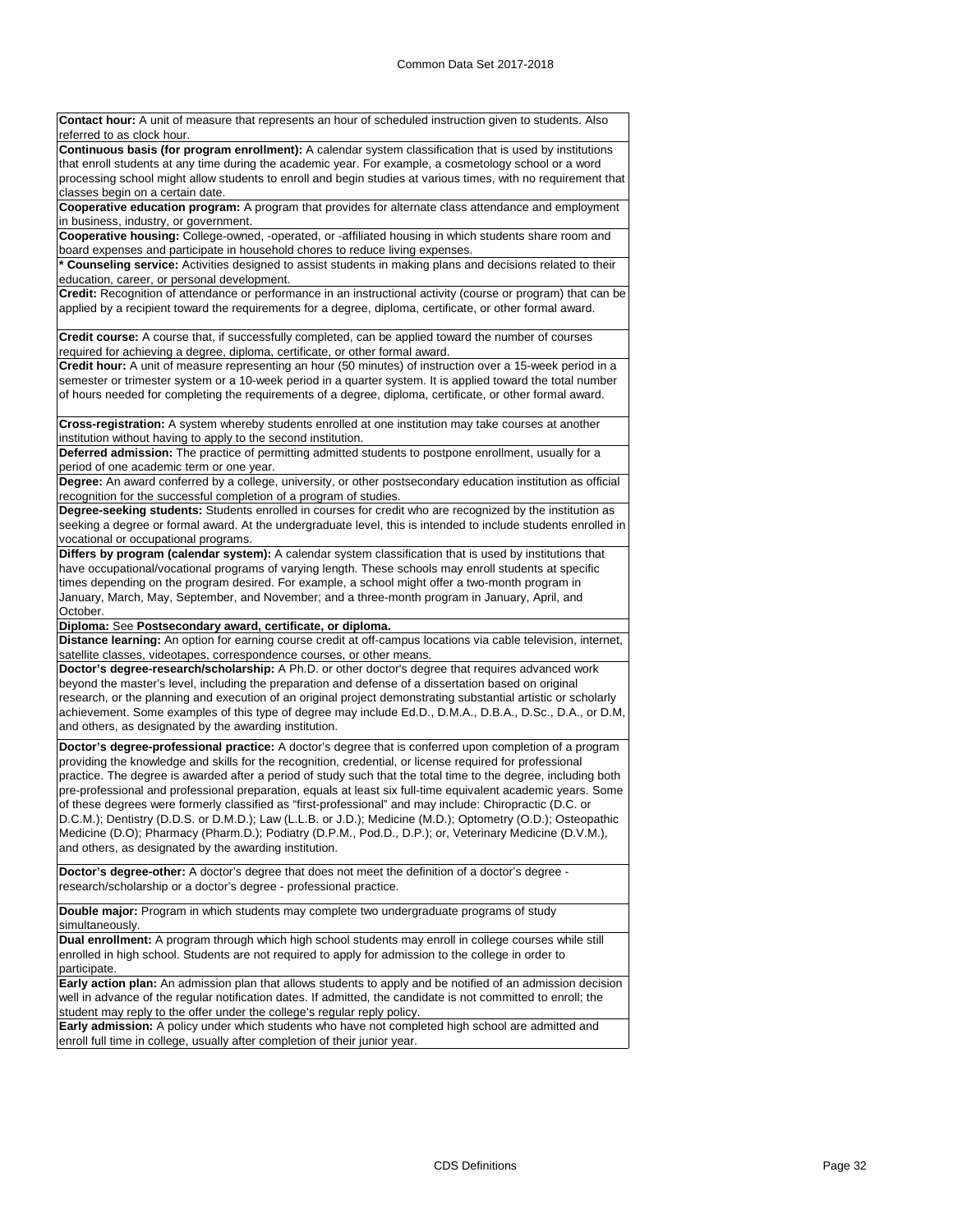| Early decision plan: A plan that permits students to apply and be notified of an admission decision (and                                                                                                                                                                                                                                                                                                                                                                                                                                                                                                                                                                                                                                                                                                                                                                                                                                                                                                                                                                                                                                                                                                                                                       |
|----------------------------------------------------------------------------------------------------------------------------------------------------------------------------------------------------------------------------------------------------------------------------------------------------------------------------------------------------------------------------------------------------------------------------------------------------------------------------------------------------------------------------------------------------------------------------------------------------------------------------------------------------------------------------------------------------------------------------------------------------------------------------------------------------------------------------------------------------------------------------------------------------------------------------------------------------------------------------------------------------------------------------------------------------------------------------------------------------------------------------------------------------------------------------------------------------------------------------------------------------------------|
| financial aid offer if applicable) well in advance of the regular notification date. Applicants agree to accept an                                                                                                                                                                                                                                                                                                                                                                                                                                                                                                                                                                                                                                                                                                                                                                                                                                                                                                                                                                                                                                                                                                                                             |
| offer of admission and, if admitted, to withdraw their applications from other colleges. There are three                                                                                                                                                                                                                                                                                                                                                                                                                                                                                                                                                                                                                                                                                                                                                                                                                                                                                                                                                                                                                                                                                                                                                       |
| possible decisions for early decision applicants: admitted, denied, or not admitted but forwarded for                                                                                                                                                                                                                                                                                                                                                                                                                                                                                                                                                                                                                                                                                                                                                                                                                                                                                                                                                                                                                                                                                                                                                          |
| consideration with the regular applicant pool, without prejudice.                                                                                                                                                                                                                                                                                                                                                                                                                                                                                                                                                                                                                                                                                                                                                                                                                                                                                                                                                                                                                                                                                                                                                                                              |
| English as a Second Language (ESL): A course of study designed specifically for students whose native                                                                                                                                                                                                                                                                                                                                                                                                                                                                                                                                                                                                                                                                                                                                                                                                                                                                                                                                                                                                                                                                                                                                                          |
| language is not English.                                                                                                                                                                                                                                                                                                                                                                                                                                                                                                                                                                                                                                                                                                                                                                                                                                                                                                                                                                                                                                                                                                                                                                                                                                       |
| Exchange student program-domestic: Any arrangement between a student and a college that permits                                                                                                                                                                                                                                                                                                                                                                                                                                                                                                                                                                                                                                                                                                                                                                                                                                                                                                                                                                                                                                                                                                                                                                |
| study for a semester or more at another college in the United States without extending the amount of time                                                                                                                                                                                                                                                                                                                                                                                                                                                                                                                                                                                                                                                                                                                                                                                                                                                                                                                                                                                                                                                                                                                                                      |
| required for a degree. See also Study abroad.                                                                                                                                                                                                                                                                                                                                                                                                                                                                                                                                                                                                                                                                                                                                                                                                                                                                                                                                                                                                                                                                                                                                                                                                                  |
| External degree program: A program of study in which students earn credits toward a degree through                                                                                                                                                                                                                                                                                                                                                                                                                                                                                                                                                                                                                                                                                                                                                                                                                                                                                                                                                                                                                                                                                                                                                             |
| independent study, college courses, proficiency examinations, and personal experience. External degree                                                                                                                                                                                                                                                                                                                                                                                                                                                                                                                                                                                                                                                                                                                                                                                                                                                                                                                                                                                                                                                                                                                                                         |
| programs require minimal or no classroom attendance.                                                                                                                                                                                                                                                                                                                                                                                                                                                                                                                                                                                                                                                                                                                                                                                                                                                                                                                                                                                                                                                                                                                                                                                                           |
| Extracurricular activities (as admission factor): Special consideration in the admissions process given                                                                                                                                                                                                                                                                                                                                                                                                                                                                                                                                                                                                                                                                                                                                                                                                                                                                                                                                                                                                                                                                                                                                                        |
| for participation in both school and nonschool-related activities of interest to the college, such as clubs,                                                                                                                                                                                                                                                                                                                                                                                                                                                                                                                                                                                                                                                                                                                                                                                                                                                                                                                                                                                                                                                                                                                                                   |
| hobbies, student government, athletics, performing arts, etc.                                                                                                                                                                                                                                                                                                                                                                                                                                                                                                                                                                                                                                                                                                                                                                                                                                                                                                                                                                                                                                                                                                                                                                                                  |
| First-time student: A student attending any institution for the first time at the level enrolled. Includes                                                                                                                                                                                                                                                                                                                                                                                                                                                                                                                                                                                                                                                                                                                                                                                                                                                                                                                                                                                                                                                                                                                                                     |
| students enrolled in the fall term who attended a postsecondary institution for the first time at the same level                                                                                                                                                                                                                                                                                                                                                                                                                                                                                                                                                                                                                                                                                                                                                                                                                                                                                                                                                                                                                                                                                                                                               |
| in the prior summer term. Also includes students who entered with advanced standing (college credit earned                                                                                                                                                                                                                                                                                                                                                                                                                                                                                                                                                                                                                                                                                                                                                                                                                                                                                                                                                                                                                                                                                                                                                     |
| before graduation from high school).                                                                                                                                                                                                                                                                                                                                                                                                                                                                                                                                                                                                                                                                                                                                                                                                                                                                                                                                                                                                                                                                                                                                                                                                                           |
| First-time, first-year (freshman) student: A student attending any institution for the first time at the                                                                                                                                                                                                                                                                                                                                                                                                                                                                                                                                                                                                                                                                                                                                                                                                                                                                                                                                                                                                                                                                                                                                                       |
| undergraduate level. Includes students enrolled in the fall term who attended college for the first time in the                                                                                                                                                                                                                                                                                                                                                                                                                                                                                                                                                                                                                                                                                                                                                                                                                                                                                                                                                                                                                                                                                                                                                |
| prior summer term. Also includes students who entered with advanced standing (college credits earned                                                                                                                                                                                                                                                                                                                                                                                                                                                                                                                                                                                                                                                                                                                                                                                                                                                                                                                                                                                                                                                                                                                                                           |
| before graduation from high school).                                                                                                                                                                                                                                                                                                                                                                                                                                                                                                                                                                                                                                                                                                                                                                                                                                                                                                                                                                                                                                                                                                                                                                                                                           |
|                                                                                                                                                                                                                                                                                                                                                                                                                                                                                                                                                                                                                                                                                                                                                                                                                                                                                                                                                                                                                                                                                                                                                                                                                                                                |
| First-year student: A student who has completed less than the equivalent of 1 full year of undergraduate                                                                                                                                                                                                                                                                                                                                                                                                                                                                                                                                                                                                                                                                                                                                                                                                                                                                                                                                                                                                                                                                                                                                                       |
| work; that is, less than 30 semester hours (in a 120-hour degree program) or less than 900 contact hours.                                                                                                                                                                                                                                                                                                                                                                                                                                                                                                                                                                                                                                                                                                                                                                                                                                                                                                                                                                                                                                                                                                                                                      |
|                                                                                                                                                                                                                                                                                                                                                                                                                                                                                                                                                                                                                                                                                                                                                                                                                                                                                                                                                                                                                                                                                                                                                                                                                                                                |
| Freshman: A first-year undergraduate student.                                                                                                                                                                                                                                                                                                                                                                                                                                                                                                                                                                                                                                                                                                                                                                                                                                                                                                                                                                                                                                                                                                                                                                                                                  |
| *Freshman/new student orientation: Orientation addressing the academic, social, emotional, and                                                                                                                                                                                                                                                                                                                                                                                                                                                                                                                                                                                                                                                                                                                                                                                                                                                                                                                                                                                                                                                                                                                                                                 |
| intellectual issues involved in beginning college. May be a few hours or a few days in length; at some                                                                                                                                                                                                                                                                                                                                                                                                                                                                                                                                                                                                                                                                                                                                                                                                                                                                                                                                                                                                                                                                                                                                                         |
| colleges, there is a fee.                                                                                                                                                                                                                                                                                                                                                                                                                                                                                                                                                                                                                                                                                                                                                                                                                                                                                                                                                                                                                                                                                                                                                                                                                                      |
| Full-time student (undergraduate): A student enrolled for 12 or more semester credits, 12 or more quarter                                                                                                                                                                                                                                                                                                                                                                                                                                                                                                                                                                                                                                                                                                                                                                                                                                                                                                                                                                                                                                                                                                                                                      |
| credits, or 24 or more contact hours a week each term.                                                                                                                                                                                                                                                                                                                                                                                                                                                                                                                                                                                                                                                                                                                                                                                                                                                                                                                                                                                                                                                                                                                                                                                                         |
| Geographical residence (as admission factor): Special consideration in the admission process given to                                                                                                                                                                                                                                                                                                                                                                                                                                                                                                                                                                                                                                                                                                                                                                                                                                                                                                                                                                                                                                                                                                                                                          |
| students from a particular region, state, or country of residence.                                                                                                                                                                                                                                                                                                                                                                                                                                                                                                                                                                                                                                                                                                                                                                                                                                                                                                                                                                                                                                                                                                                                                                                             |
| Grade-point average (academic high school GPA): The sum of grade points a student has earned in                                                                                                                                                                                                                                                                                                                                                                                                                                                                                                                                                                                                                                                                                                                                                                                                                                                                                                                                                                                                                                                                                                                                                                |
| secondary school divided by the number of courses taken. The most common system of assigning numbers                                                                                                                                                                                                                                                                                                                                                                                                                                                                                                                                                                                                                                                                                                                                                                                                                                                                                                                                                                                                                                                                                                                                                           |
| to grades counts four points for an A, three points for a B, two points for a C, one point for a D, and no                                                                                                                                                                                                                                                                                                                                                                                                                                                                                                                                                                                                                                                                                                                                                                                                                                                                                                                                                                                                                                                                                                                                                     |
| points for an E or F. Unweighted GPA's assign the same weight to each course. Weighting gives students                                                                                                                                                                                                                                                                                                                                                                                                                                                                                                                                                                                                                                                                                                                                                                                                                                                                                                                                                                                                                                                                                                                                                         |
| additional points for their grades in advanced or honors courses.                                                                                                                                                                                                                                                                                                                                                                                                                                                                                                                                                                                                                                                                                                                                                                                                                                                                                                                                                                                                                                                                                                                                                                                              |
| Graduate student: A student who holds a bachelor's or equivalent, and is taking courses at the post-                                                                                                                                                                                                                                                                                                                                                                                                                                                                                                                                                                                                                                                                                                                                                                                                                                                                                                                                                                                                                                                                                                                                                           |
| baccalaureate level.                                                                                                                                                                                                                                                                                                                                                                                                                                                                                                                                                                                                                                                                                                                                                                                                                                                                                                                                                                                                                                                                                                                                                                                                                                           |
| * Health services: Free or low cost on-campus primary and preventive health care available to students.                                                                                                                                                                                                                                                                                                                                                                                                                                                                                                                                                                                                                                                                                                                                                                                                                                                                                                                                                                                                                                                                                                                                                        |
|                                                                                                                                                                                                                                                                                                                                                                                                                                                                                                                                                                                                                                                                                                                                                                                                                                                                                                                                                                                                                                                                                                                                                                                                                                                                |
| High school diploma or recognized equivalent: A document certifying the successful completion of a                                                                                                                                                                                                                                                                                                                                                                                                                                                                                                                                                                                                                                                                                                                                                                                                                                                                                                                                                                                                                                                                                                                                                             |
| prescribed secondary school program of studies, or the attainment of satisfactory scores on the Tests of                                                                                                                                                                                                                                                                                                                                                                                                                                                                                                                                                                                                                                                                                                                                                                                                                                                                                                                                                                                                                                                                                                                                                       |
|                                                                                                                                                                                                                                                                                                                                                                                                                                                                                                                                                                                                                                                                                                                                                                                                                                                                                                                                                                                                                                                                                                                                                                                                                                                                |
|                                                                                                                                                                                                                                                                                                                                                                                                                                                                                                                                                                                                                                                                                                                                                                                                                                                                                                                                                                                                                                                                                                                                                                                                                                                                |
| General Educational Development (GED), or another state-specified examination.                                                                                                                                                                                                                                                                                                                                                                                                                                                                                                                                                                                                                                                                                                                                                                                                                                                                                                                                                                                                                                                                                                                                                                                 |
|                                                                                                                                                                                                                                                                                                                                                                                                                                                                                                                                                                                                                                                                                                                                                                                                                                                                                                                                                                                                                                                                                                                                                                                                                                                                |
| Hispanic or Latino: A person of Mexican, Puerto Rican, Cuban, South or Central American, or other<br>Spanish culture or origin, regardless of race.                                                                                                                                                                                                                                                                                                                                                                                                                                                                                                                                                                                                                                                                                                                                                                                                                                                                                                                                                                                                                                                                                                            |
|                                                                                                                                                                                                                                                                                                                                                                                                                                                                                                                                                                                                                                                                                                                                                                                                                                                                                                                                                                                                                                                                                                                                                                                                                                                                |
|                                                                                                                                                                                                                                                                                                                                                                                                                                                                                                                                                                                                                                                                                                                                                                                                                                                                                                                                                                                                                                                                                                                                                                                                                                                                |
|                                                                                                                                                                                                                                                                                                                                                                                                                                                                                                                                                                                                                                                                                                                                                                                                                                                                                                                                                                                                                                                                                                                                                                                                                                                                |
|                                                                                                                                                                                                                                                                                                                                                                                                                                                                                                                                                                                                                                                                                                                                                                                                                                                                                                                                                                                                                                                                                                                                                                                                                                                                |
|                                                                                                                                                                                                                                                                                                                                                                                                                                                                                                                                                                                                                                                                                                                                                                                                                                                                                                                                                                                                                                                                                                                                                                                                                                                                |
|                                                                                                                                                                                                                                                                                                                                                                                                                                                                                                                                                                                                                                                                                                                                                                                                                                                                                                                                                                                                                                                                                                                                                                                                                                                                |
|                                                                                                                                                                                                                                                                                                                                                                                                                                                                                                                                                                                                                                                                                                                                                                                                                                                                                                                                                                                                                                                                                                                                                                                                                                                                |
|                                                                                                                                                                                                                                                                                                                                                                                                                                                                                                                                                                                                                                                                                                                                                                                                                                                                                                                                                                                                                                                                                                                                                                                                                                                                |
|                                                                                                                                                                                                                                                                                                                                                                                                                                                                                                                                                                                                                                                                                                                                                                                                                                                                                                                                                                                                                                                                                                                                                                                                                                                                |
|                                                                                                                                                                                                                                                                                                                                                                                                                                                                                                                                                                                                                                                                                                                                                                                                                                                                                                                                                                                                                                                                                                                                                                                                                                                                |
|                                                                                                                                                                                                                                                                                                                                                                                                                                                                                                                                                                                                                                                                                                                                                                                                                                                                                                                                                                                                                                                                                                                                                                                                                                                                |
|                                                                                                                                                                                                                                                                                                                                                                                                                                                                                                                                                                                                                                                                                                                                                                                                                                                                                                                                                                                                                                                                                                                                                                                                                                                                |
|                                                                                                                                                                                                                                                                                                                                                                                                                                                                                                                                                                                                                                                                                                                                                                                                                                                                                                                                                                                                                                                                                                                                                                                                                                                                |
|                                                                                                                                                                                                                                                                                                                                                                                                                                                                                                                                                                                                                                                                                                                                                                                                                                                                                                                                                                                                                                                                                                                                                                                                                                                                |
| Honors program: Any special program for very able students offering the opportunity for educational<br>enrichment, independent study, acceleration, or some combination of these.<br>Independent study: Academic work chosen or designed by the student with the approval of the department<br>concerned, under an instructor's supervision, and usually undertaken outside of the regular classroom<br>structure.<br>In-state tuition: The tuition charged by institutions to those students who meet the state's or institution's<br>residency requirements.<br>International student: See Nonresident alien.<br>International student group: Student groups that facilitate cultural dialogue, support a diverse campus,<br>assist international students in acclimation and creating a social network.<br>Internship: Any short-term, supervised work experience usually related to a student's major field, for which<br>the student earns academic credit. The work can be full- or part-time, on- or off-campus, paid or unpaid.<br>* Learning center: Center offering assistance through tutors, workshops, computer programs, or<br>audiovisual equipment in reading, writing, math, and skills such as taking notes, managing time, taking<br>tests. |
| * Legal services: Free or low cost legal advice for a range of issues (personal and other).                                                                                                                                                                                                                                                                                                                                                                                                                                                                                                                                                                                                                                                                                                                                                                                                                                                                                                                                                                                                                                                                                                                                                                    |
| Liberal arts/career combination: Program in which a student earns undergraduate degrees in two                                                                                                                                                                                                                                                                                                                                                                                                                                                                                                                                                                                                                                                                                                                                                                                                                                                                                                                                                                                                                                                                                                                                                                 |
| separate fields, one in a liberal arts major and the other in a professional or specialized major, whether on                                                                                                                                                                                                                                                                                                                                                                                                                                                                                                                                                                                                                                                                                                                                                                                                                                                                                                                                                                                                                                                                                                                                                  |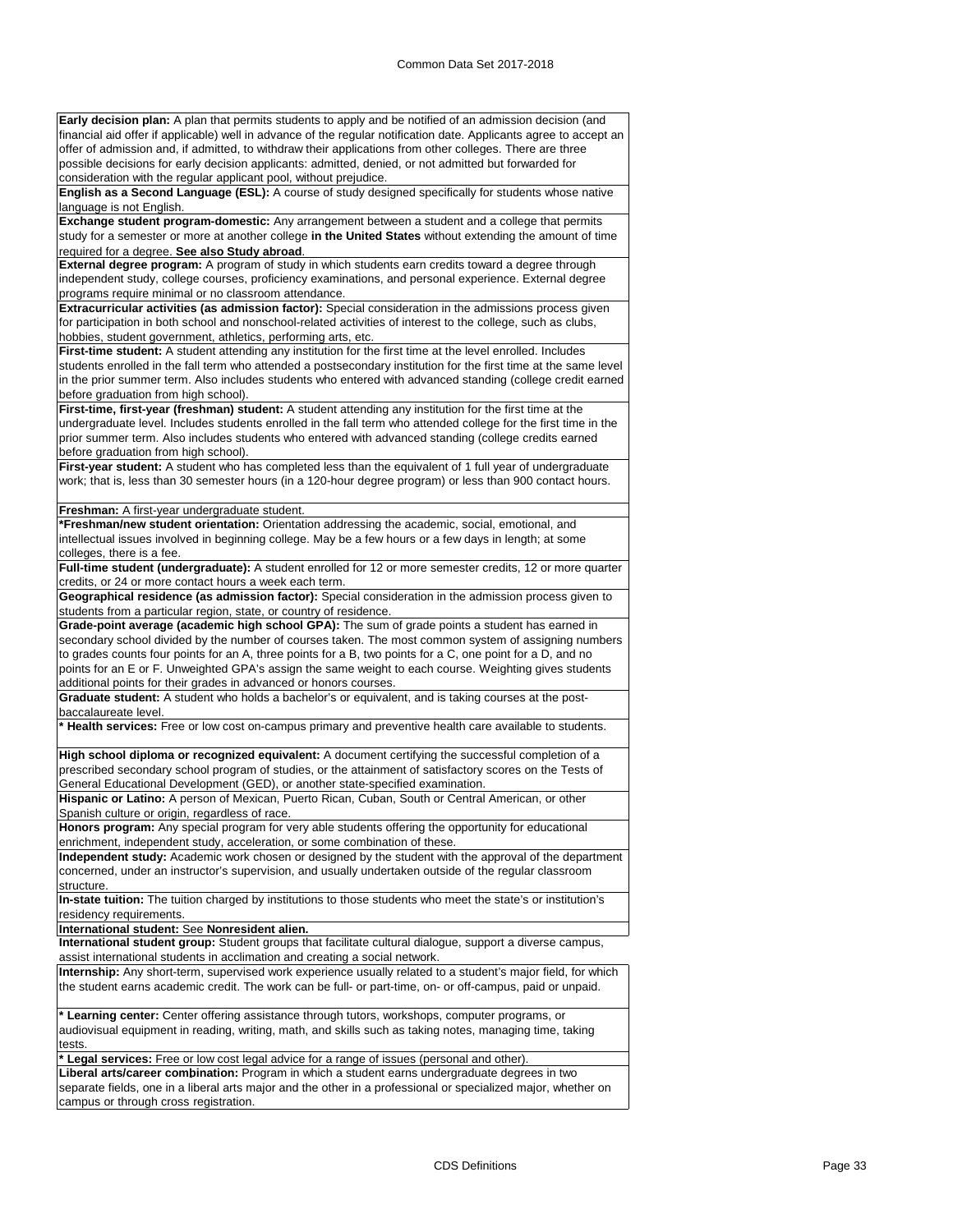or two full-time equivalent academic years of work beyond the bachelor's degree. Some of these degrees, such as those in Theology (M.Div., M.H.L./Rav) that were formerly classified as "first-professional", may require more than two full-time equivalent academic years of work. **Minority affiliation (as admission factor):** Special consideration in the admission process for members of designated racial/ethnic minority groups. **\* Minority student center:** Center with programs, activities, and/or services intended to enhance the college experience of students of color. **Model United Nations:** A simulation activity focusing on conflict resolution, globalization, and diplomacy. Assuming roles as foreign ambassadors and "delegates," students conduct research, engage in debate, draft resolutions, and may participate in a national Model UN conference. **Native Hawaiian or Other Pacific Islander:** A person having origins in any of the original peoples of Hawaii, Guam, Samoa, or other Pacific Islands. **Nonresident alien:** A person who is not a citizen or national of the United States and who is in this country on a visa or temporary basis and does not have the right to remain indefinitely. **\* On-campus day care:** Licensed day care for students' children (usually age 3 and up); usually for a fee. **Open admission:** Admission policy under which virtually all secondary school graduates or students with GED equivalency diplomas are admitted without regard to academic record, test scores, or other qualifications. **Other expenses (costs):** Include average costs for clothing, laundry, entertainment, medical (if not a required fee), and furnishings. **Out-of-state tuition:** The tuition charged by institutions to those students who do not meet the institution's or state's residency requirements. **Part-time student (undergraduate):** A student enrolled for fewer than 12 credits per semester or quarter, or fewer than 24 contact hours a week each term. **\* Personal counseling**: One-on-one or group counseling with trained professionals for students who want to explore personal, educational, or vocational issues. **Post-baccalaureate certificate:** An award that requires completion of an organized program of study requiring 18 credit hours beyond the bachelor's; designed for persons who have completed a baccalaureate degree but do not meet the requirements of academic degrees carrying the title of master. **Post-master's certificate:** An award that requires completion of an organized program of study of 24 credit hours beyond the master's degree but does not meet the requirements of academic degrees at the doctoral level. **Postsecondary award, certificate, or diploma:** Includes the following three IPEDS definitions for postsecondary awards, certificates, and diplomas of varying durations and credit/contact hour requirements— *Less Than 1 Academic Year:* Requires completion of an organized program of study at the postsecondary level (below the baccalaureate degree) in less than 1 academic year (2 semesters or 3 quarters) or in less than 900 contact hours by a student enrolled full-time. *At Least 1 But Less Than 2 Academic Years:* Requires completion of an organized program of study at the postsecondary level (below the baccalaureate degree) in at least 1 but less than 2 full-time equivalent academic years, or designed for completion in at least 30 but less than 60 credit hours, or in at least 900 but less than 1,800 contact hours. *At Least 2 But Less Than 4 Academic Years:* Requires completion of an organized program of study at the postsecondary level (below the baccalaureate degree) in at least 2 but less than 4 full-time equivalent academic years, or designed for completion in at least 60 but less than 120 credit hours, or in at least 1,800 but less than 3,600 contact hours. **Private institution:** An educational institution controlled by a private individual(s) or by a nongovernmental agency, usually supported primarily by other than public funds, and operated by other than publicly elected or appointed officials. **Private for-profit institution:** A private institution in which the individual(s) or agency in control receives compensation, other than wages, rent, or other expenses for the assumption of risk. **Private nonprofit institution:** A private institution in which the individual(s) or agency in control receives no compensation, other than wages, rent, or other expenses for the assumption of risk. These include both independent nonprofit schools and those affiliated with a religious organization. **Proprietary institution:** See **Private for-profit institution. Public institution:** An educational institution whose programs and activities are operated by publicly elected or appointed school officials, and which is supported primarily by public funds. **Quarter calendar system:** A calendar system in which the academic year consists of three sessions called quarters of about 12 weeks each. The range may be from 10 to 15 weeks. There may be an additional quarter in the summer.

**Master's degree:** An award that requires the successful completion of a program of study of generally one

**Race/ethnicity:** Category used to describe groups to which individuals belong, identify with, or belong in the eyes of the community. The categories do not denote scientific definitions of anthropological origins. A person may be counted in only one group.

**Race/ethnicity unknown:** Category used to classify students or employees whose race/ethnicity is not known and whom institutions are unable to place in one of the specified racial/ethnic categories.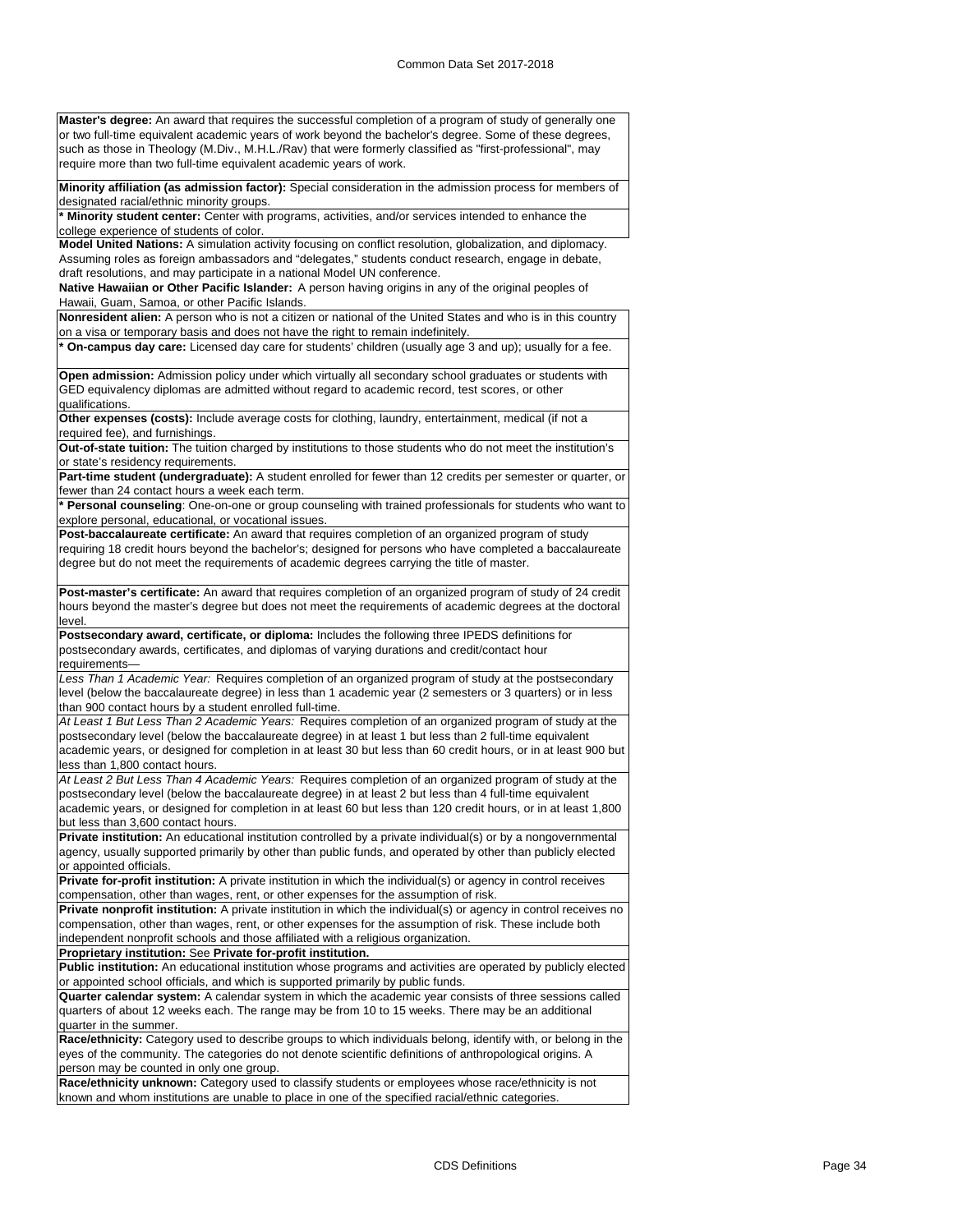| Religious affiliation/commitment (as admission factor): Special consideration given in the admission<br>process for affiliation with a certain church or faith/religion, commitment to a religious vocation, or<br>observance of certain religious tenets/lifestyle.                                                                                                                                                                                                                                                                                 |
|------------------------------------------------------------------------------------------------------------------------------------------------------------------------------------------------------------------------------------------------------------------------------------------------------------------------------------------------------------------------------------------------------------------------------------------------------------------------------------------------------------------------------------------------------|
| * Religious counseling: One-on-one or group counseling with trained professionals for students who want                                                                                                                                                                                                                                                                                                                                                                                                                                              |
| to explore religious problems or issues.<br>* Remedial services: Instructional courses designed for students deficient in the general competencies                                                                                                                                                                                                                                                                                                                                                                                                   |
| necessary for a regular postsecondary curriculum and educational setting.                                                                                                                                                                                                                                                                                                                                                                                                                                                                            |
| Required fees: Fixed sum charged to students for items not covered by tuition and required of such a large<br>proportion of all students that the student who does NOT pay is the exception. Do not include application                                                                                                                                                                                                                                                                                                                              |
| fees or optional fees such as lab fees or parking fees.                                                                                                                                                                                                                                                                                                                                                                                                                                                                                              |
| Resident alien or other eligible non-citizen: A person who is not a citizen or national of the United States<br>and who has been admitted as a legal immigrant for the purpose of obtaining permanent resident alien<br>status (and who holds either an alien registration card [Form I-551 or I-151], a Temporary Resident Card<br>[Form I-688], or an Arrival-Departure Record [Form I-94] with a notation that conveys legal immigrant status,<br>such as Section 207 Refugee, Section 208 Asylee, Conditional Entrant Parolee or Cuban-Haitian). |
| Room and board (charges)-on campus: Assume double occupancy in institutional housing and 19 meals                                                                                                                                                                                                                                                                                                                                                                                                                                                    |
| per week (or maximum meal plan).                                                                                                                                                                                                                                                                                                                                                                                                                                                                                                                     |
| Secondary school record (as admission factor): Information maintained by the secondary school that<br>may include such things as the student's high school transcript, class rank, GPA, and teacher and counselor                                                                                                                                                                                                                                                                                                                                    |
| recommendations.<br>Semester calendar system: A calendar system that consists of two semesters during the academic year                                                                                                                                                                                                                                                                                                                                                                                                                              |
| with about 16 weeks for each semester of instruction. There may be an additional summer session.                                                                                                                                                                                                                                                                                                                                                                                                                                                     |
| Student-designed major: A program of study based on individual interests, designed with the assistance of<br>an adviser.                                                                                                                                                                                                                                                                                                                                                                                                                             |
| Study abroad: Any arrangement by which a student completes part of the college program studying in                                                                                                                                                                                                                                                                                                                                                                                                                                                   |
| another country. Can be at a campus abroad or through a cooperative agreement with some other U.S.<br>college or an institution of another country.                                                                                                                                                                                                                                                                                                                                                                                                  |
| * Summer session: A summer session is shorter than a regular semester and not considered part of the                                                                                                                                                                                                                                                                                                                                                                                                                                                 |
| academic year. It is not the third term of an institution operating on a trimester system or the fourth term of                                                                                                                                                                                                                                                                                                                                                                                                                                      |
| an institution operating on a quarter calendar system. The institution may have 2 or more sessions occurring                                                                                                                                                                                                                                                                                                                                                                                                                                         |
| in the summer months. Some schools, such as vocational and beauty schools, have year-round classes                                                                                                                                                                                                                                                                                                                                                                                                                                                   |
| with no separate summer session.<br>Talent/ability (as admission factor): Special consideration given to students with demonstrated<br>talent/abilities in areas of interest to the institution (e.g., sports, the arts, languages, etc.).                                                                                                                                                                                                                                                                                                           |
| Teacher certification program: Program designed to prepare students to meet the requirements for                                                                                                                                                                                                                                                                                                                                                                                                                                                     |
| certification as teachers in elementary, middle/junior high, and secondary schools.                                                                                                                                                                                                                                                                                                                                                                                                                                                                  |
| Transfer applicant: An individual who has fulfilled the institution's requirements to be considered for                                                                                                                                                                                                                                                                                                                                                                                                                                              |
| admission (including payment or waiving of the application fee, if any) and who has previously attended                                                                                                                                                                                                                                                                                                                                                                                                                                              |
| another college or university and earned college-level credit.                                                                                                                                                                                                                                                                                                                                                                                                                                                                                       |
| Transfer student: A student entering the institution for the first time but known to have previously attended<br>a postsecondary institution at the same level (e.g., undergraduate). The student may transfer with or without                                                                                                                                                                                                                                                                                                                       |
| credit.                                                                                                                                                                                                                                                                                                                                                                                                                                                                                                                                              |
| Transportation (costs): Assume two round trips to student's hometown per year for students in institutional<br>housing or daily travel to and from your institution for commuter students.                                                                                                                                                                                                                                                                                                                                                           |
| Trimester calendar system: An academic year consisting of 3 terms of about 15 weeks each.                                                                                                                                                                                                                                                                                                                                                                                                                                                            |
| Tuition: Amount of money charged to students for instructional services. Tuition may be charged per term,                                                                                                                                                                                                                                                                                                                                                                                                                                            |
| per course, or per credit.<br>* Tutoring: May range from one-on-one tutoring in specific subjects to tutoring in an area such as math,                                                                                                                                                                                                                                                                                                                                                                                                               |
| reading, or writing. Most tutors are college students; at some colleges, they are specially trained and<br>certified.                                                                                                                                                                                                                                                                                                                                                                                                                                |
| Unit: a standard of measurement representing hours of academic instruction (e.g., semester credit, quarter                                                                                                                                                                                                                                                                                                                                                                                                                                           |
| credit, contact hour).                                                                                                                                                                                                                                                                                                                                                                                                                                                                                                                               |
| Undergraduate: A student enrolled in a four- or five-year bachelor's degree program, an associate degree<br>program, or a vocational or technical program below the baccalaureate.                                                                                                                                                                                                                                                                                                                                                                   |
| * Veteran's counseling: Helps veterans and their dependents obtain benefits for their selected program                                                                                                                                                                                                                                                                                                                                                                                                                                               |
| and provides certifications to the Veteran's Administration. May also provide personal counseling on the                                                                                                                                                                                                                                                                                                                                                                                                                                             |
| transition from the military to a civilian life.<br>* Visually impaired: Any person whose sight loss is not correctable and is sufficiently severe as to                                                                                                                                                                                                                                                                                                                                                                                             |
| adversely affect educational performance.                                                                                                                                                                                                                                                                                                                                                                                                                                                                                                            |
| Volunteer work (as admission factor): Special consideration given to students for activity done on a<br>volunteer basis (e.g., tutoring, hospital care, working with the elderly or disabled) as a service to the                                                                                                                                                                                                                                                                                                                                    |
| community or the public in general.<br>Wait list: List of students who meet the admission requirements but will only be offered a place in the class                                                                                                                                                                                                                                                                                                                                                                                                 |
| if space becomes available.<br>Weekend college: A program that allows students to take a complete course of study and attend classes                                                                                                                                                                                                                                                                                                                                                                                                                 |
| only on weekends.                                                                                                                                                                                                                                                                                                                                                                                                                                                                                                                                    |